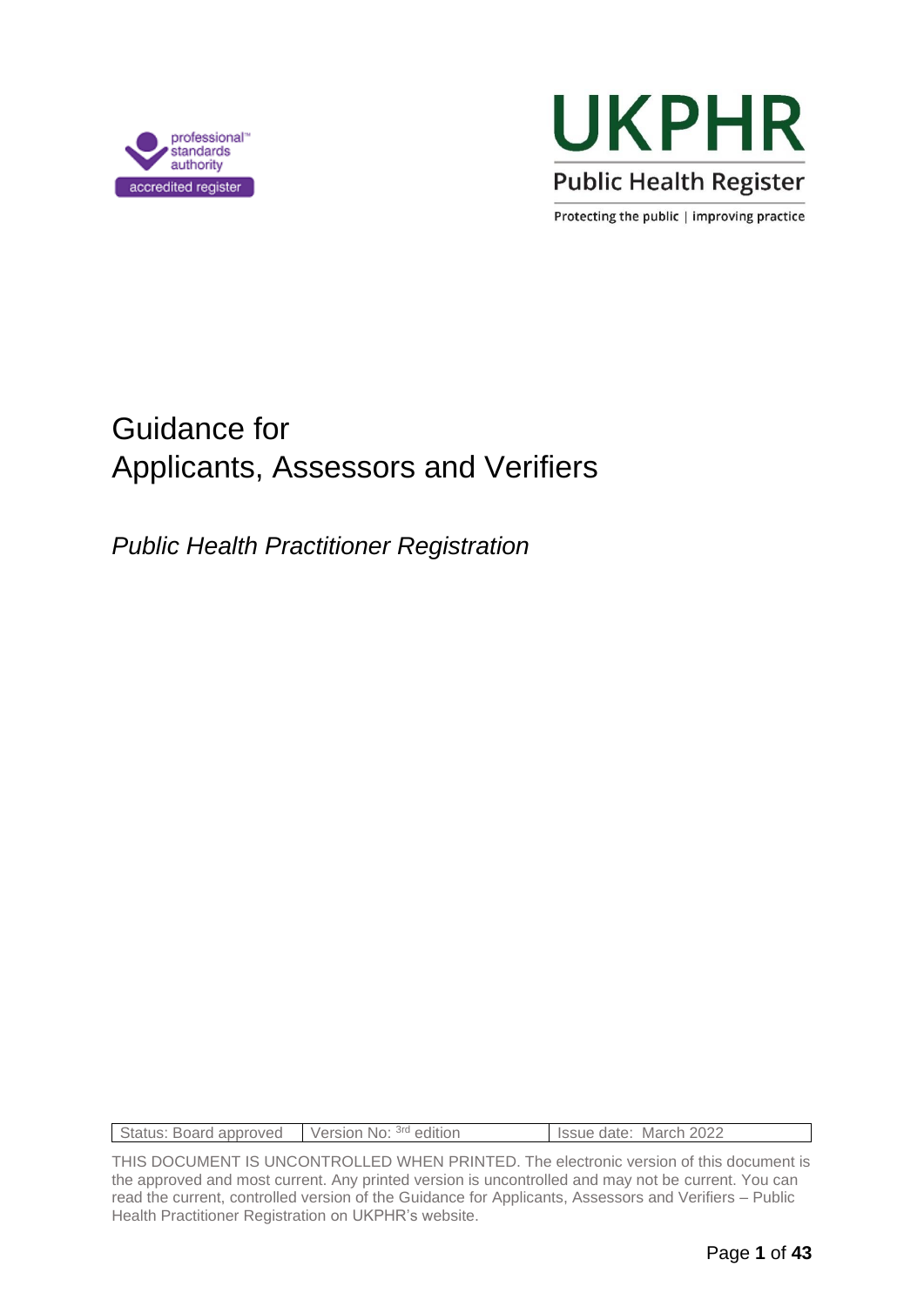### **Contents**

| 1. Overview and principles                                                 |                |
|----------------------------------------------------------------------------|----------------|
| 1.1.                                                                       | 3              |
| 1.2.<br>Overview of assessment and verification processes                  | 3              |
| 1.3.                                                                       | 5              |
|                                                                            |                |
| 2. Guidance for applicants                                                 |                |
| 2.1.                                                                       |                |
| 2.2.                                                                       | 6              |
| 2.3.                                                                       | 6              |
|                                                                            | 6              |
| Demonstrating knowledge, understanding and application in practice<br>2.4. | $\overline{7}$ |
| 2.5.                                                                       | $\overline{7}$ |
| 2.6.                                                                       | 9              |
| 2.7.                                                                       | 9              |
| 2.8.                                                                       | 10             |
| 2.9.                                                                       | 11             |
|                                                                            |                |
| 3. Guidance for assessors                                                  |                |
| 3.1.                                                                       | 13             |
| 3.2.                                                                       | 14             |
| 3.3.<br>Confidentiality and data protection in evidence                    | 15             |
| 3.4.                                                                       | 16             |
| 3.5.                                                                       | 16             |
| 3.6.                                                                       | 17             |
| 3.7.                                                                       | 17             |
| 3.8.                                                                       | 18             |
|                                                                            |                |
| 4. Guidance for verifiers                                                  |                |
| 4.1.                                                                       | 19             |
| 4.2.                                                                       | 20             |
| 4.3.                                                                       | 21             |
| 4.4.                                                                       | 21             |
|                                                                            |                |
| 5. Application for registration with UKPHR                                 |                |
| 5.1.                                                                       | 22             |
| 5.2.                                                                       | 23             |
| 5.3.                                                                       | 23             |
| 5.4.                                                                       | 24             |
|                                                                            |                |
|                                                                            | 25             |
|                                                                            | 27             |
|                                                                            |                |
|                                                                            | 29             |
|                                                                            |                |
|                                                                            | 30             |
|                                                                            |                |
|                                                                            | 31             |
|                                                                            |                |
|                                                                            | 32             |
|                                                                            | 41             |
|                                                                            |                |
|                                                                            | 42             |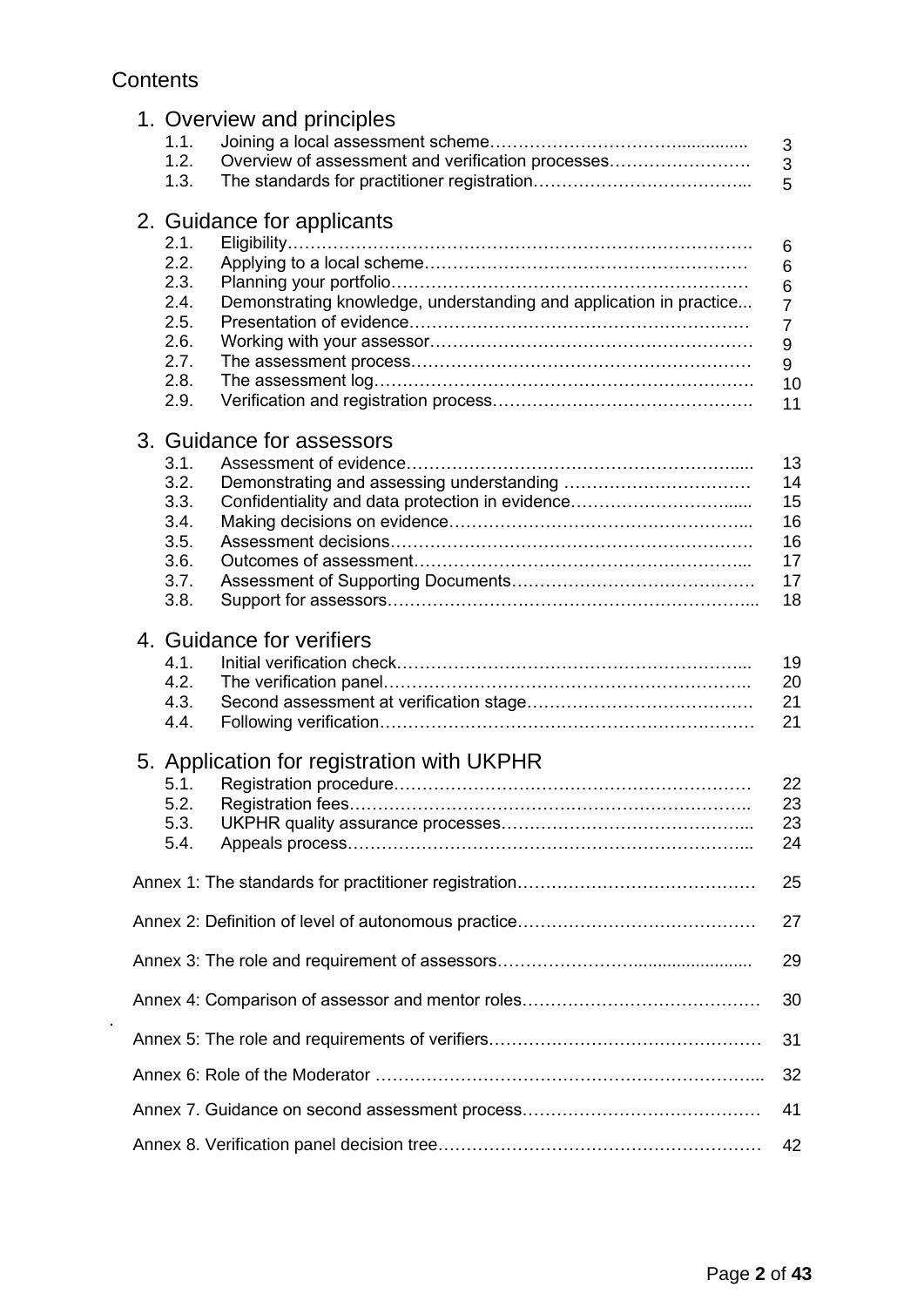# 1. Overview and principles

This document describes the framework and process for gaining registration with UK Public Health Register (UKPHR) as a public health practitioner. It contains guidance on the UKPHR requirements for applicants, assessors, and verifiers. It should be read in conjunction with the *[Supporting Information](https://ukphr.org/wp-content/uploads/2022/03/UKPHR-Practitioner-Supporting-Information-March-22.docx)* document.

Registration of public health practitioners protects the public by:

- setting and promoting standards for admission to the Register and for remaining on the Register
- publishing a Register of competent professionals and
- dealing with registered professionals who fail to meet the necessary standards.

Registration supports practitioners as it formally recognises their ability to apply public health knowledge and understanding and demonstrates this to peers and employers.

Practitioners wishing to gain registration are required to produce a portfolio of evidence demonstrating their competence against the UKPHR Practitioner Standards. Assessment and verification of the portfolio against these standards is a prerequisite for registration.

As with all regulators, registration with UKPHR will incur a one-off administration fee plus an initial registration fee and subsequently an annual registration fee. The [current fees](https://ukphr.org/fees-and-charges/) are available on UKPHR's website.

This guidance is applicable to practitioners working in a range of settings, including local government, health care and the voluntary sector. Their job titles may not include public health, for example, health improvement, health development, health intelligence, health promotion, and their roles may not be based in a public health team.

### 1.1 Joining a local assessment scheme

Practitioners wishing to gain UKPHR registration must apply to a local assessment scheme. There are several local assessment schemes in operation and prospective applicants should check UKPHR's website for information on the current availability of schemes. Applicants should in the first instance contact the local assessment scheme coordinator and express an interest to apply.

### 1.2 Overview of assessment and verification processes

Practitioners are assessed against the UKPHR Practitioner Standards by locally appointed and UKPHR-trained assessors and are registered following recommendation by the local UKPHR-supported Verification Panel. Assessors and verifiers are the custodians of the standards of practice and their roles are of the utmost importance.

In addition to the training and support of assessors and verifiers, UKPHR provides quality assurance including moderation of some portfolios, to ensure consistency of standards and outcomes across the devolved UK schemes, and to support the process by providing advice, feedback and suggestions.

The assessment and verification processes must be robust and consistent in maintaining standards and proportionate to the risks posed to the public by the workforce. They should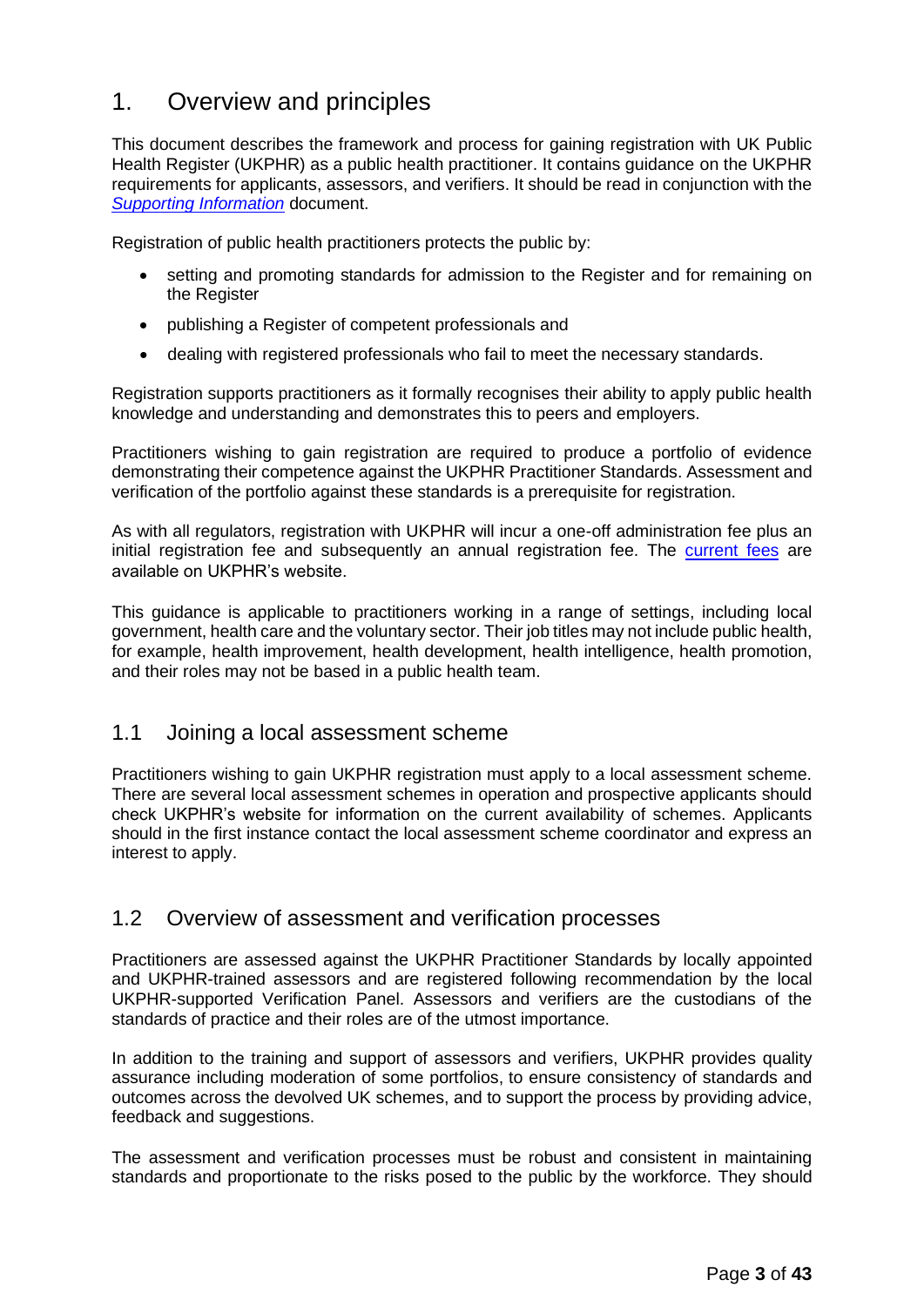provide a system in which professionals, employers and the public can have confidence.

The assessment process should be supportive of the applicant and embedded as far as possible in existing infrastructures such as continued professional development (CPD), personal development planning and appraisal - a system that is sustainable into the future.

The assessment process should be transparent with a clear audit trail; to achieve this, the applicant, assessor and scheme coordinator share the assessment log as an open document between them.

The assessment log is the record of the progress and outcome of the assessment. It is very important in both the assessment and verification processes and should be completed with care and attention to detail (see later sections).

Once the assessment has been completed, the portfolio and assessment log are passed to a verifier, who checks that the assessment process has been undertaken appropriately and the audit trail is clear. Their findings are documented in the log.

A local Verification Panel then considers the submission. Once the Verification Panel has recommended the applicant for registration, the applicant has three months in which to apply to UKPHR for registration.



The process is outlined in the figure below.

Figure 1: Practitioner Registration Process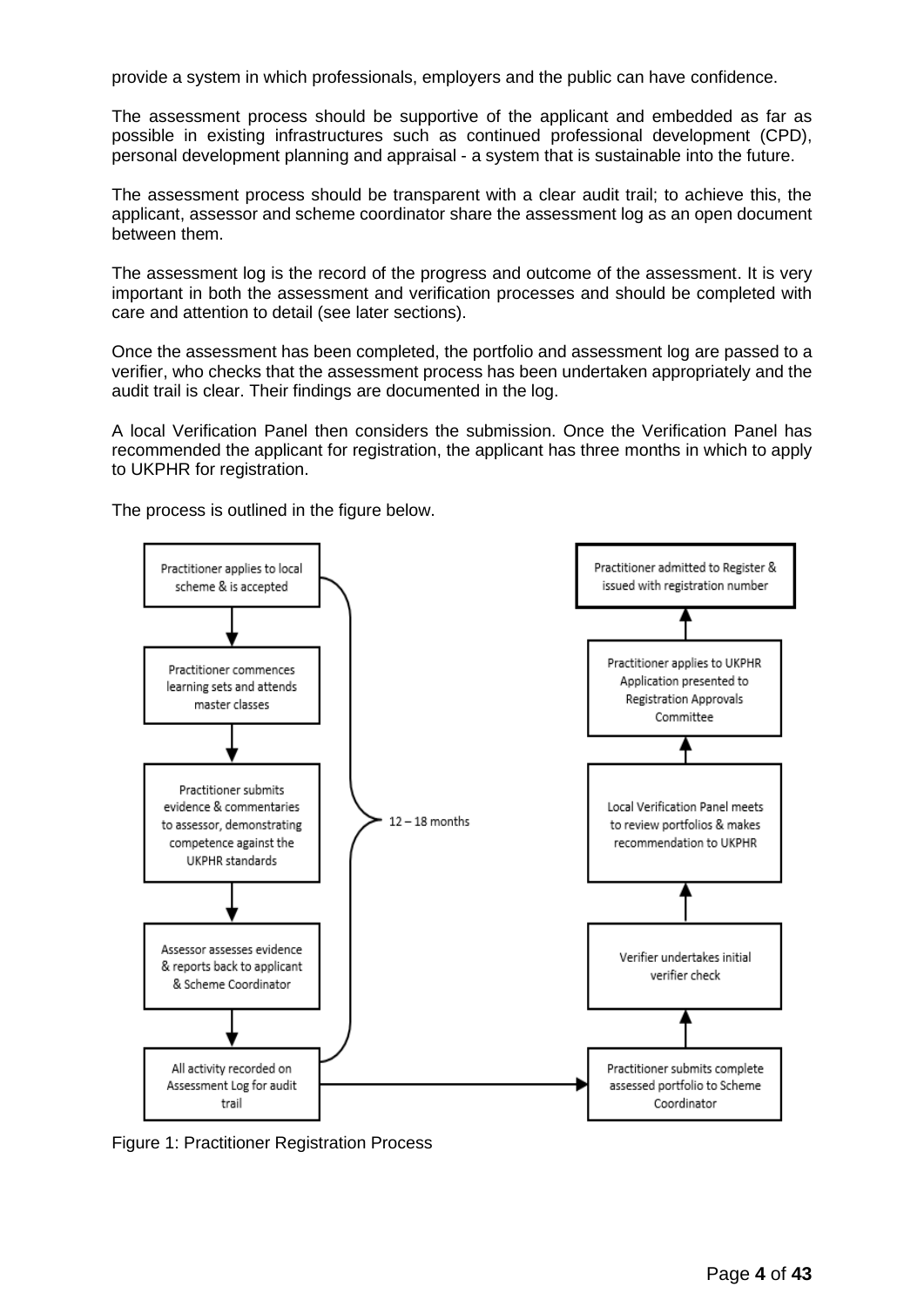Please note that the provision of support varies across schemes; not all schemes provide, for example, master classes or learning sets.

### 1.3 The standards for practitioner registration

This document applies to the [UKPHR Practitioner Standards 2018 \(2](https://ukphr.org/wp-content/uploads/2019/07/UKPHR-Practitioner-Standards-2018-2nd-Ed.pdf)<sup>nd</sup> edition).

The standards are aimed at those already working as autonomous public health professionals in their own area of public health practice. They have been grouped under eight area headings. There are 34 standards, which are given in full in Annex 1.

Where the standards use the phrase 'public health function', this is defined as '*improves and protects the public's health and reduces health inequalities between individuals, groups and communities, through coordinated system-wide action'* (PHSKF 2016).

The standards require adherence to an ethical approach and a general understanding and application of public health with a focus on public protection: they do not cover all the competencies public health practitioners may require in specific posts.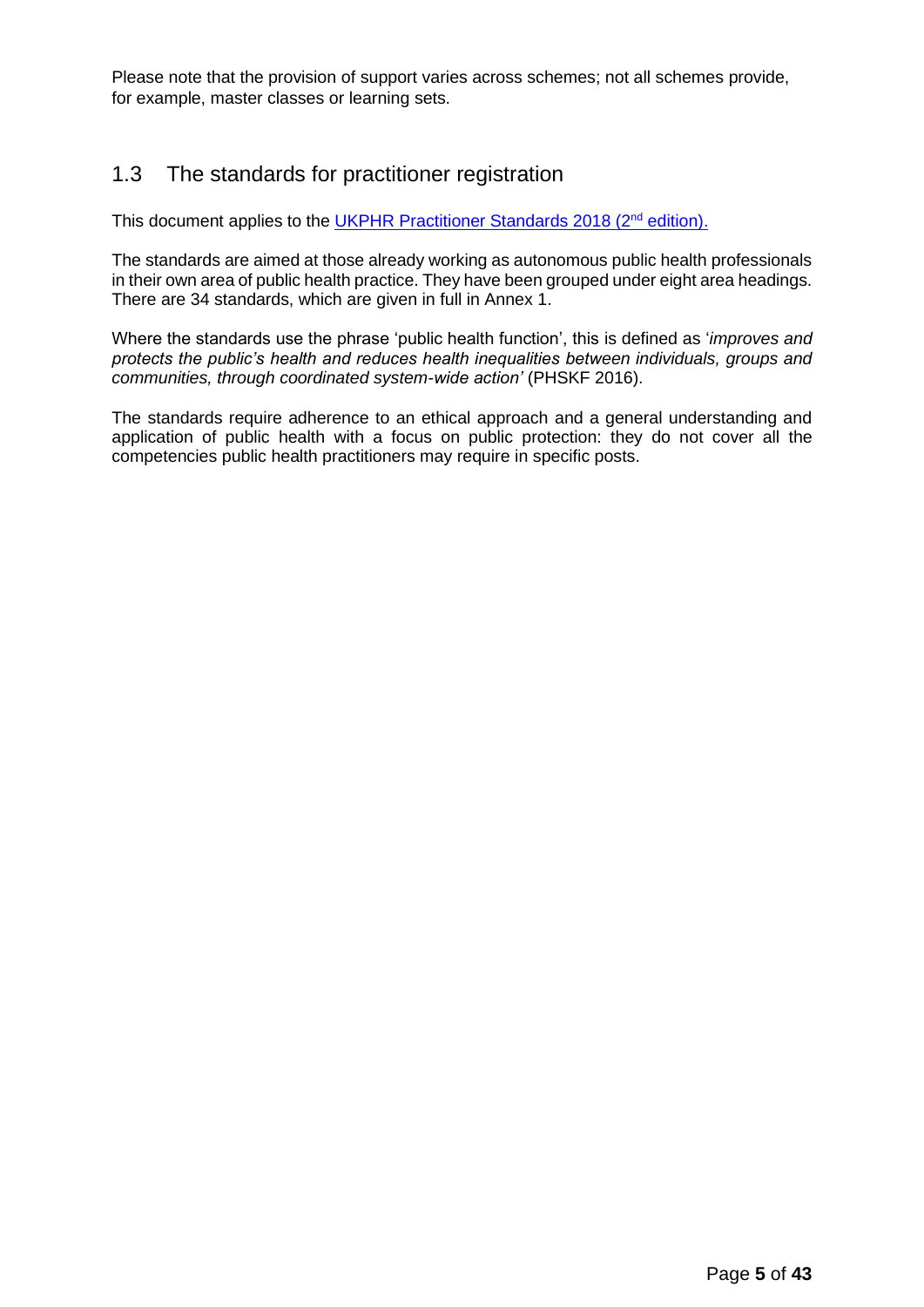# 2. Guidance for applicants

### 2.1 Eligibility

You should be already working as a public health professional with autonomy in your own area of public health practice; you will be managed rather than supervised directly; you will continually develop your own area of work and support others to understand it; you may contribute to a programme of work in a multi-agency or multi-disciplinary environment (see Annex 2 for further detail on levels of practice).

It is likely that you will have had at least two years' work experience in an autonomous public health role. As registration is based on your own work, most practitioners need this amount of experience to be able to demonstrate competence.

As a public health practitioner, you should also see yourself on, and be keen to pursue, a public health career pathway.

### 2.2 Applying to a local scheme

Practitioners wishing to gain registration with UKPHR must apply to join a local assessment scheme. Local schemes may wish to see evidence that you intend to pursue a public health career, and possibly that you have started the process of building your portfolio and gathering evidence. They may require you to undertake a baseline self-assessment of your competence against the standards, identifying any gaps and outlining your plans to address these. They may also require you to provide evidence of support for your application from your line manager.

### 2.3 Planning your portfolio

Once accepted by a local scheme, you will be supported in producing your portfolio of evidence to demonstrate competence against the practitioner standards. This support may include facilitated learning sets, master classes and attendance on taught courses.

When planning your portfolio, you should begin by identifying at least **three** discrete key pieces of work you have undertaken, primarily within the last five years, and map that work against the standards.

A portfolio consists of several commentaries **with their associated supporting evidence**. A commentary describes a piece of work demonstrating your role, which is linked to a selection of appropriate standards being claimed. At least three commentaries describing discrete pieces of work are required, but more may be provided if needed to evidence all the standards. The commentaries must relate to different aspects of your work.

The standards are intended to be relevant to a wide range of public health practitioners, not just those who have public health in their job title.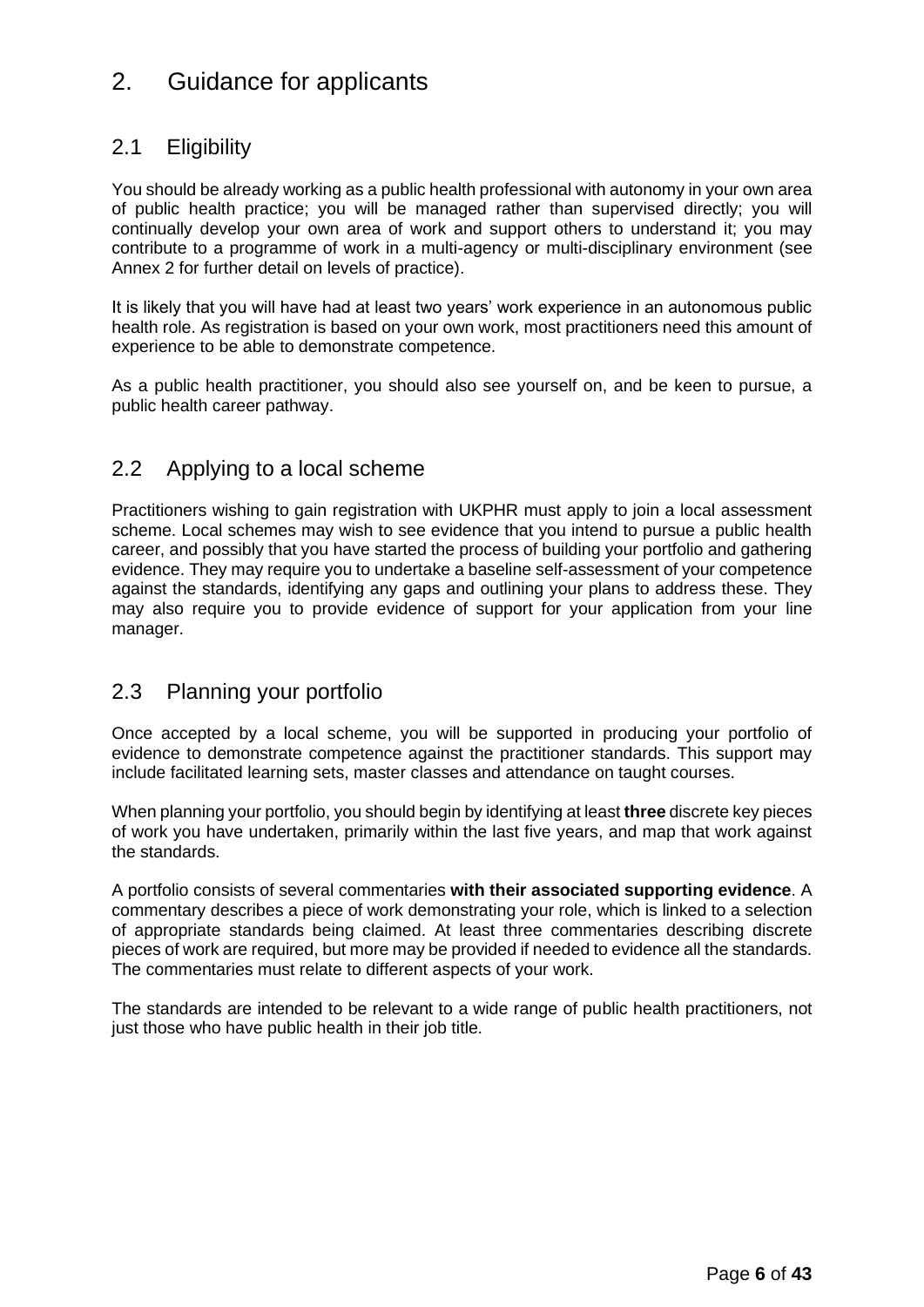### 2.4 Demonstrating knowledge, understanding and application in practice

Applicants are required to demonstrate their knowledge, understanding and application of ALL the standards and provide objective evidence of this.

The standards recognise that knowledge supports practice, so they do not have separate knowledge and practice statements. You must demonstrate how you have **gained knowledge** that underpins a standard, which has supported the work that you have done.

The level of knowledge required is broadly equivalent to a first degree (Level 6 in the Qualifications and Credit Framework<sup>1</sup>, Level 10 in the Scottish Credit and Qualifications Framework<sup>2</sup>). It is not necessary for all knowledge to be acquired through formal study; a wider range of sources may be accessed.

Knowledge may have been gained through learning on formal, accredited courses, on-the-job learning, learning through attending meetings, conferences, private study and other means.

It is important that you can clearly describe a brief overview of the **content** of the knowledge you have acquired relevant to the standard being claimed; what you have understood from the learning and how you have **applied** it in practical examples.

Where formal study has been undertaken, relevant syllabuses should be made available as evidence for assessment, but the applicant must provide additional text concerning what has been learnt from participating in the course and its relevance to the standard.

Learning from less formal learning activities can be used e.g., on the job learning, Shadowing/buddying a colleague, Mentoring, Coaching, Team meetings/ development days, journal clubs, Self-guided learning. Knowledge gained through experience or other informal methods needs to be set out with sufficient explanation in the commentary to assure the assessor of the authenticity, legitimacy, appropriateness, and relevance of learning at the appropriate level e.g., the practitioner summarises the key points of the knowledge gained and/ or the source of relevant learning material used to support the learning. Where possible it must be supported with objective evidence. e.g., minutes/ programmes.

Knowledge gained through experience may be supported by a testimonial from an appropriate professional as evidence of the knowledge claimed. However, a testimonial on its own is insufficient.

### 2.5 Presentation of evidence

Your evidence should be drawn from work that you have done in the past or are currently involved with. It should be 'real life' work, rather than theoretical examples, for example from academic study. Evidence can reflect competence gained in any country or setting; the evidence must be presented in the English language.

It is not acceptable to use another person's ideas or work and pretend that it is your own (plagiarism). Assessors will look for obvious examples, such as cutting and pasting information from a standard website without citing.

In such cases, assessors will require applicants to correct the material by, for example, representing the commentary with appropriate redaction, citation or referencing.

<sup>1</sup> <https://www.gov.uk/what-different-qualification-levels-mean/list-of-qualification-levels>

<sup>2</sup> <https://scqf.org.uk/interactive-framework/>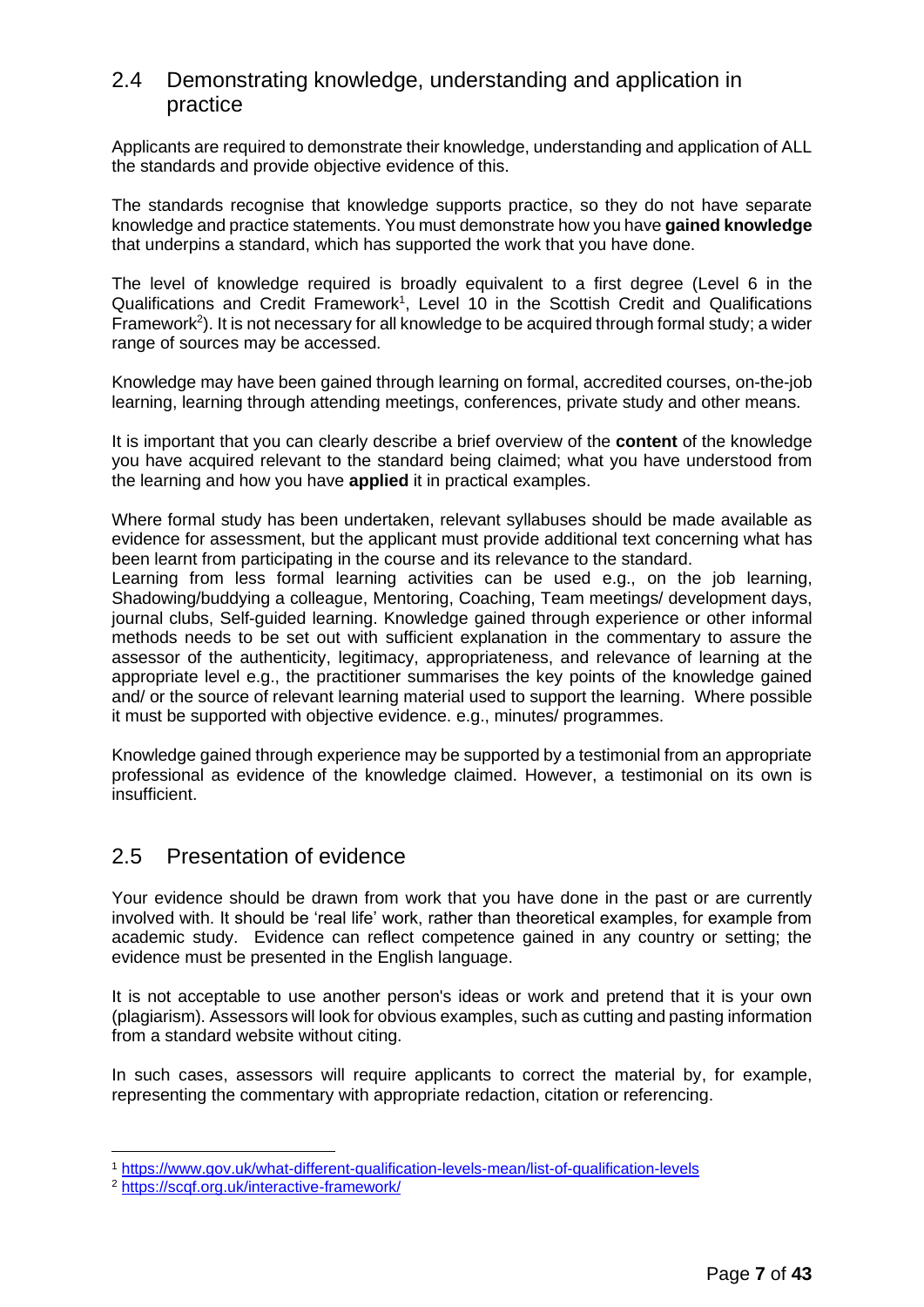The assessor will comment on this in the assessor overview so that the verification panel can see the audit trail.

You should present real examples, which the person providing your testimonial is able to sign off as your work (see section 2.9). The work can be from your paid role or from voluntary work with other organisations other than your employer, however it must be relevant to delivering the public health function.

Be selective about which and how many pieces of work you use to demonstrate competence. You are required to include at least **three** discrete key pieces of work in your portfolio. Therefore, a single piece of work usually provides evidence for competence against several standards.

Each standard should only be claimed once, so an individual standard must be fully evidenced from one of the pieces of work you have chosen.

Your choice of evidence is a good indicator of your understanding of the standards. Ensure your evidence is relevant to the specific standard and use the minimum number of items of evidence possible.

The portfolio submission must consist of three or more discrete pieces of work each accompanied by a commentary, which explains:

- which standards you are addressing through this piece of work and why
- the context in which the work was done and why it was done
- your role in the work and why and how you were involved.

The commentary should include a reflective section, in which you can draw out aspects of your work or address specific points, which may be unclear. You should also outline lessons you have learned.

The commentary is important in explaining the relevance of your work to the specific standards. It contributes to the demonstration of competency, particularly your understanding of the standard. Explicit evidence derived from that work is still required.

Your evidence must be referenced in the assessment log column "applicant evidence".

Each item of evidence must be labelled clearly and dated (the date should refer to when the evidence was produced). Only evidence entered against a standard on the assessment log will be assessed.

Remove any reference to an identifiable client/patient/user; refer to organisations or roles, rather than individual professionals. Standard 2.2 concerns the importance of data confidentiality and disclosure. You need to demonstrate this competence throughout your portfolio.

Further information about confidentiality is given in the [Supporting Information](https://ukphr.org/wp-content/uploads/2022/03/UKPHR-Practitioner-Supporting-Information-March-22.docx) document.

The following types of evidence of application can be submitted to support your commentary:

- written reports
- emails
- minutes of meetings and agendas
- examples of social or other media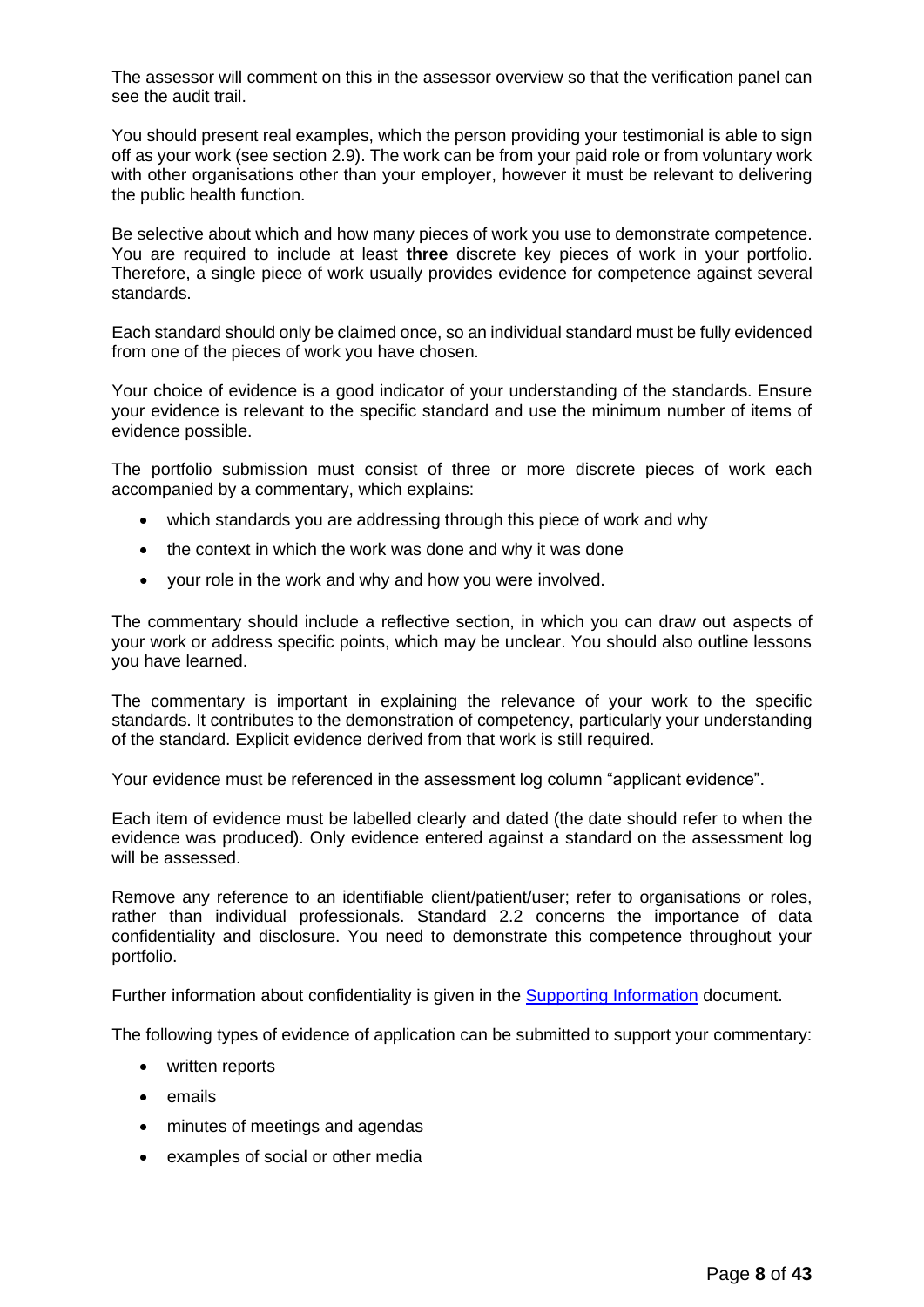- a detailed testimonial of your contribution from a manager or senior colleague (this must refer to the specific standard using the template provided in the [Supporting](https://ukphr.org/wp-content/uploads/2022/03/UKPHR-Practitioner-Supporting-Information-March-22.docx)  [Information](https://ukphr.org/wp-content/uploads/2022/03/UKPHR-Practitioner-Supporting-Information-March-22.docx) document (pages 26-27) Please note: this is different to the testimonial you will provide for your overall portfolio submission (see page 14)
- video/audio file
- your observation and analysis of, and discussion with colleagues about relevant public health practice and research by others
- observation by an appropriate professional with a detailed testimonial (referring to the specific standard).

Whilst work programmes can extend over many years, **it is a requirement that overall half numerically of the items of evidence submitted should be from within 5 years of the date of application for registration to UKPHR (50% rule).**

As it may take you a year or more to complete the assessment process, you will need to plan to ensure that half of your evidence is current **at the date of application to UKPHR** for registration.

Evidence of knowledge, which is drawn from learning undertaken more than 5 years before registration, can be used, but you should always consider providing evidence of how this knowledge has been kept up-to date, for example through CPD.

### 2.6 Working with your assessor

As soon as you have prepared your first commentary and its accompanying evidence, your local scheme coordinator will assign you a UKPHR trained assessor. The assessor must meet UKPHR's assessor role specification (see Annex 3) and will be appointed only after successfully completing UKPHR training.

The assessment process is intended to be supportive of applicants. Local schemes may find that practitioners going through the assessment process benefit from access to a mentor. It is important to separate the assessor's role from that of a mentor. An assessor cannot be a mentor to the same individual. A comparison of the roles is given in Annex 4.

You should agree a timeline for submission with your assessor. You are advised not to submit all the evidence for your portfolio at the same time; you should submit consecutive commentaries, so that you can benefit from the feedback on your submissions. The whole process should be completed within a reasonable time; a maximum of 18 months is required by UKPHR, but a lower limit may be set by your local scheme. Should you experience difficulties meeting your agreed timescales, your assessor and local scheme coordinator must be informed by email or the messaging function on the e-portfolio.

### 2.7 The assessment process

You are required to produce evidence for each standard listed in Annex 1. The standards are also clearly listed within the assessment log.

Your assessor will provide feedback, via the assessment log, on the evidence you have supplied for each standard; this will clearly state whether the evidence is **adequate** to demonstrate competence, or whether **clarification** or **resubmission** is required.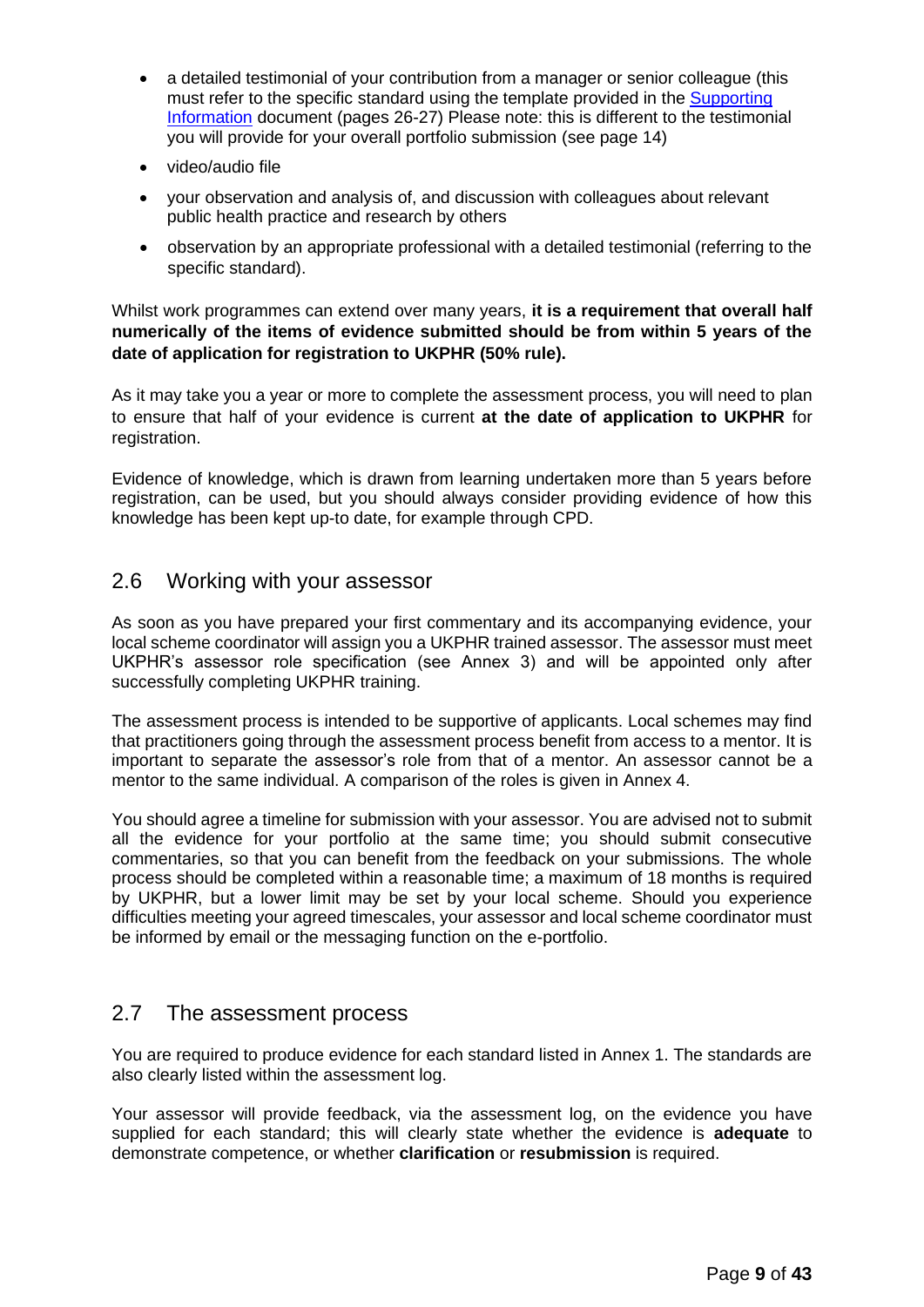**Clarification** means that your assessor believes that you do have, or could provide, from the work you have already submitted against this standard, the evidence to demonstrate competence, but requires more detail or information in order to be assured of this.

Your assessor will explain, on the assessment log, the reason for the clarification and this should be addressed in your response.

In response to a clarification request, you can expand your submission by statement(s) in your commentary, to amplify why a piece of evidence already submitted supports the standard or provide additional detail relating to evidence already submitted. You may also provide supplementary evidence relating to the **same work**.

All clarifications should be submitted within two months of the request from your assessor. This is the time frame UKPHR recommends; your local scheme may set its own lower time limit. Note that clarifications are part of the assessment process and are to be expected.

**Resubmission** means that your assessor considers that you will not be able to demonstrate competence against the standard using evidence from this piece of work. You must provide new evidence from work not previously submitted against this standard, accompanied by a new commentary. Your assessor should clearly explain the reason for resubmission.

You may have to consider undertaking further work to provide new evidence.

Resubmission evidence should be submitted within six months of the request from your assessor. This is the time frame UKPHR recommends, but your local scheme may set its own lower time limit.

If your new evidence is still considered inadequate to demonstrate competence against the standard, you can make one further resubmission within a further stipulated time period, if this does not take you beyond the agreed timeframe for complete portfolio submission.

As a rule, it is not expected that you should clarify your evidence more than twice for any one standard. Two resubmissions per standard are allowed.

This process of submission, clarification and resubmission of evidence will continue until your assessor is satisfied that all the standards have been met, or until you consider that your evidence is as good as it is likely to be and you have made a statement to this effect on the assessment log.

At this point you can request that your scheme coordinator puts forward your portfolio to be considered by the Verification Panel. For further information, read the sections below, "Guidance for assessors", and "Outcomes of assessment".

### 2.8 The assessment log

The process of evidence submission and assessment is recorded throughout on the assessment log, which you must complete. The assessment log is a "live document" that moves between the applicant, the assessor and the scheme coordinator until all standards have been assessed as met. The assessment must be kept electronically or in an e-portfolio if used by the local scheme.

The log will show how each of the standards has been met and what evidence has been presented to demonstrate this. The appropriate sections must be completed and signed by both your assessor and verifier before the log is submitted to the verification panel.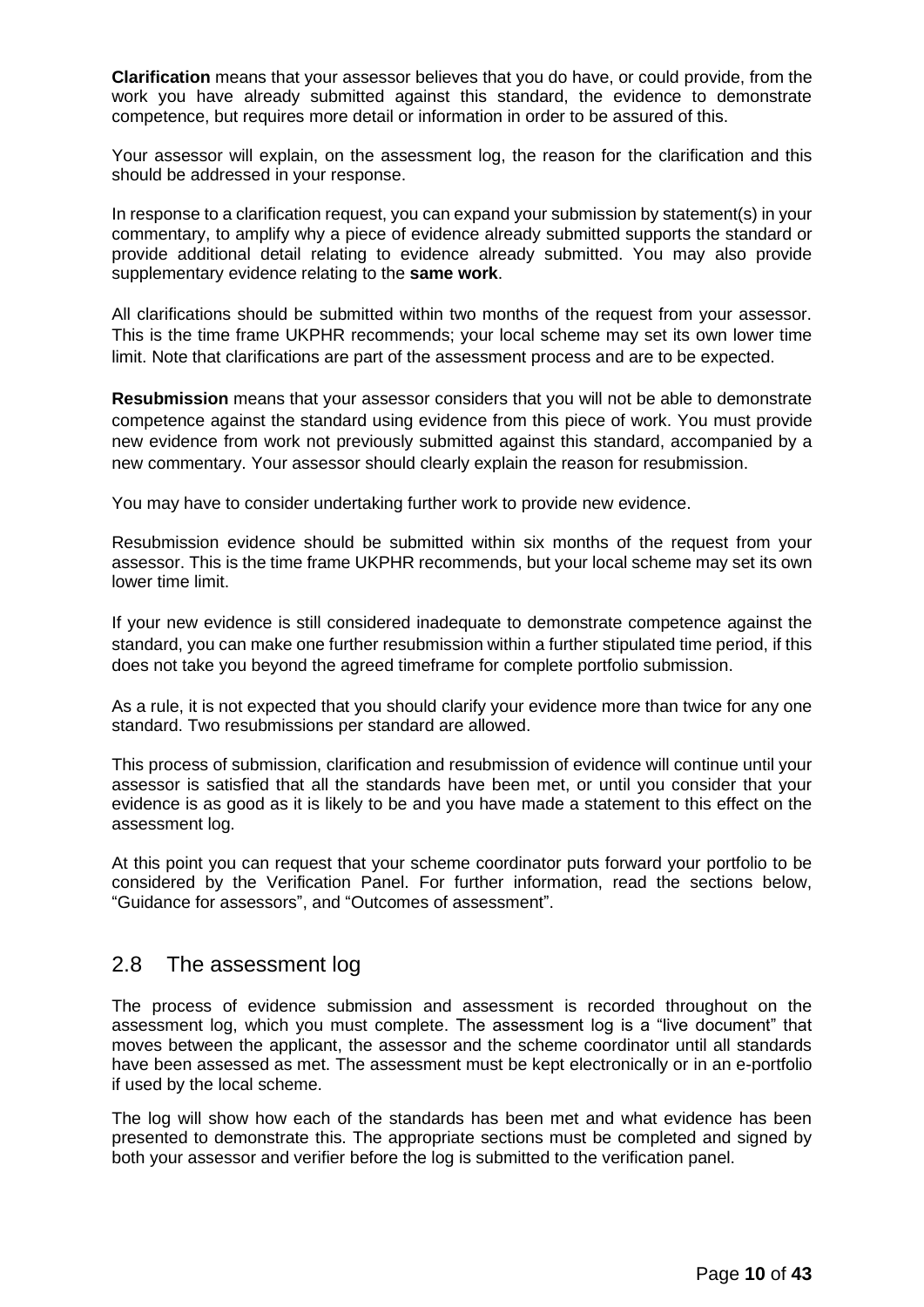Once completed, the log will form part of the assessment documentation.

You must ensure the assessment log is populated with a list of your evidence against each standard. Your assessor will record on the log the date when each standard has been assessed and ultimately agreed as met, and their view on why and how your evidence meets the standard in terms of knowledge, understanding and application in practice. You will need to check the evidence column has been re-populated every time you add additional evidence to support clarifications and resubmissions as your assessment progresses.

The verifier will also record their views on the log.

All assessment and verification decisions remain on the log, ensuring a complete audit trail.

### 2.9 Verification and the registration process

Once your assessor considers that you have met all the standards, the assessor will notify you and the local scheme coordinator of this. The local scheme coordinator will pass your application to a UKPHR trained verifier. The verifier will check that the assessment has been carried out appropriately and will provide independent scrutiny.

Your verifier will be a registered public health specialist and will not know you personally or your work. Verifiers will have met the UKPHR verifier role specification (see Annex 5) and will have successfully completed UKPHR training.

For the verification stage, you should prepare the following documentation:

- A completed [verification application form.](https://ukphr.org/wp-content/uploads/2022/03/Practitioner-Verification-Application-Form-May-2020.docx) This should be provided in hard copy form with an original signature.
- A current CV
- A current job description (please see *Supporting Information* if you are not employed or you are self-employed at the time of registration)
- Certified copies of original certificates for qualifications and courses
- A testimonial and a reference, which must be from two different people.

**The reference** should be from someone who knows you professionally, who can confirm that there is no professional, or fitness to practise, reason why you should not be included on the Register. The referee should be able to provide general comments about your ability as a public health practitioner.

**The testimonial** should be from someone who has reviewed the evidence you have submitted for assessment and can confirm that it is your work. The writer of the testimonial should be able to comment on the quality of the evidence submitted and confirm that you are working, or capable of working, at public health practitioner level. This overall testimonial is separate to any testimonials you may have included as part of your evidence. It is acknowledged that applicants may have submitted evidence from a range of different roles. Whilst the author of the testimonial may not have directly observed all the work submitted for assessment, they should be able to confirm that they are confident that the work they have not observed directly is your own work in their professional opinion. If one person does not feel able to provide a testimonial for the entire portfolio, you may get a second testimonial to cover specific gaps.

Both the reference and testimonial are required for the verification process, and both will also be required when you submit your application for registration to UKPHR. The same reference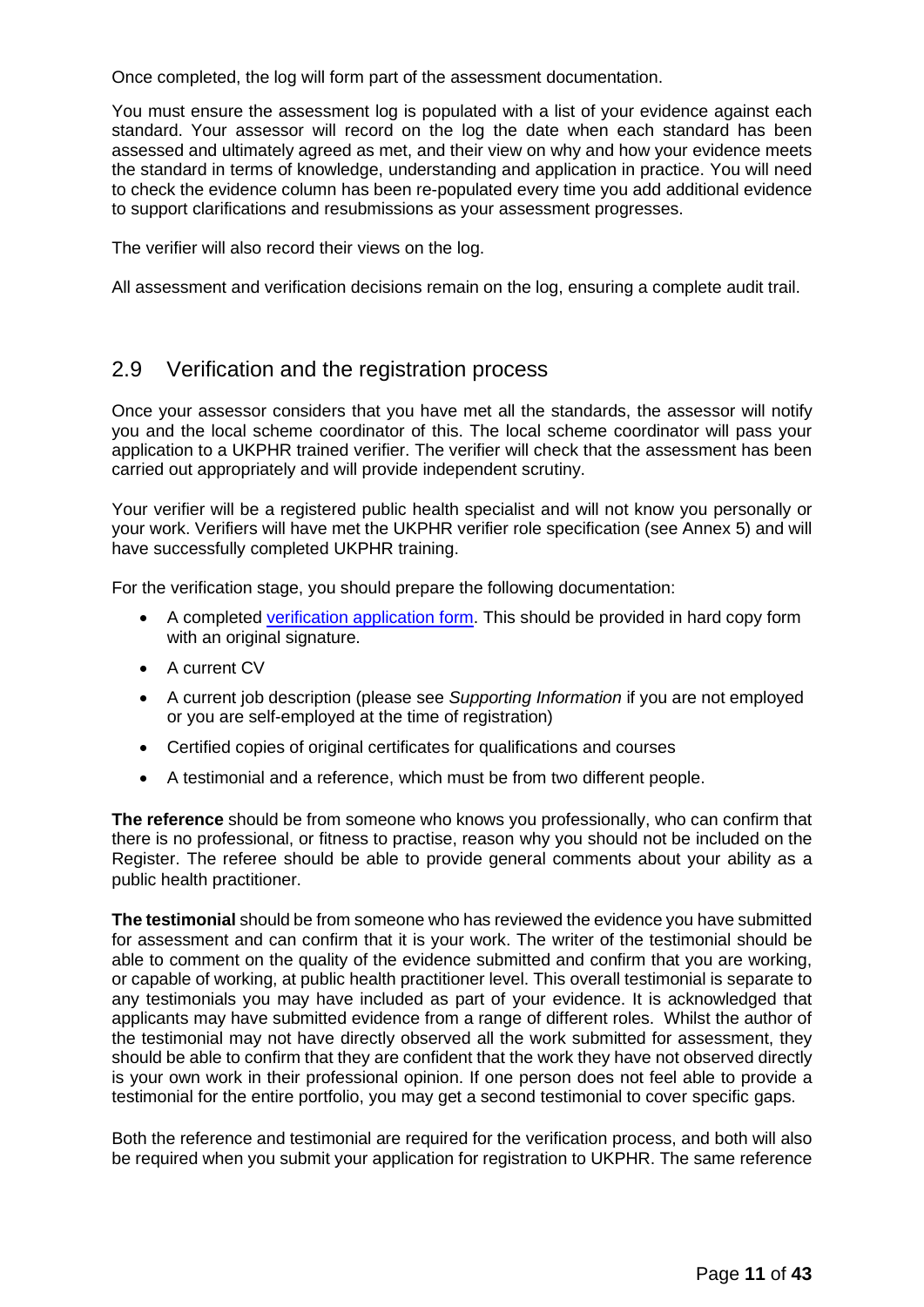and testimonial should be used for both purposes. Further information on testimonials and references is given in the [Supporting Information](https://ukphr.org/wp-content/uploads/2022/03/UKPHR-Practitioner-Supporting-Information-March-22.docx) document.

Verifiers will meet locally as a Panel on a regular basis to consider applications. Your evidence will not be submitted routinely to UKPHR, although applications can be called in by UKPHR for moderation or audit at any stage of the process.

On the recommendation of the Verification Panel, successful applicants will have three months in which to apply to UKPHR (using the appropriate registration application form and enclosing the appropriate fee). Please see section 5 for more information.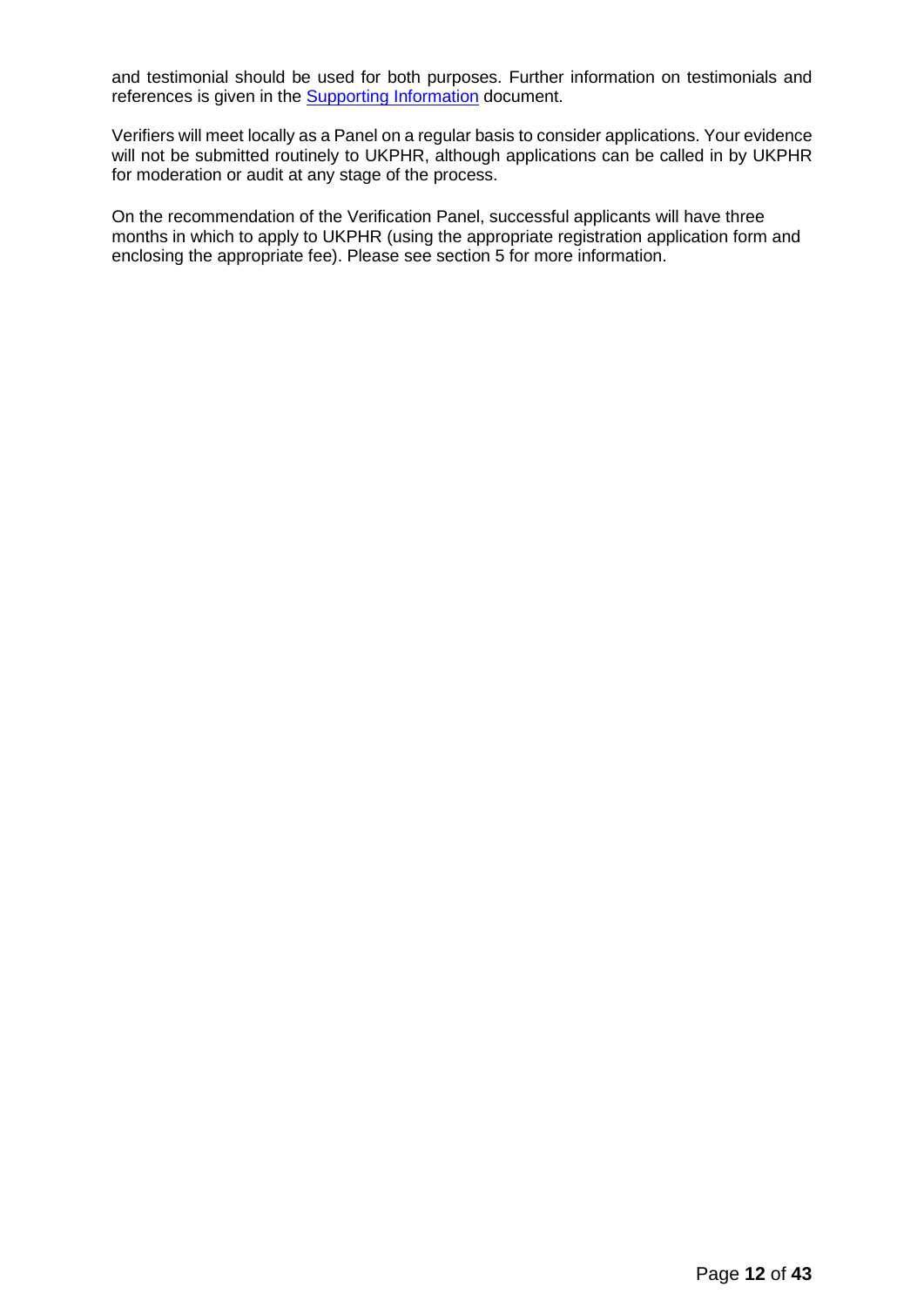# 3. Guidance for assessors

Applicants are assigned an assessor by the local scheme coordinator.

An assessor need not be a registered public health professional but must be able to meet the role specification in Annex 3 and satisfactorily complete the training provided by UKPHR.

An assessor should not normally commit to assessing more than two practitioner applications at the same time.

### 3.1 Assessment of evidence

Practitioners submit evidence to demonstrate competence against the standards and assessors assess this evidence, to determine whether the standards have been met, and complete the assessment log. Support and practice on judging whether evidence meets the standards is given as part of UKPHR training and ongoing support.

Guidance on the use of UKPHR's assessment log, and on the amount, nature, currency and content of evidence to meet the standards, is given in the section "Guidance for applicants".

For every standard, you must complete the columns headed "Assessment outcome" and "Assessor's comments" in the assessment log.

You must complete the columns as follows:

- If you accept the evidence indicate this with an A and date the column.
- If clarification is required, indicate with a C and the date (see section 3.4 for more information on clarification).
- Where the evidence is inadequate and you believe that the applicant will not be able to provide evidence from the work presented, indicate that resubmission is required with an R and date (see section 3.4 for more information on resubmission).

Under the assessor's comments column in the assessment log, summarise how you reached your decision. Briefly explain how the evidence has met the standard. Refer to the understanding and application of knowledge (see the next section for advice on assessing understanding).

In other words, state (briefly) "this evidence meets the indicator because..." and mention knowledge, understanding and the application of knowledge in practice. It is important that the reasons for your decisions are clear to the applicant and verifier.

To maintain a full audit trail, a new assessment decision following a request for clarification or resubmission must be listed beneath the original decision (rather than over writing it) and dated accordingly e.g., **C 23/9/11, A 28/10/11**.

Once the portfolio has been fully assessed, you must complete the assessor section "Overview of Portfolio" before submission for verification. The clarifications and resubmissions should be listed, and the currency of evidence confirmed.

#### **It is a requirement that overall half numerically of the items of evidence submitted should be from within 5 years of the date of application for registration to UKPHR.**

This currency requirement is required to ensure that applicants are up to date, and is directly related to fitness to practice, which is the key purpose of registration. Therefore, applicants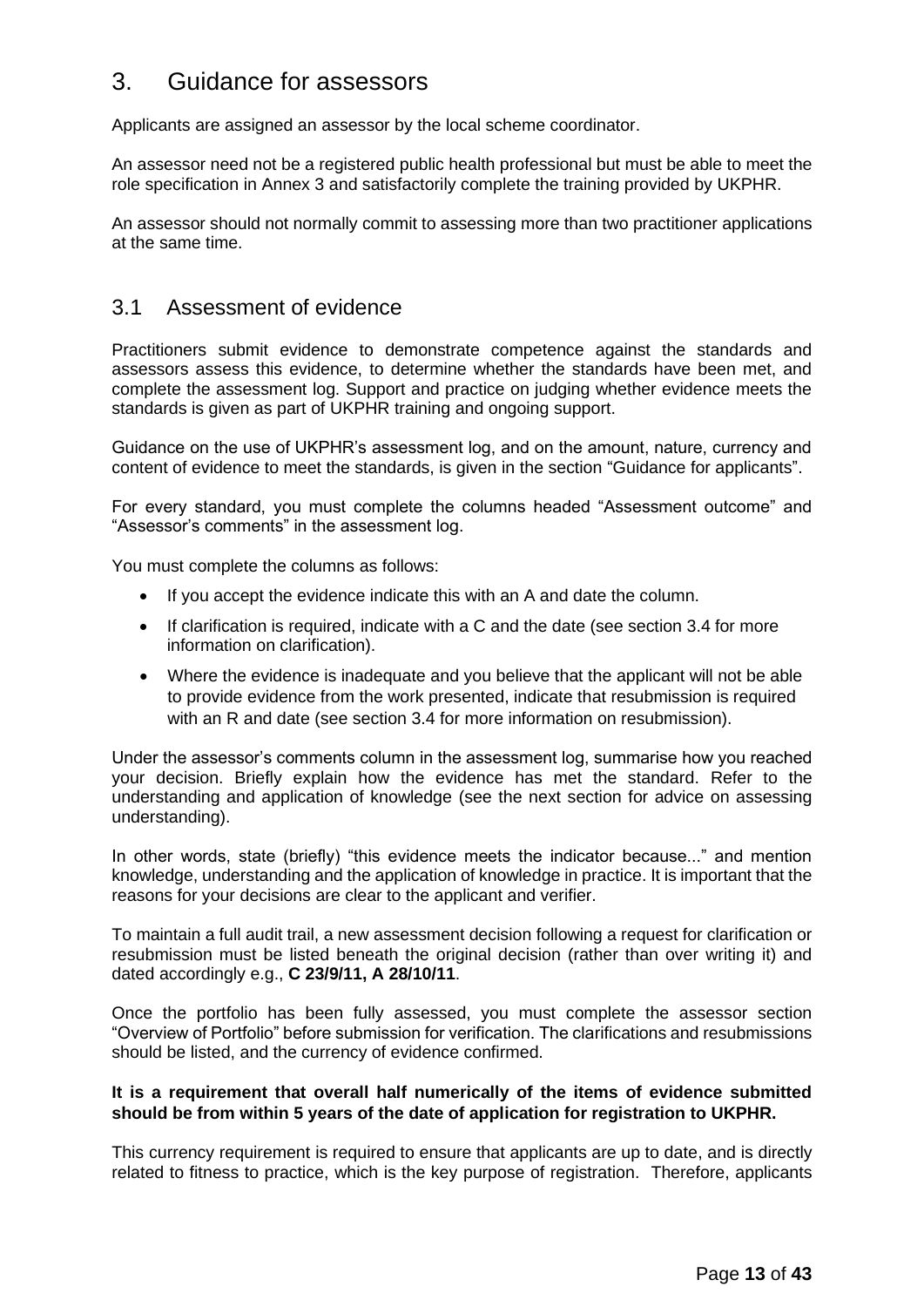are expected to demonstrate currency without exception.

Assessors should check the currency of evidence with applicants as they progress through the assessment.

Evidence should be assessed at the level of autonomous practice. Guidance on benchmarking this level will be given in the assessor training and a more detailed description of the level of practice is provided in Annex 2.

Evidence will not be presented for assessment for all standards at the same time, as commentaries should be submitted consecutively. Individual standards or groups of standards can be 'signed off' at intervals over time.

Feedback on submissions to practitioners should be via the log and can help a practitioner with subsequent submissions. The applicant needs to know what they must do to address your concerns but should not be told how to do this. It is important to separate the role of assessor from that of mentor.

An assessor cannot act as a mentor to the same individual. A comparison of the roles is given in **Annex 4**.

The applicant and assessor should agree a submission timeline at the start of the process.

There should be an agreed method of contact in case of difficulty; email or the messaging function on the e-portfolio is recommended; a copy of any correspondence should be kept until the registration process been completed.

The turnaround time for assessing a single commentary with its associated evidence should be within three weeks.

The whole assessment process should be completed as quickly as possible and should not normally take longer than 18 months at the most. A shorter time period may be stipulated by the local scheme. Any difficulties with timeframes should be discussed with the scheme coordinator as soon as possible.

As described in the section on 'Guidance for applicants', evidence for standards may not necessarily be written, and can also involve an appropriate professional observing the applicant e.g., in a meeting or making a presentation. A detailed testimonial must be provided (see *Supporting Information and template provided*).

Assessors are encouraged to ask fellow assessors to review their work at any time, and to discuss their assessments with one another. However, an assessor must retain the responsibility for the assessment decisions and for the information entered on the log.

If assessors encounter concerns, particularly with a first commentary, they are encouraged to raise these with the Scheme Co-ordinator. A moderator can be contacted to discuss difficulties e.g., concerns about overall quality or interpretation of particular standards.

### 3.2 Demonstrating and assessing understanding

Applicants are required to demonstrate their competence by providing evidence of Knowledge, Understanding and Application against each standard. This is achieved through the submission of three or more commentaries, in which discrete pieces of work are described which relate to specific standards.

The role of the applicant in the work, its context and the standards claimed are set out in the commentary, as is how knowledge was acquired and how it was applied. Specific evidence to back up the narrative in the commentary is required. This evidence usually relates directly to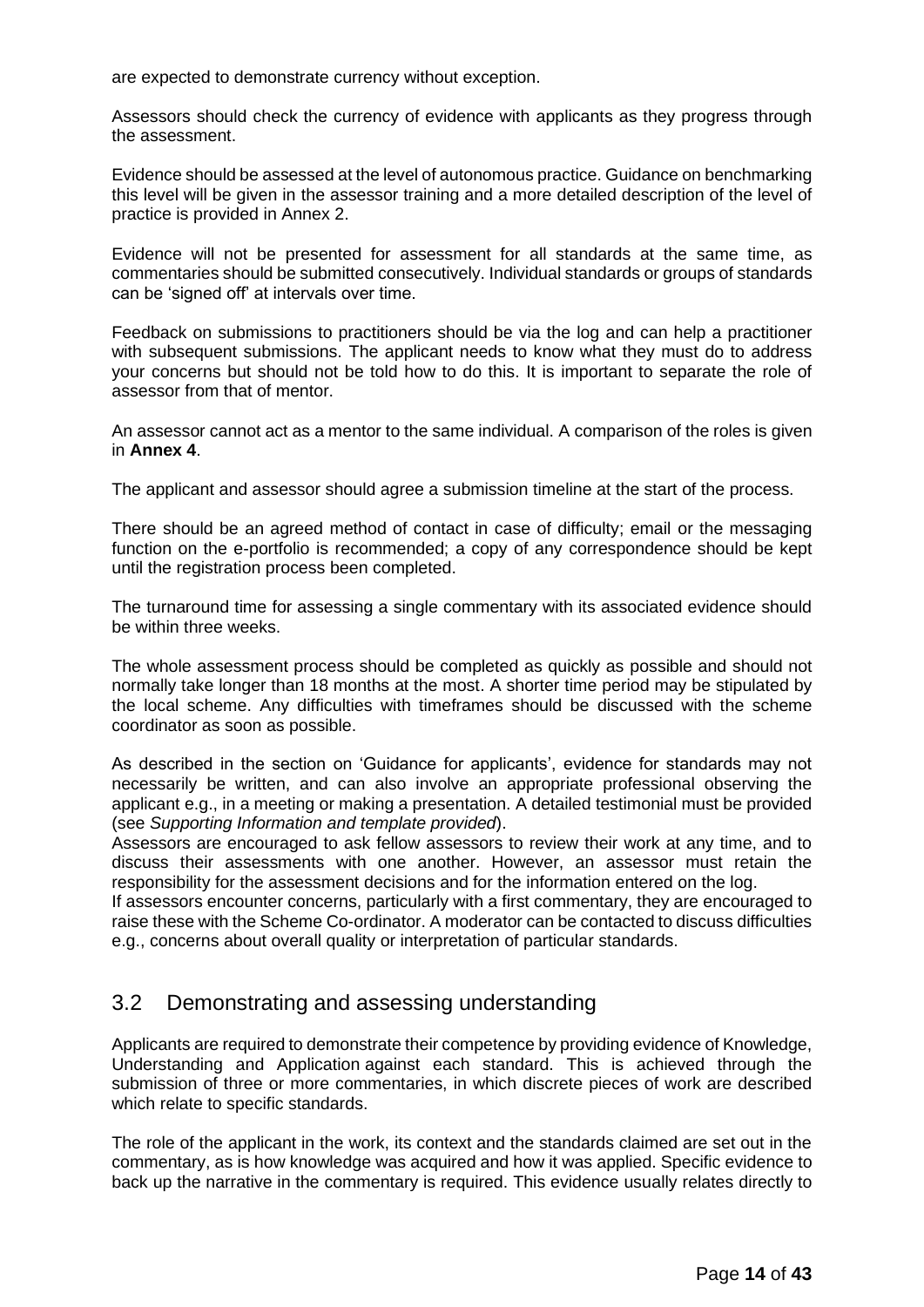knowledge and application, which raises the question of how understanding can be demonstrated and assessed.

Understanding is the bridge between knowledge and application and is important because it relates directly to the purpose of registration, the recognition that practitioners are competent and safe to practice autonomously. In the practitioner registration process, it is demonstrated and assessed explicitly through:

- the choice of the standards for a particular piece of work
- the explanation of this choice (commentary)
- the explanation of how the standard has been demonstrated in the work, which provides a convincing narrative to the assessor (commentary)
- reflection on the work (commentary).

Separate evidence for understanding is not required, although the choice of appropriate evidence for knowledge and application, and the description of these in the commentary, will add to the assessor's assurance that the practitioner has understanding.

### 3.3 Confidentiality and data protection in evidence

Standard 2.2 concerns the importance of data confidentiality and disclosure. Applicants must demonstrate competence in this area throughout their portfolios.

#### **None of the evidence submitted should contain personally identifiable information**.

A breach of confidentiality of patient information (or private information such as home telephone numbers for work colleagues or clients), wherever it occurs, will require resubmission with new evidence against standard 2.2. This is so even if this standard has already been accepted or is being claimed in the commentary where the breach occurred.

The resubmission should include evidence of recent training and a reflection on the original breach. The identifiable information should also be removed from the portfolio.

Once this has been done, the assessment of the standard (other than 2.2) for which it was used can proceed as normal. A clarification for the standard should have been given to allow the material to be amended.

Further information about confidentiality and data protection is provided in Supporting [Information.](https://ukphr.org/wp-content/uploads/2022/03/UKPHR-Practitioner-Supporting-Information-March-22.docx)

Commentaries or reflective notes should not include explicit criticisms of individuals, organisations or professional groups. Where colleagues who can be identified are presented in an unfavourable light, the assessor should draw this to the attention of the applicant as poor professional practice. A resubmission is an option for the assessor to consider but may not be required. The advice of the Moderator should be sought.

If the assessor considers there is evidence of unethical practice, this should be brought to the attention of the Moderator, who will advise on further action.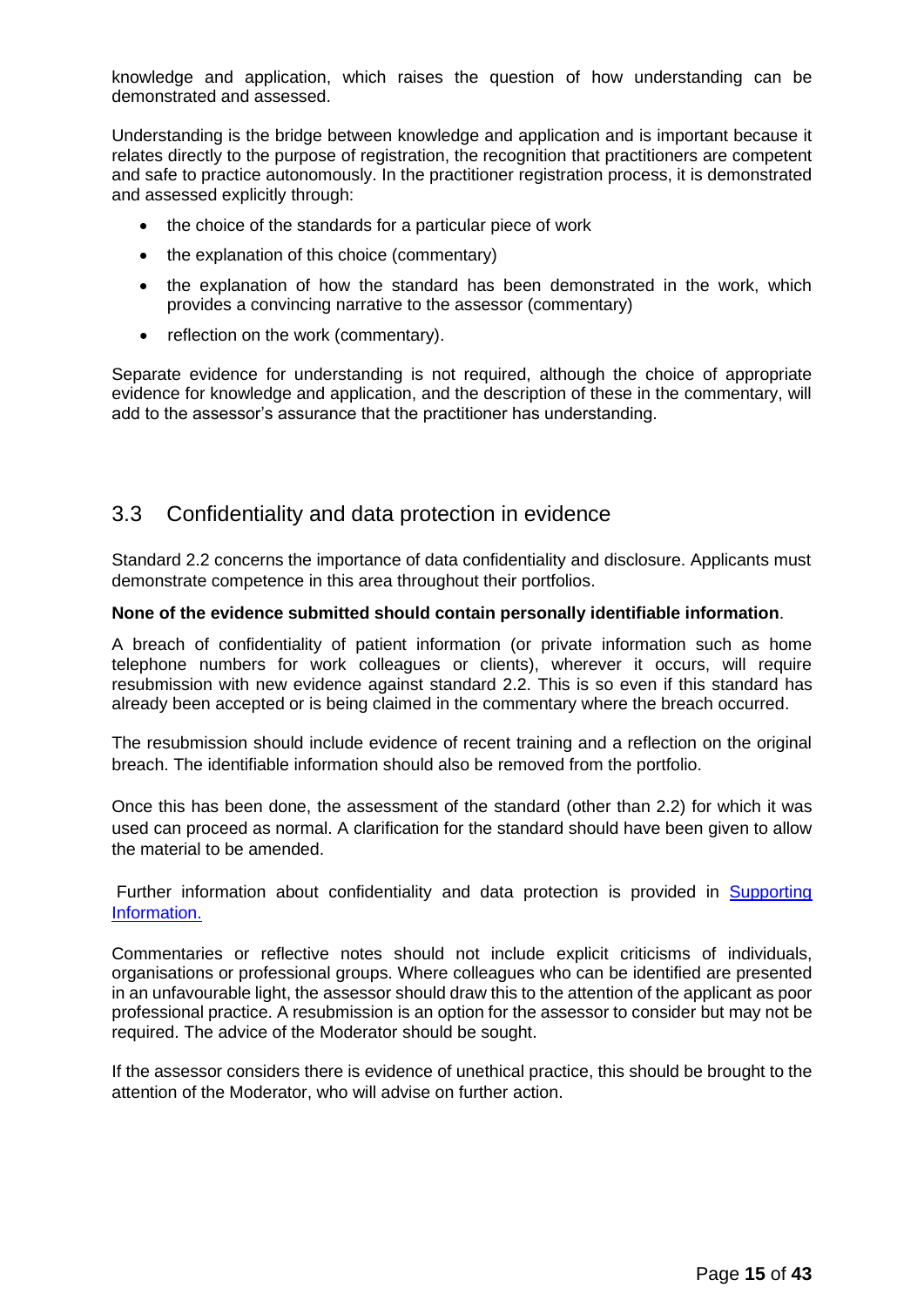### 3.4 Making decisions on evidence

You may find the following questions useful to assist in making decisions on the applicant's evidence:

- 1. Is the evidence the applicant's **own work**, and is it clear what **role** the applicant played in the work described?
- 2. Is the applicant working as an autonomous professional?
- 3. Does the **commentary** make clear which standards are addressed in the evidence, what the applicant did, key results and outcomes, and reflection on their learning?
- 4. Is the **standard** fully addressed by the commentary and the evidence itself?
- 5. Is there evidence of how the applicant acquired the relevant **knowledge**?
- 6. Does the commentary, and the evidence accompanying it, convey **understanding** of the relevant knowledge? And do they demonstrate the **application** of the relevant knowledge in practice?
- 7. Has the applicant **worked collaboratively** with others?

### 3.5 Assessment decisions

It is expected that each standard will be covered by evidence derived from a specific piece of work. If the assessor considers that the evidence presented demonstrates competence against a standard in terms of knowledge, understanding and application in practice, then the standard should be accepted.

If an assessor considers the evidence for a standard is inadequate, they should request a clarification of the existing evidence (or resubmission with new evidence from a different piece of work if necessary) and make a clear note of the reasons for the decision in the assessment log. A resubmission should generally follow a clarification, i.e., the applicant should be given the opportunity to demonstrate that evidence can be derived from the work already submitted.

The difference between clarification and resubmission is covered in training. In summary:

#### • **Clarification**

The assessor believes that the practitioner does have, or could provide from the work presented, the evidence to meet the standard, but requires more detail e.g., on the content of a course, the specific role or contribution or greater elaboration what the individual did to demonstrate the standard.

Applicants can expand their current submission by statement(s) in the commentary, which amplify why a piece of evidence already submitted supports a standard, or by providing additional detail relating to evidence already submitted. Supplementary evidence relating to the same piece of work may also be provided.

All clarification evidence must be received by the assessor within two months of the return of the assessment log to the practitioner. This is the time frame UKPHR recommends, but your local scheme may set its own lower time limit.

Following clarification, three outcomes are possible: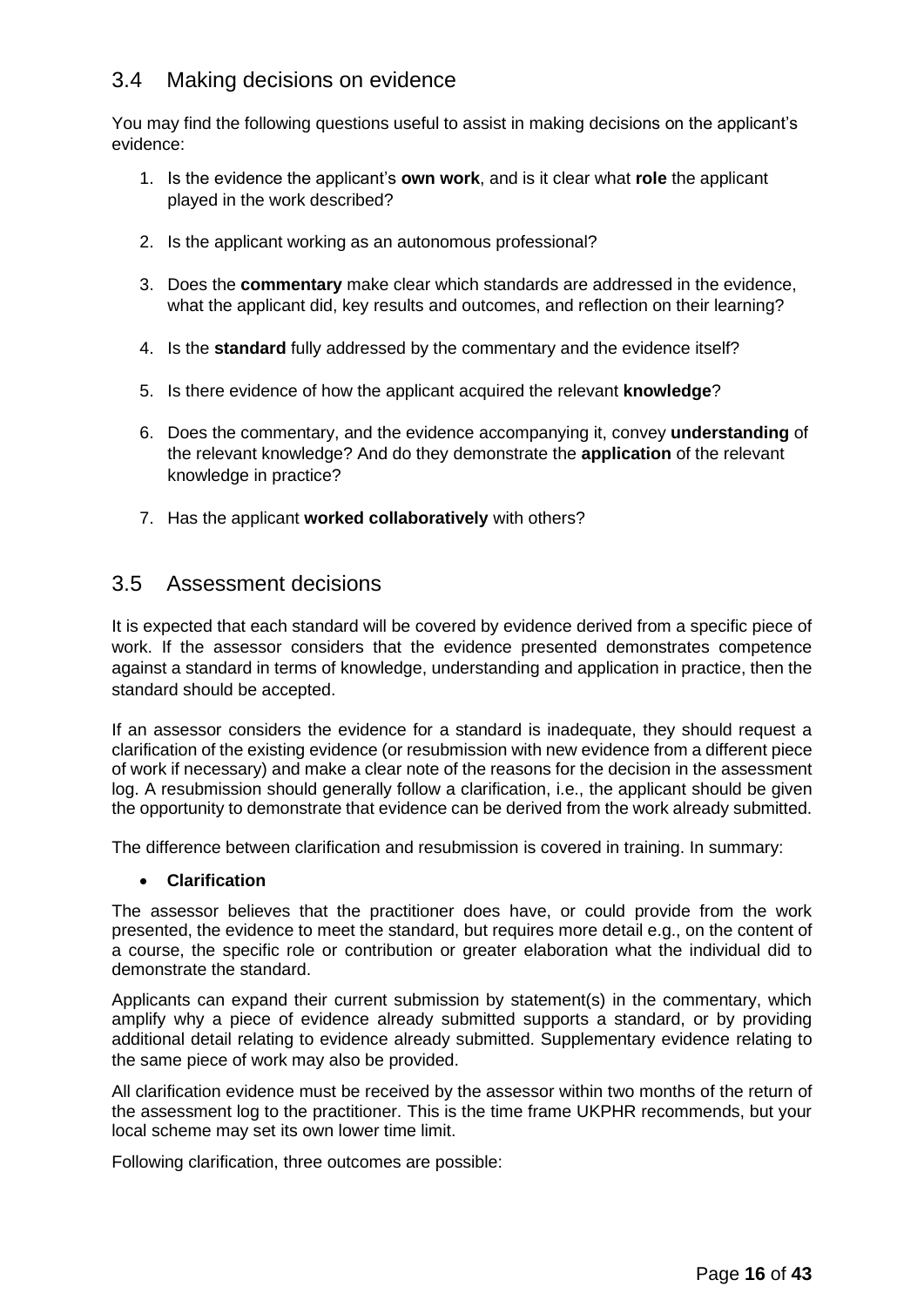- 1. The evidence for the standards is accepted
- 2. Further clarification is needed (no more than twice for any specific standard)
- 3. Resubmission is required

#### • **Resubmission**

The assessor believes the evidence is inadequate to meet the standard and new evidence derived from a different piece of work is required. The reason for resubmission should be explained clearly.

Applicants should resubmit new evidence with a commentary, relating to a different piece of work, within 6 months. This is the time frame UKPHR recommends, but your local scheme may set its own lower time limit.

If the new evidence is still considered inadequate to meet the standard, the applicant can make one further resubmission within a further 6-month period. It is not expected that applicants should clarify their evidence or resubmit their evidence more than twice for any one standard.

### 3.6 Outcomes of assessment

Following this process of acceptance, clarification and resubmission of evidence, as necessary, one of two outcomes is possible:

- 1. Usually, the assessor is confident that all the standards have been met. The application (including all the evidence) is then passed to the verifier (see next section).
- 2. The assessor still has concerns about competence against a standard (or against standards) and these concerns are **not** accepted by the applicant. In this case, the application in its entirety should go forward to a verifier, who should ensure that it is discussed at a verification panel. The decision of the verification panel shall be final (apart from any moderation and the appeal process set out below).

A Moderator should be consulted if the second outcome is being considered.

### 3.7 Assessment of Supporting Documents

Once all commentaries have been assessed and standards accepted, the assessor should assess the Supporting Documents, which include:

- CV
- Job description
- Reference
- General testimonial
- Certificates

The assessor should review these documents to ensure they align with the work the applicant has demonstrated in their commentary. For example, does the name on certificates tally with the applicant's names (or evidence of change of name is included) practitioners; does the job description and career history described in the CV align with the work described in the commentaries; do the testimonial and reference appear to be from appropriate professionals and align with the work described and CV/ job description.

If the assessor is assured the Supporting Information is as expected, they should sign it off on the e-portfolio. They should then complete the assessor overview before passing the portfolio on for the verification process.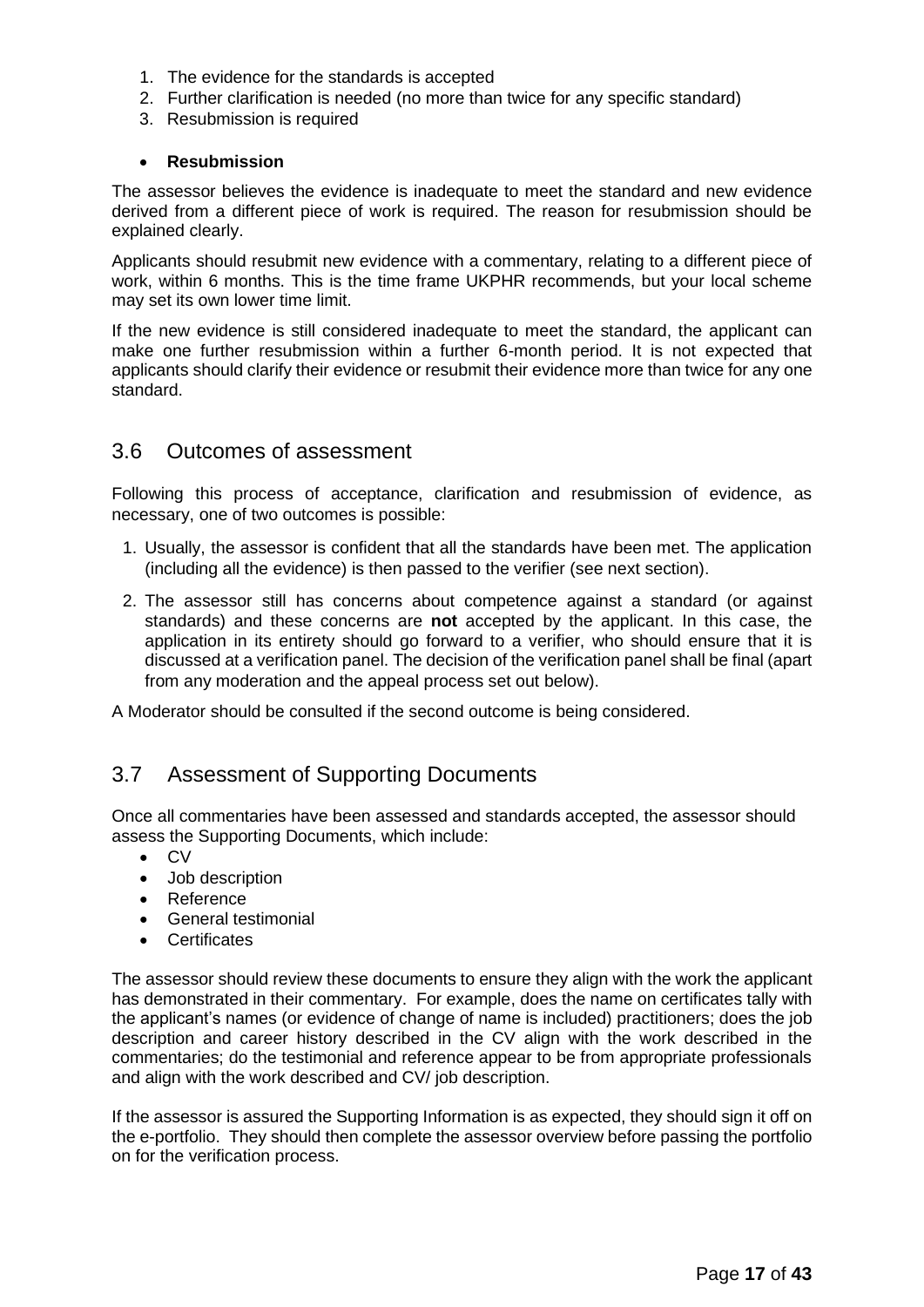The assessor overview provides a rapid summary of the assessment process, and the assessor's view of the suitability of the applicant for registration, including completion of the standards, currency of the portfolio and level of practice. It provides assurance to the verification panel where appropriate or can be an opportunity to raise issues the assessor would like to highlight to the verification panel. It is also an opportunity for the assessor to provide the applicant with overall feedback on completion of their portfolio.

### 3.8 Support for assessors

UKPHR and local schemes have different roles in supporting assessors.

UKPHR:

- Assessors receive assessor training from UKPHR moderators, to facilitate consistent assessments across the country.
- UKPHR moderators provide regular update/ refresher sessions which assessors are required to attend a minimum of once every two years.
- Moderations of assessments can occur at any stage in the assessment or verification process. They can be ad hoc or can be undertaken at the request of the scheme coordinator, verifier, assessor or applicant. Moderations can be a valuable quality improvement opportunity for assessors, providing constructive feedback and facilitating reflection of assessment practice. Please see appendix 6 for more information about moderations and the moderator role.

Local scheme co-ordinators.

The support provided by local scheme co-ordinators varies and is dependent on the needs and resources available locally. Activities offered include buddy schemes, assessor teleconferences, e-learning tools, and written resources. More details are available from each local scheme.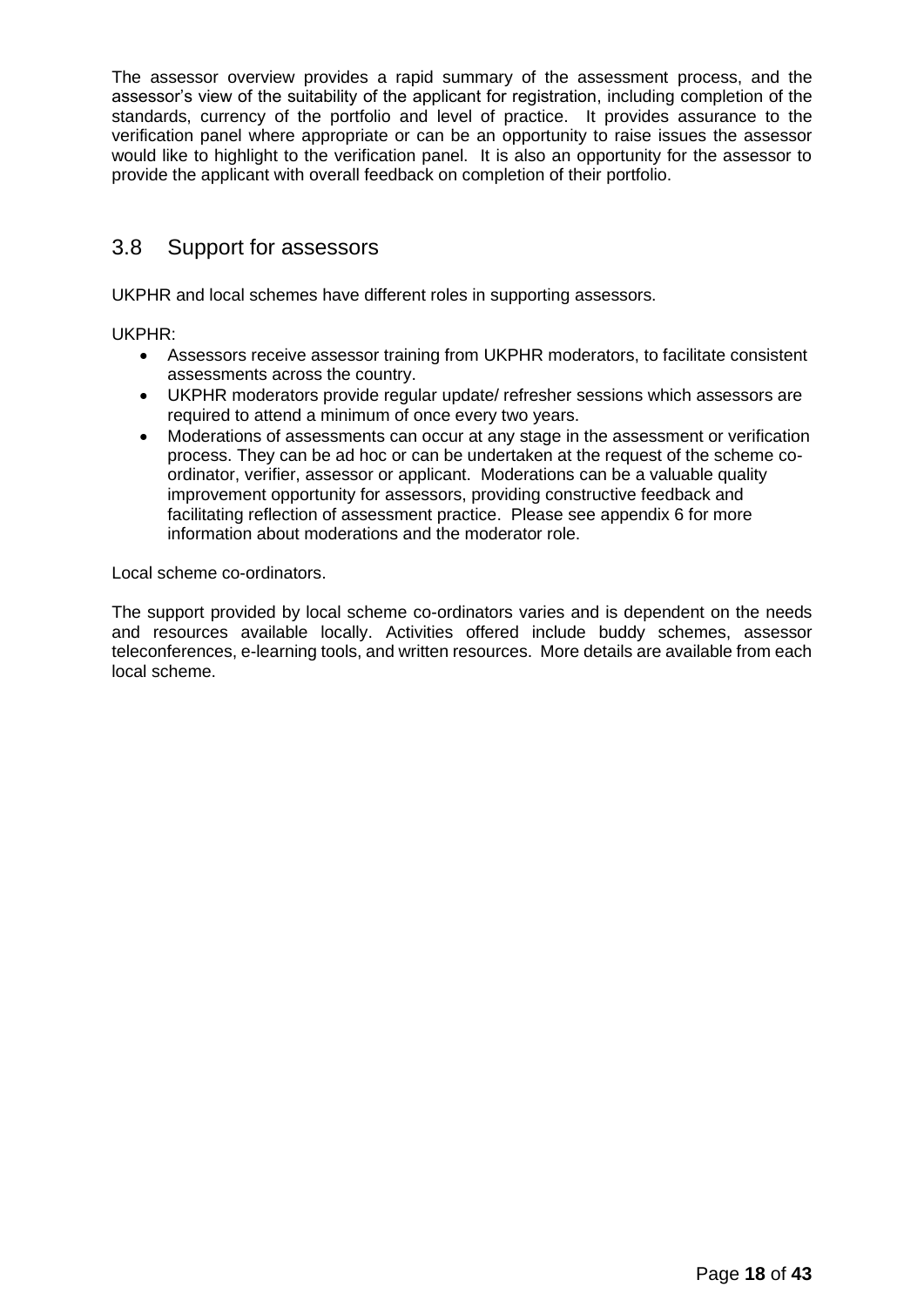# 4. Guidance for verifiers

A verifier must be a registered public health specialist with the GMC, the GDC or UKPHR, of good standing and to be in or have held a consultant or senior specialist post or a post of equivalent responsibility.

Existing verifiers can continue to work as verifiers even after their registration ends (e.g., if they retire) provided:

- o there are no fitness to practice issues and
- $\circ$  CPD in relation to verification is maintained.

Verifiers will be appointed following the satisfactory completion of training provided by UKPHR. They must be independent and should not have any detailed knowledge of the work or performance of the applicant.

Verification is a key part of the quality assurance process. It is a process of independent scrutiny, with the purpose of providing confirmation that the assessment process has resulted in a portfolio of evidence that meets the standards.

Verification is **not a reassessment** of the portfolio of evidence. Verifiers do not need to look at all the evidence provided. They should instead focus on ensuring that the process of assessment has been carried out correctly by examining the assessment log.

The assessment log should be filled in correctly by both the applicant and the assessor and allow the verifier to understand the progress of the assessment and the decisions taken.

Verifiers then need to **sample** the evidence for a small number of standards to assure themselves that the assessment process has been undertaken appropriately.

Verification has two stages:

- the initial verification check of the assessment by the verifier independently;
- followed by discussion of the initial verification at a verification panel meeting;

after which recommendation for registration to UKPHR may be agreed.

### 4.1 Initial verification check

Verifiers undertaking an initial verification check should:

- 1. Check that the assessment log has been fully completed by the applicant and the assessor, i.e., for each standard:
	- a) evidence is cited
	- b) the process of assessment is clear
	- c) whether clarifications or resubmissions of evidence were required, for what reason, and when;
	- d) the date the standard was agreed as met is given.
- 2. Undertake a brief sampling of the evidence.

Verifiers do not undertake a second assessment; instead they focus on standards where clarification and resubmission has been required or where evidence is based on observation or testimonials.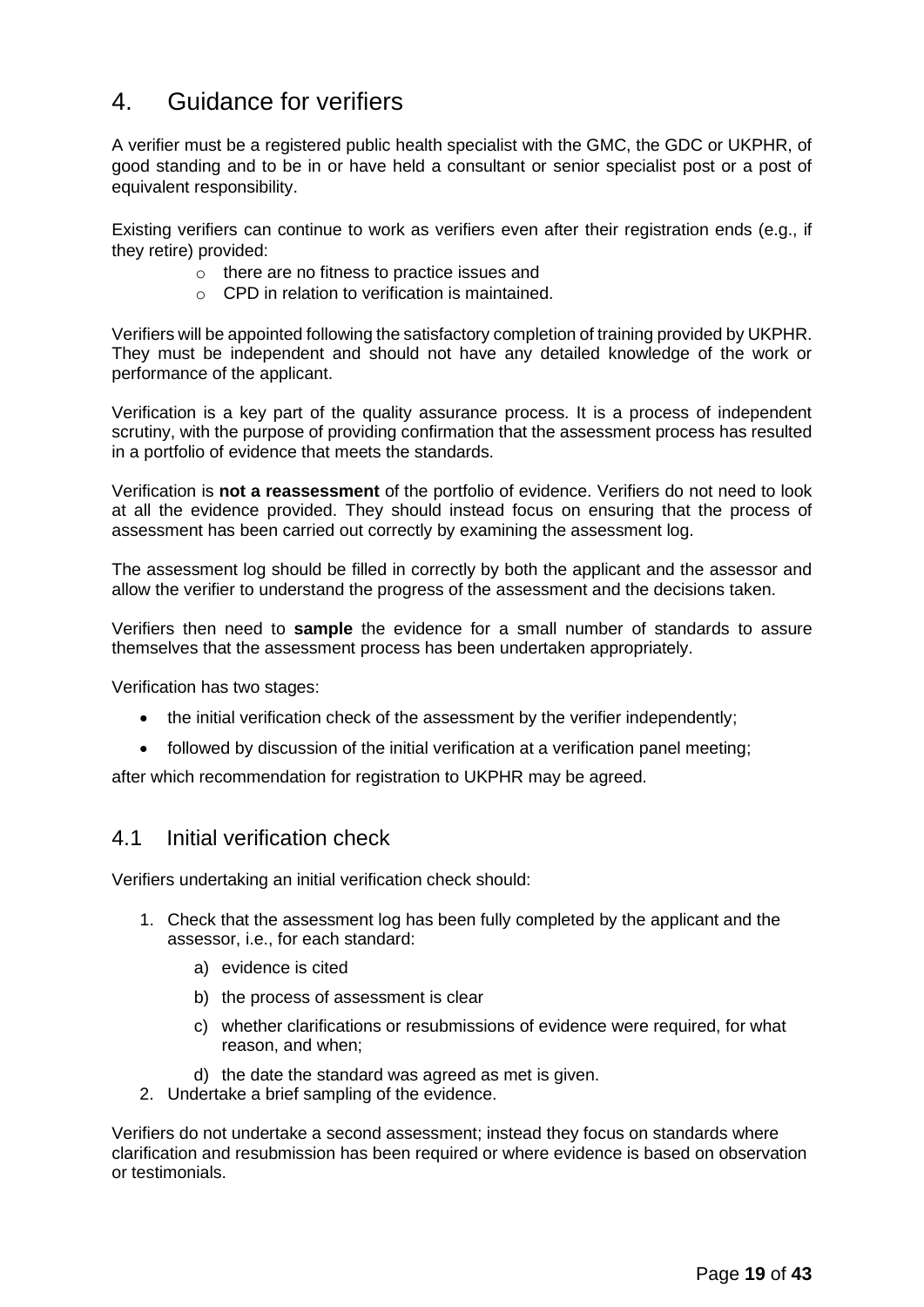Key questions to ask as a verifier:

- Is the assessment log fully completed for each standard?
- Does the portfolio appear to be the applicant's own work?
- Does clarification and resubmission evidence appear to be sufficient for the standards you have sampled?
- Which standards have you sampled?
- Have you checked all the supporting information e.g., curriculum vitae, reference and testimonial?
- Are you assured the assessor has considered currency requirements?

If you are satisfied with the application, tick and date each indicator in the verifier column of the assessment log, highlighting where evidence has been sampled, then complete the verifier overview in the assessment log, which you will then present at the next meeting of the verification panel. **If you have any concerns,** record these in the verifier overview section at the front of the assessment log.

The completed assessment log should be circulated **one** week in advance of the Panel meeting to ensure all panel members have a chance to read the summary assessment comments and your recommendation.

The initial verification of an assessment should take no more than two hours. If the verification of a portfolio appears problematic, the verifier should inform the scheme coordinator, who will seek advice from a Moderator if necessary. Do not continue sampling evidence once you have identified concerns about the assessment outcome, as it is likely moderation, or a second assessment will be required.

### 4.2 The verification panel

All applications that have completed the initial verification process will go to a verification panel for discussion and recommendation. Verification panels are constituted locally and must be comprised of trained UKPHR verifiers and be subject to UKPHR moderation. The verification panel may meet virtually (e.g., by teleconference) if agreed as appropriate.

The panel should be chaired by one of its members, or it may be appropriate for the scheme coordinator or their representative to undertake this role. The minimum number of verifiers at a panel meeting should be two where one or two portfolios are to be discussed, or a minimum of three verifiers if three or more portfolios are to be discussed. It is important to encourage all verifiers to attend as many panel meetings as possible, to ensure scrutiny of decision making and maintain verification expertise.

For verification panel meetings held by teleconference, all panel members should be sent at least the completed assessment logs, including the verifier's comments, in advance of the meeting, and the chair should have the full documentation accessible in case of questions. For verification panel meetings held in person, the full portfolio documentation should be available at the meeting.

When necessary, an assessor may be contacted to explain and discuss any assessment issues, if this will facilitate a decision being made by the panel on an application.

The decision of the verification panel will be final, subject to the Moderator's and the applicant's right of appeal (see below).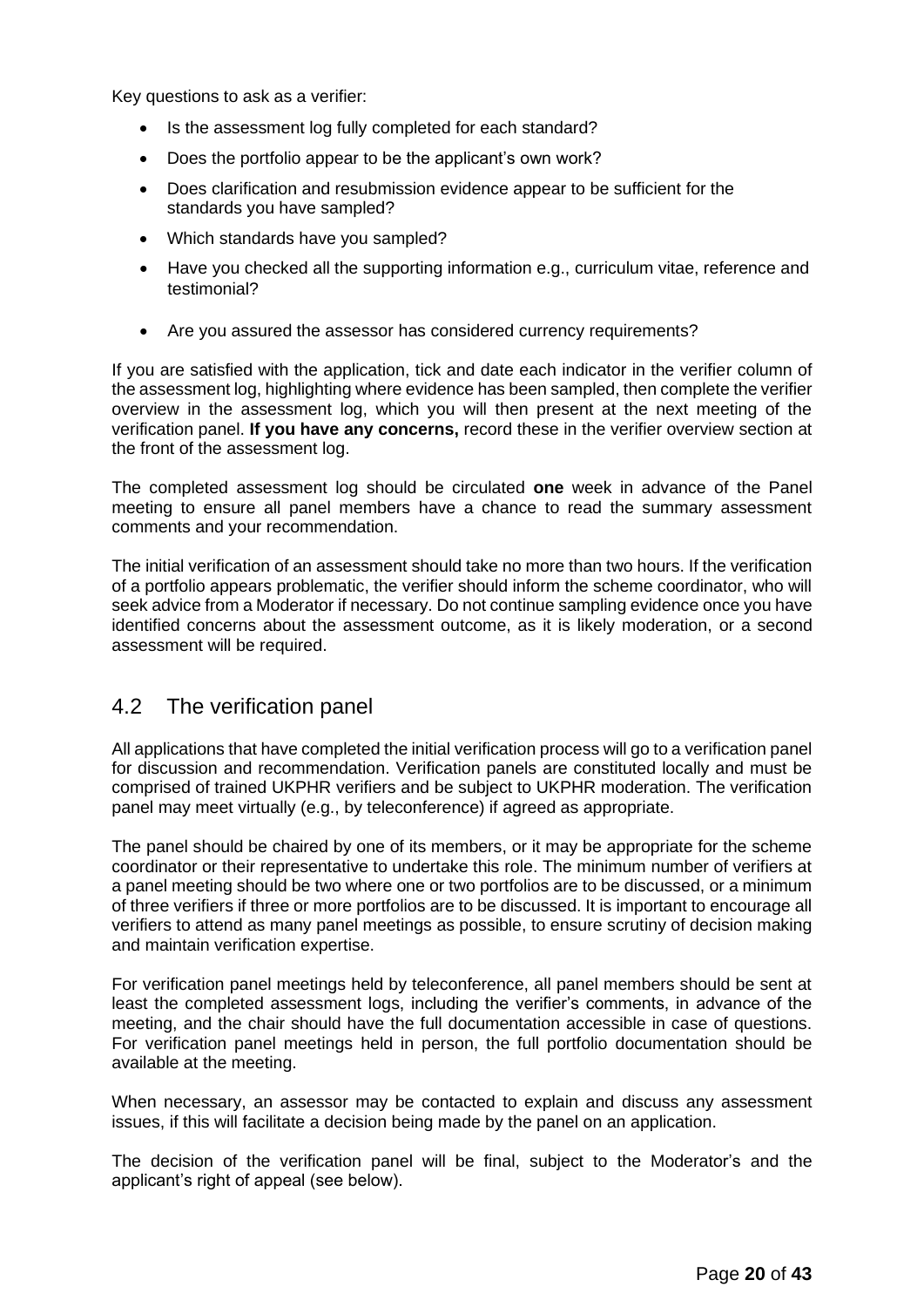UKPHR requires information (which will remain confidential to the process) from verification panels for quality assurance purposes. Full minutes of verification panel meetings must be taken, recording the main areas of discussion of each portfolio and the recommendation. The minutes will be considered by UKPHR's Registration Approvals Committee, together with the assessment logs and a certificate of verification, listing all the applicants that were put forward to the verification panel, whether successful or unsuccessful.

### 4.3 Second assessments at verification stage

Where the verification panel is unable to recommend registration, and therefore disagrees with the assessor, the Panel may ask for a **second assessment** to be undertaken. The advice of the Moderator should be sought before this decision is taken. The second assessor should undertake their assessment "blind", and then discuss their assessment with the first assessor and if possible, **agree a shared, joint assessment.**

Second assessments have been extensively used for specialist registration for many years and are an effective means both of assuring quality of assessment and of embedding learning within the assessor community.

For detailed guidance on the second assessment process at verification, see **Annex 6**.

A Verification Panel Decision Tree is provided as Annex 7, which summarises the process.

### 4.4 Following verification

If there are any concerns about the quality of verification, this should be discussed between a UKPHR Moderator and the scheme coordinator, and the verifier offered feedback and further training. A scheme coordinator may ask a second verifier to look at a portfolio for quality assurance purposes at any time.

Once a portfolio has successfully concluded the assessment and verification processes, the completed assessment log will be returned to the applicant, unless the portfolio is selected for moderation by UKPHR. The verification panel will send a certificate of verification, listing the practitioners considered and whether or not they are recommended for registration, to UKPHR. The practitioners may then proceed to apply for registration with UKPHR.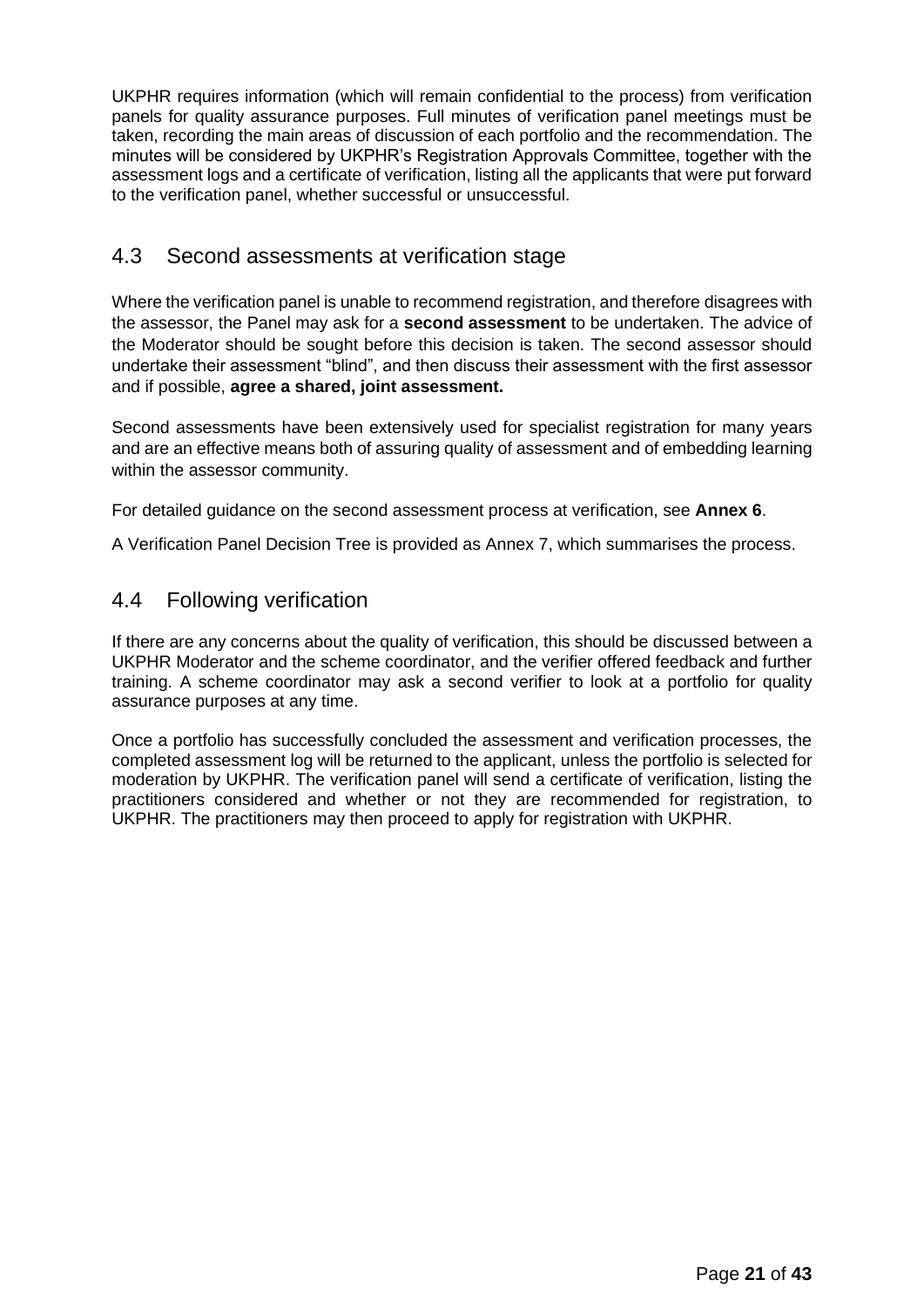# 5. Application for registration with UKPHR

A practitioner recommended for registration is notified by the local verification panel and the completed assessment log returned to them.

There is a **3-month** window following the date of the verification panel when the practitioner may apply to UKPHR for registration, using the appropriate registration application form, together with the fee payable to UKPHR.

UKPHR will not consider applications made after three months have elapsed. It will ask the local scheme coordinator for a decision by the local verification panel on how to proceed.

Once accepted for registration, UKPHR awards practitioners a registration certificate valid for 5 years (this time frame will be kept under review as revalidation is developed), provided the annual registration fee is paid and there are no fitness to practice issues.

Before the end of the five-year period the UKPHR Board will want to be satisfied that the practitioner remains fit to practice. For this purpose, the Board will follow revalidation procedures recommended by its Education and Training committee. They will be based around a programme of CPD based on 'Good Public Health Practice'.

### 5.1 Registration Procedure

Once a verification panel has recommended that a practitioner should be admitted to the Register, the local scheme coordinator will advise the practitioner, who must submit a completed application, with supporting documents and fees, to UKPHR.

Applications to UKPHR will consist of:

- Completed application form ensuring that the declaration is signed and dated
- Payment of a one-off administration fee plus the first year's registration fee
- A CV detailing relevant qualifications, training and experience, and a current job description if appropriate (see *UKPHR Supporting Information*)
- A testimonial in support of the portfolio, which will have been provided at the verification stage, using the template set out in the *UKPHR Supporting Information*  document (page 26 - 27)
- A reference from someone familiar with the applicant's current work, again provided at the verification stage, using the template set out in the *UKPHR Supporting Information* document (page 28 - 29)

In turn, the local scheme will submit to UKPHR the verification panel minutes at which the recommendation was made, the completed assessment log and verification certificate.

Once all these documents have been received, UKPHR's office will, unless an objection has been received from a Moderator, recommend the applicant's registration at the next monthly meeting of UKPHR's Registration Approvals Committee.

UKPHR's Registration Approvals Committee, which is chaired by the Registrar, will make the formal decision to admit (or refuse to admit) the applicant to the Register.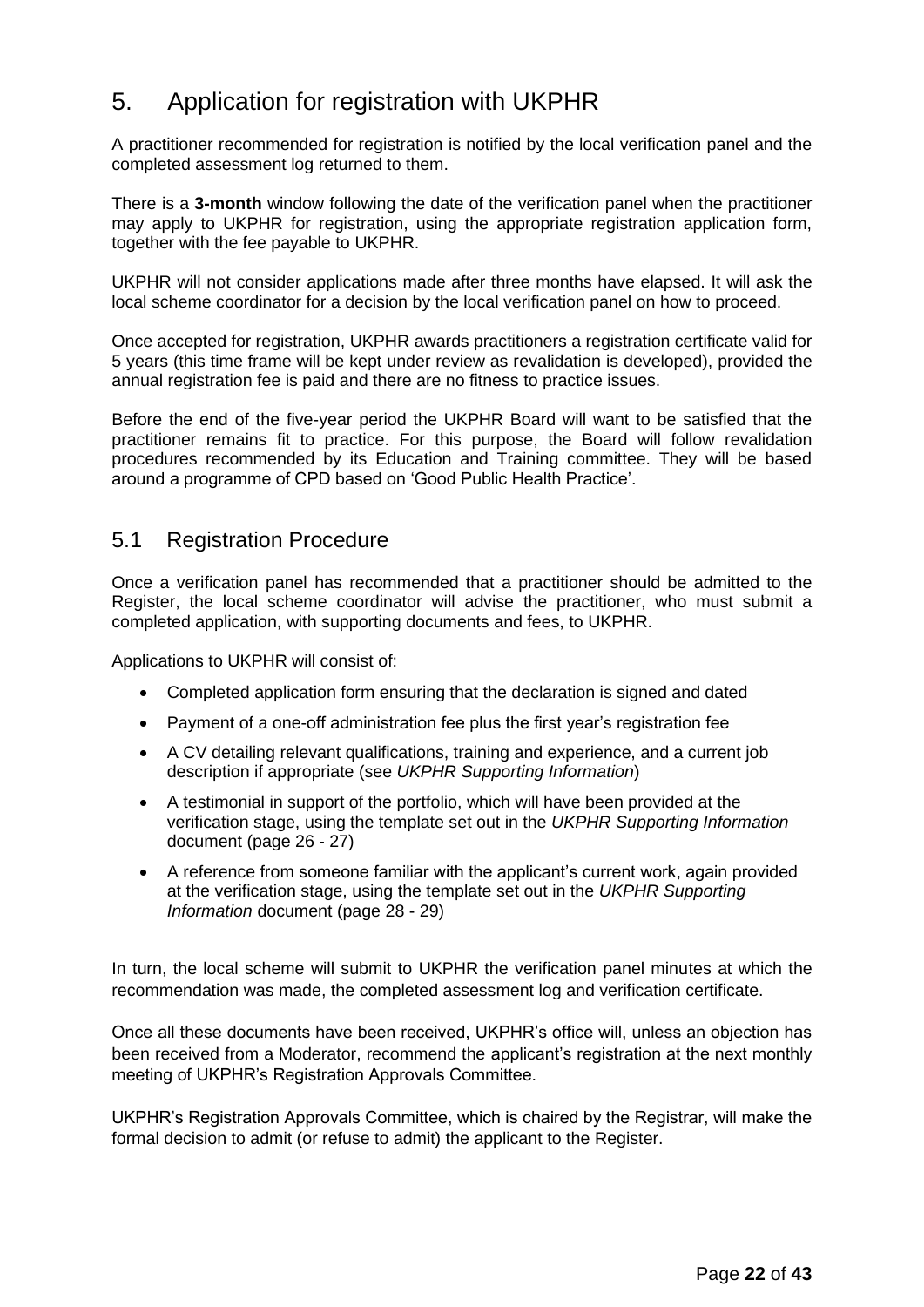Applicants receive UKPHR's notification of registration immediately after UKPHR's Registration Approvals Committee has agreed to admit to the Register.

Registrant names are visible on the publicly viewable Register shortly after the Registration Approvals Committee has made its decision to admit.

Log in details for their registrant portal on the UKPHR website are sent to registrants by email to enable them to keep their contact details up to date.

### 5.2 Registration fees

[Current fees](https://ukphr.org/fees-and-charges/) are available on UKPHR's website.

Payment of fees can be made via bank transfer using the details below.

Bank: *Lloyds Bank* Account name: *Public Health Register* Account number: *00875203* Sort-code: *30-94-87*

### 5.3 UKPHR quality assurance processes

UKPHR ensures consistent and robust standards of assessment through the provision of the following services: guidance, training and support for assessors and verifiers, moderation, oversight by the Registration Approvals Committee and an appeal process for applicants.

The applicant is responsible for keeping a copy of the complete portfolio of evidence. This evidence is not routinely submitted to the UKPHR although applications can be called in for moderation or audit.

A team of Moderators support UKPHR quality assurance processes.

The Moderator role includes liaison with scheme co-ordinators assessors and verifiers to provide support and to ensure early identification of any problem areas or issues of interpretation. They also participate in the verification panel meetings.

Moderators do not override the assessment and verification process: their advice is an invitation to reconsider. It is directed to the assessor, verifier and/or scheme coordinator as appropriate.

Note, however, that the Moderator who attended a Verification Panel can ask the UKPHR Registrar to consider objections to an application for registration before the application is considered by the Registration Approvals Committee, if UKPHR guidance has not been followed or the Moderator otherwise has a concern.

Retrospective audit of both the application process and the assessment is an important part of quality control.

The role of the UKPHR Registration Approvals Committee is to ensure that standards are consistent across different local schemes and across the UK, by considering the outcome of moderation and issues arising from feedback from verification panels.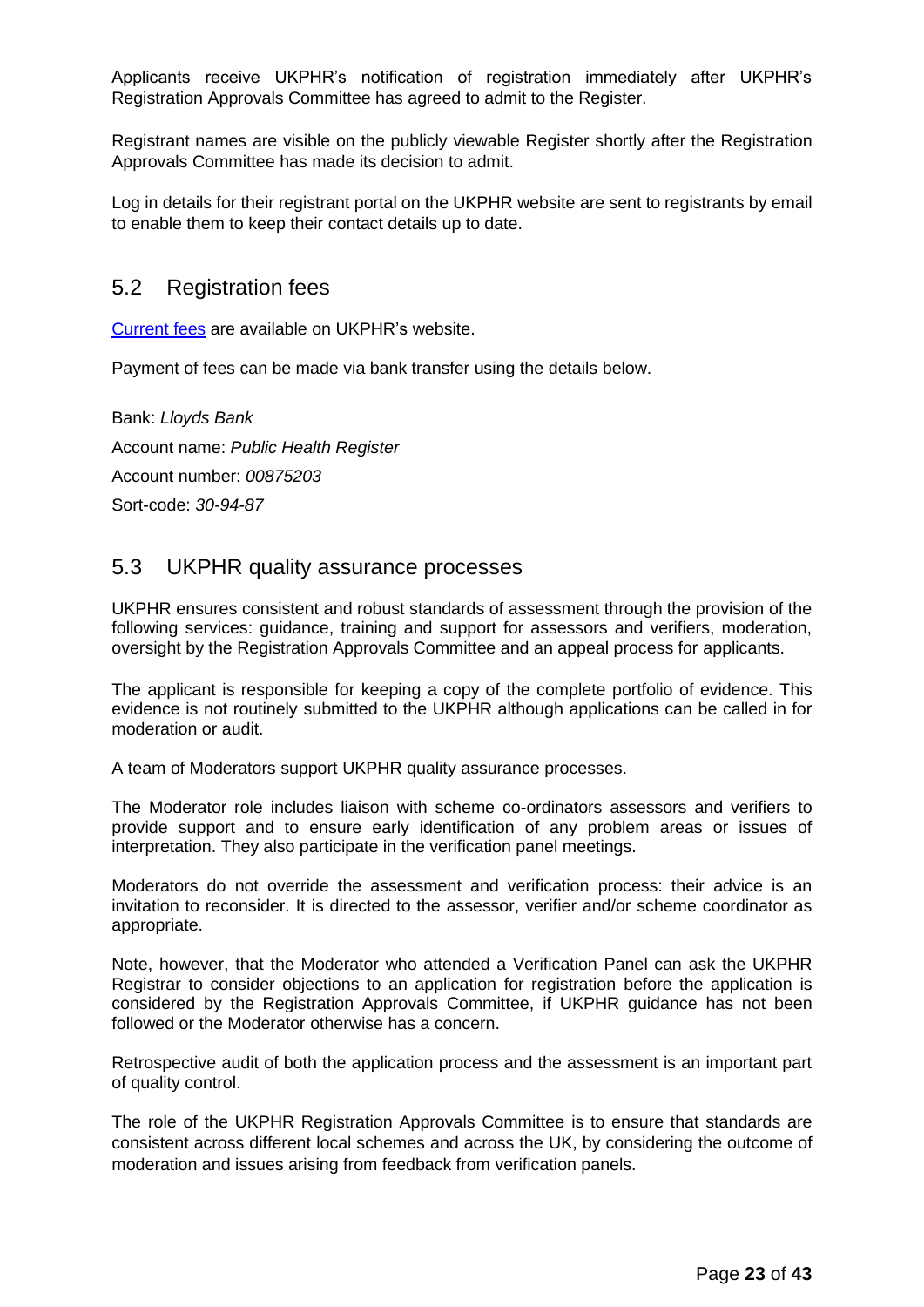Everything possible will be done to ensure the integrity of the assessment process and the fair and impartial consideration of applicants.

### 5.4 Appeal process

Applicants may appeal to UKPHR against a decision that they have not met the practitioner standards following assessment and verification.

The purpose of the appeal procedure is to allow an applicant to challenge any perceived flaw in the handling of the application, on the grounds either that the decision was not warranted on the basis of the information provided, or because the procedure was flawed. The onus will be on the practitioner to establish that the decision should be reviewed.

No new material relating to the application can be submitted for an appeal hearing, because the appeal is against the assessor's and verifier's recommendations. The inclusion of new material would constitute a reapplication rather than an appeal.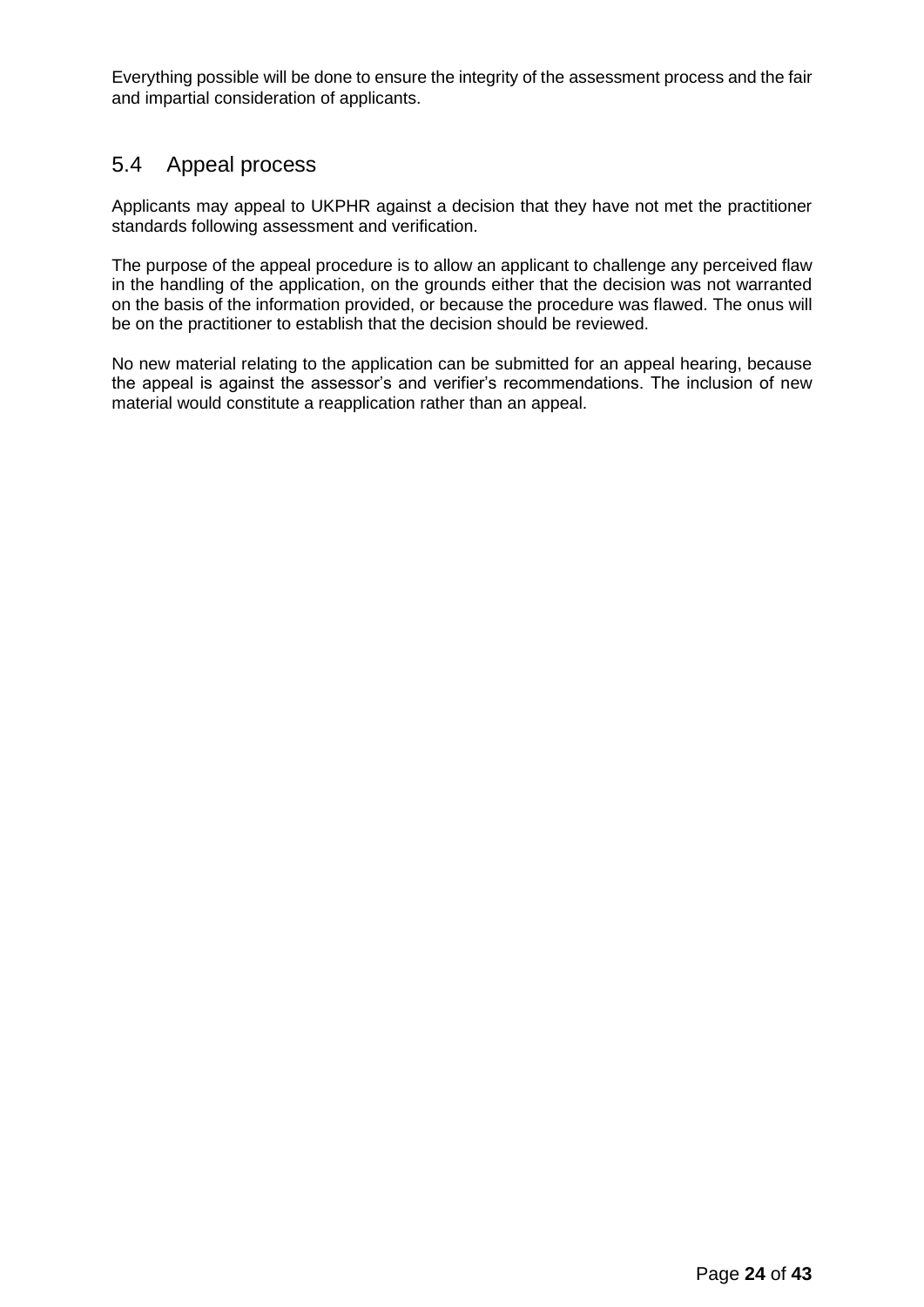# Annex 1:

l.

| <b>AREA1</b>                         | <b>STANDARD</b>                                                                                                                   |
|--------------------------------------|-----------------------------------------------------------------------------------------------------------------------------------|
| <b>Practising</b><br>professionally, | 1.1. Comply with statutory legislation and practice requirements in your<br>area of work.                                         |
| ethically and<br>legally             | 1.2. Use an ethical approach in your area of work, identifying ethical<br>dilemmas or issues arising and how you address them.    |
|                                      | 1.3. Act in ways that promote equality and diversity                                                                              |
|                                      | 1.4. Act in ways that value people as individuals.                                                                                |
|                                      | 1.5. Act in ways that recognise people's expressed beliefs and<br>preferences.                                                    |
|                                      | <b>1.6.</b> Act within the limits of your competence, seeking advice when<br>needed.                                              |
|                                      | 1.7. Continually develop own practice by reflecting on your behaviour<br>and role, identifying where you could make improvements. |
|                                      | 1.8. Contribute to the development and improvement of others' public<br>health practice.                                          |

| <b>AREA 2</b>                         | <b>STANDARD</b>                                                                                                                                |
|---------------------------------------|------------------------------------------------------------------------------------------------------------------------------------------------|
| Using public<br>health                | 2.1. Identify data and information requirements to deliver the public<br>health function demonstrating use of epidemiological terms and        |
| information to                        | concepts.                                                                                                                                      |
| influence<br>population<br>health and | 2.2. Manage data and information in compliance with policy and<br>protocol, demonstrating awareness of data confidentiality and<br>disclosure. |
| well-being                            | 2.3. Obtain, verify and organise data and information, showing<br>awareness of potential data anomalies.                                       |
|                                       | 2.4. Demonstrate how health inequalities are identified and monitored                                                                          |
|                                       | 2.5. Interpret and present information using appropriate analytical<br>methods for quantitative data.                                          |
|                                       | 2.6. Interpret and present information using appropriate analytical<br>methods for qualitative data.                                           |
|                                       |                                                                                                                                                |

| AREA 3                                         | <b>STANDARD</b>                                                                                                |
|------------------------------------------------|----------------------------------------------------------------------------------------------------------------|
| Assessing the<br>evidence for<br>public health | 3.1. Access and appraise appropriate evidence of effectiveness for<br>public health interventions or services. |
| interventions<br>and services                  | 3.2. Apply evidence to plan delivery of effective public health<br>interventions or services.                  |

| AREA 4                                                        | <b>STANDARD</b>                                                                                |
|---------------------------------------------------------------|------------------------------------------------------------------------------------------------|
| <b>Protecting the</b><br>public from<br>health risks<br>while | 4.1. Demonstrate how risks to health and wellbeing are identified,<br>prevented or controlled. |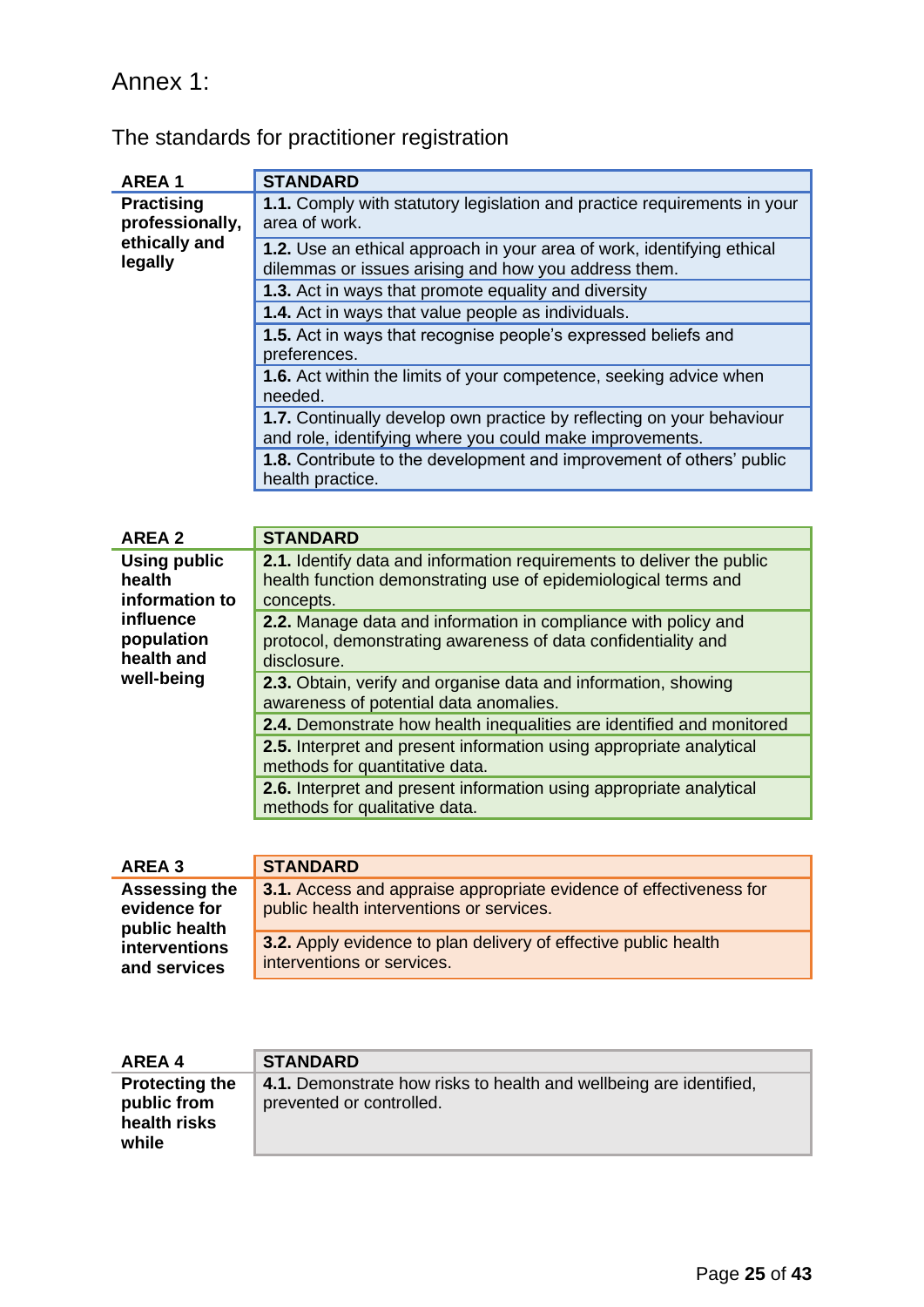| addressing     | 4.2. Demonstrate how individual and population health differ and     |
|----------------|----------------------------------------------------------------------|
| differences in | describe the possible tensions which may arise when promoting health |
| risk exposure  | and wellbeing.                                                       |
| and outcomes   |                                                                      |

| AREA <sub>5</sub>             | <b>STANDARD</b>                                                                                                              |
|-------------------------------|------------------------------------------------------------------------------------------------------------------------------|
| Implementing<br>public health | 5.1. Support the implementation of policies or strategies to improve<br>health and wellbeing and reduce health inequalities. |
| policy and<br>strategy        | 5.2. Demonstrate how your work is influenced by an understanding of<br>the impact of the wider determinants of health.       |
|                               | 5.3 Critically reflect on and make suggestions for how public health<br>policies or strategies could be improved.            |
|                               |                                                                                                                              |
| AREA 6                        | <b>STANDARD</b>                                                                                                              |

| AREA 0                                       | <b>SIANDARD</b>                                                                                                                |
|----------------------------------------------|--------------------------------------------------------------------------------------------------------------------------------|
| Collaborating                                | 6.1. Show how organisations, teams and individuals work in                                                                     |
| across                                       | partnership to deliver the public health function.                                                                             |
| agencies and<br>boundaries to<br>deliver the | <b>6.2.</b> Demonstrate how you work collaboratively with other organisations<br>to improve public health.                     |
| public health<br>function                    | 6.3 Reflect on your personal impact on relationships with people from<br>other teams or agencies when working collaboratively. |

| <b>AREA 7</b> | <b>STANDARD</b>                                                         |
|---------------|-------------------------------------------------------------------------|
| Planning,     | 7.1. Describe how you have planned a public health intervention to      |
| managing and  | improve health and wellbeing, demonstrating terms and concepts used     |
| evaluating    | to promote health and wellbeing.                                        |
| public health | 7.2. Demonstrate how the culture and experience of the target           |
| programmes    | population may impact on their perceptions and expectations of health   |
| and projects  | and wellbeing.                                                          |
|               | 7.3. Show how the target population were involved in intervention       |
|               | planning or delivery and have been supported to make informed           |
|               | decisions about improving their health and wellbeing.                   |
|               | 7.4. Evaluate a public health intervention, reporting on its effect and |
|               | making suggestions for improvement.                                     |
|               | 7.5. Demonstrate project management skills in planning or               |
|               | implementing a public health intervention.                              |
|               | 7.6. Demonstrate how quality assurance principles or policies are       |
|               | applied when planning or implementing a public health intervention.     |
|               | 7.7. Demonstrate how risk management principles or policies are         |
|               | applied when planning or implementing a public health intervention.     |
|               |                                                                         |

| AREA 8         | <b>STANDARD</b>                                                       |
|----------------|-----------------------------------------------------------------------|
| Communicating  | 8.1. Communicate public health information clearly to a variety of    |
| with others to | audiences.                                                            |
| improve health | 8.2. Communicate the health concerns and interests of local people to |
| outcomes and   | influence service provision.                                          |
| reduce health  | 8.3 Demonstrate awareness of the effect the media can have on public  |
| inequalities   | perception of health and wellbeing.                                   |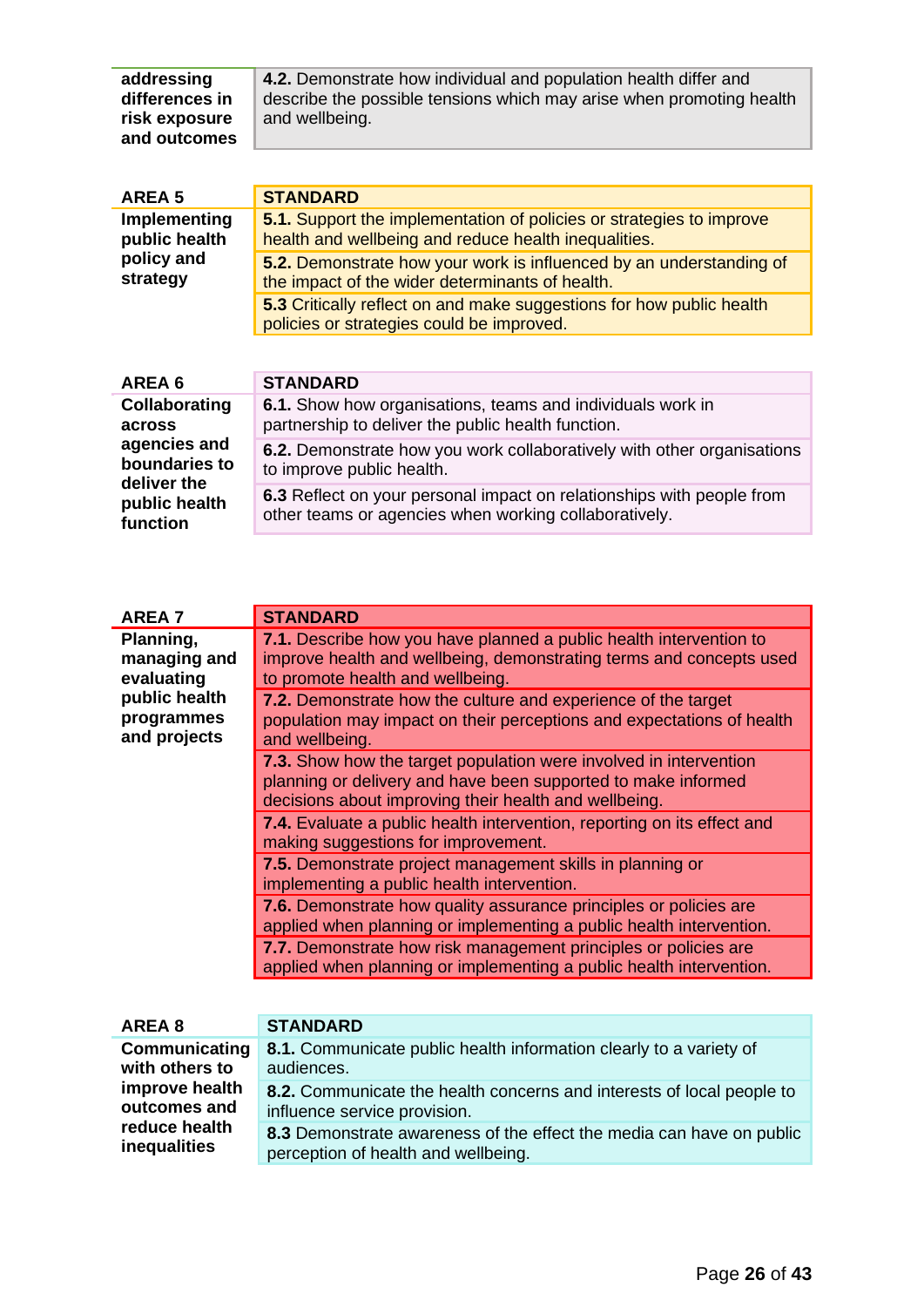# Annex 2:

# Definition of level of autonomous practice for UKPHR **Registration**

Differences between levels of practice concern: **autonomy, responsibility and decisionmaking** required in a post. The following are words and phrases adapted from two Skills for Health documents, which illustrate these differences:

- 1. Summary of Attributes and Definitions for Career Framework Levels (August 2010)
- 2. Comparison of attributes of the Career Framework Levels 2 to 8 (2010) adapted to describe supervised, autonomous and advanced autonomous practice.

Supervised practice (level that is not adequate for UKPHR practitioner registration)

- Requires specific factual and theoretical knowledge within a field of work, enabling them to undertake tasks that may otherwise have been undertaken by an autonomous practitioner
- Work is guided by standard operating procedures, protocols or systems within which the worker makes judgements, plans activities and demonstrates self-development; exercises a degree of autonomy and undertakes well-defined tasks requiring limited judgement
- Plans and manages their role under guidance in a work context that is usually predictable
- May have responsibility for supervision of some staff

### Autonomous practice (Minimum level expected for UKPHR practitioner registration

- Requires comprehensive, specialised, factual and theoretical knowledge within a field of work enables them to work with a considerable degree of autonomy
- Works independently: work is managed rather than supervised and requires problem solving which may include handling unpredictable change
- Plans, organises, and prioritises own work including more complex tasks
- Makes judgements which require analysis and interpretation
- Actively contributes to service and self-development
- Uses evidence to enhance and underpin their practice
- May have responsibility for supervision of staff or training: may have line management responsibilities but will not be responsible for service delivery.

Advanced autonomous practice (level above the minimum, so more than adequate for UKPHR practitioner registration)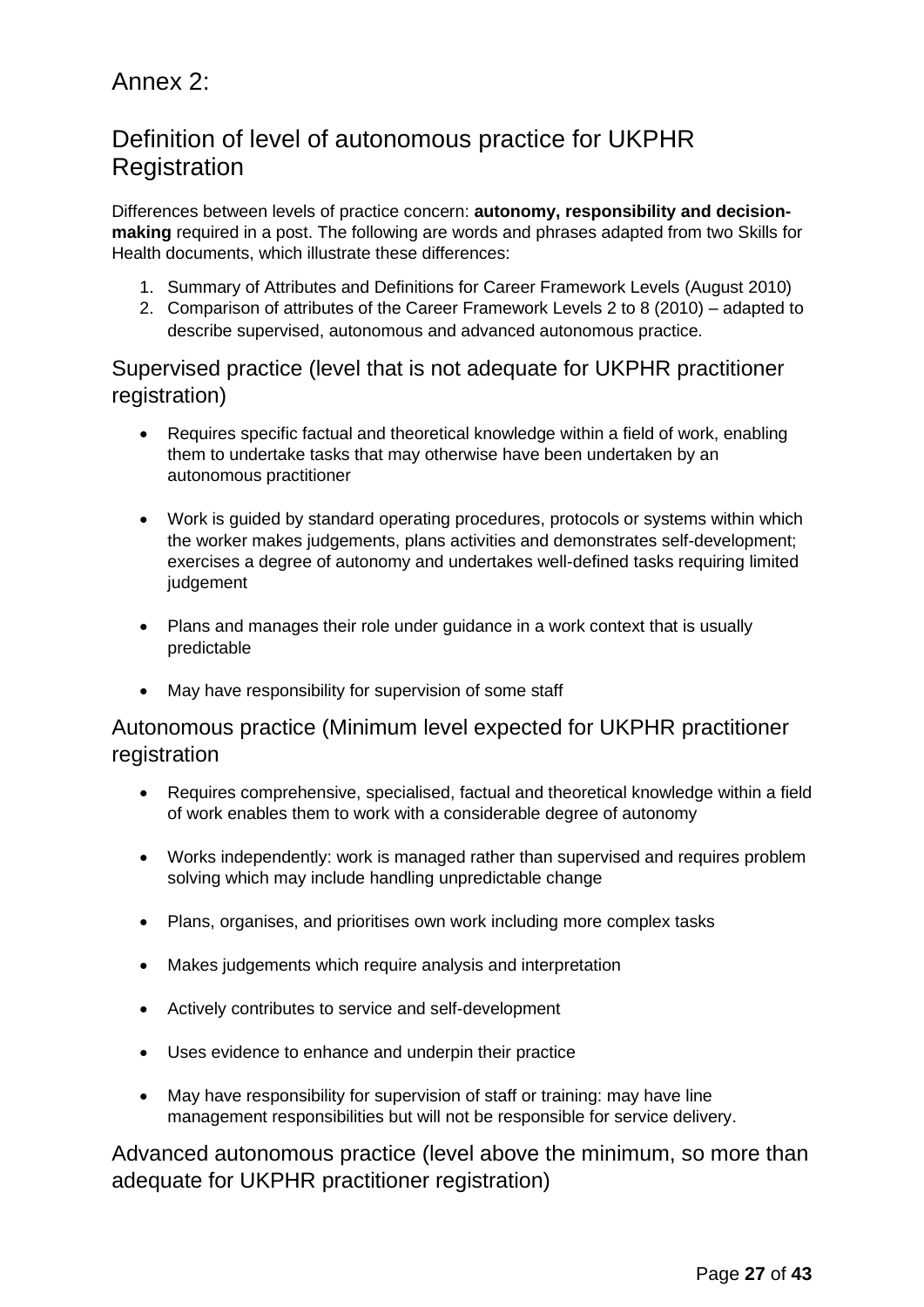- Critical understanding of detailed theoretical and practical knowledge
- Works independently, is specialist and/or has management and leadership responsibilities
- Demonstrates initiative and is creative in finding solutions to problems
- Deals with complex, unpredictable environments
- Uses and develops evidence to inform their practice
- Has some responsibility for team performance and service development
- Consistently undertakes self-development

The level of autonomous practice is the minimum level required for UKPHR practitioner registration.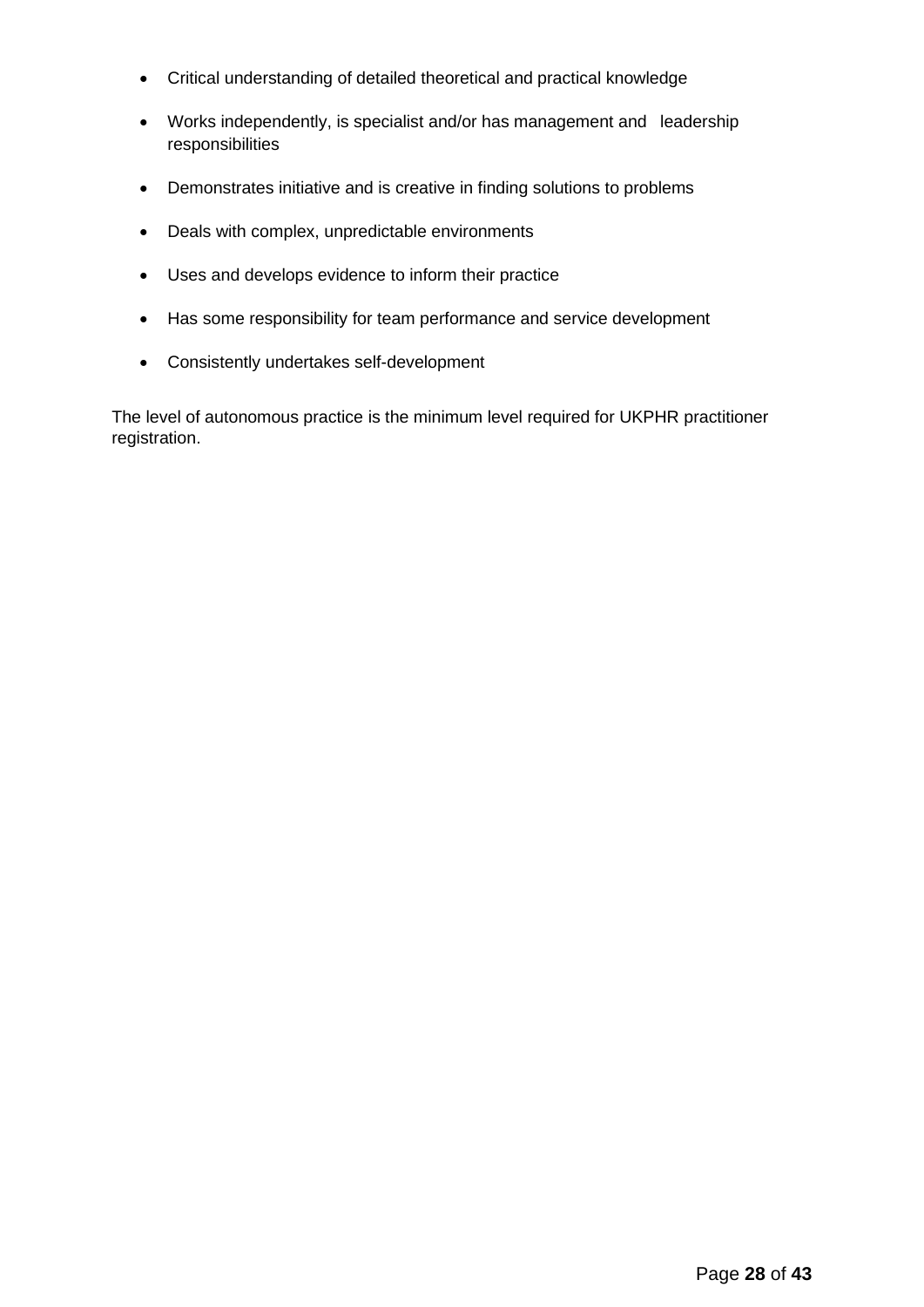# Annex 3:

# The role and requirements of assessors

Assessors are appointed by local schemes following confirmation of satisfactory completion of initial training by UKPHR. It is an unpaid role.

Assessors are appointed for an initial term of three years, with an option for a further term or terms. Assessors should complete a minimum of two whole assessments per year (consideration of clarifications and resubmissions is not enough).

UKPHR will deliver development sessions for assessors each year and assessors are expected to attend at least one such event every two years. Assessors are also required to participate in assessor teleconferences as organised by their local schemes.

### Role

- To assess applications by practitioners, and make recommendations to the appropriate verification panel
- To be available to present and discuss assessments at meetings of the verification panel if required
- To provide feedback and advice to applicants on their portfolio of evidence

### Requirements

- To be skilled in assessing evidence submitted to demonstrate competence successful completion of training is mandatory
- To be thoroughly conversant with the public health standards
- To be able to maintain impartiality in the role whilst providing support to applicants
- To be willing and able to devote the necessary time and to give the role appropriate priority
- To be able to provide appropriate references
- To be able to provide evidence of current continuing professional development

### Removal from role of assessor

Assessors may be removed from their role for any of the following reasons:

- Professional misconduct
- Unauthorised disclosure of confidential information
- Inability or refusal to perform the duties of an assessor and to meet the quality assurance requirements
- Inappropriate behaviour or continued poor performance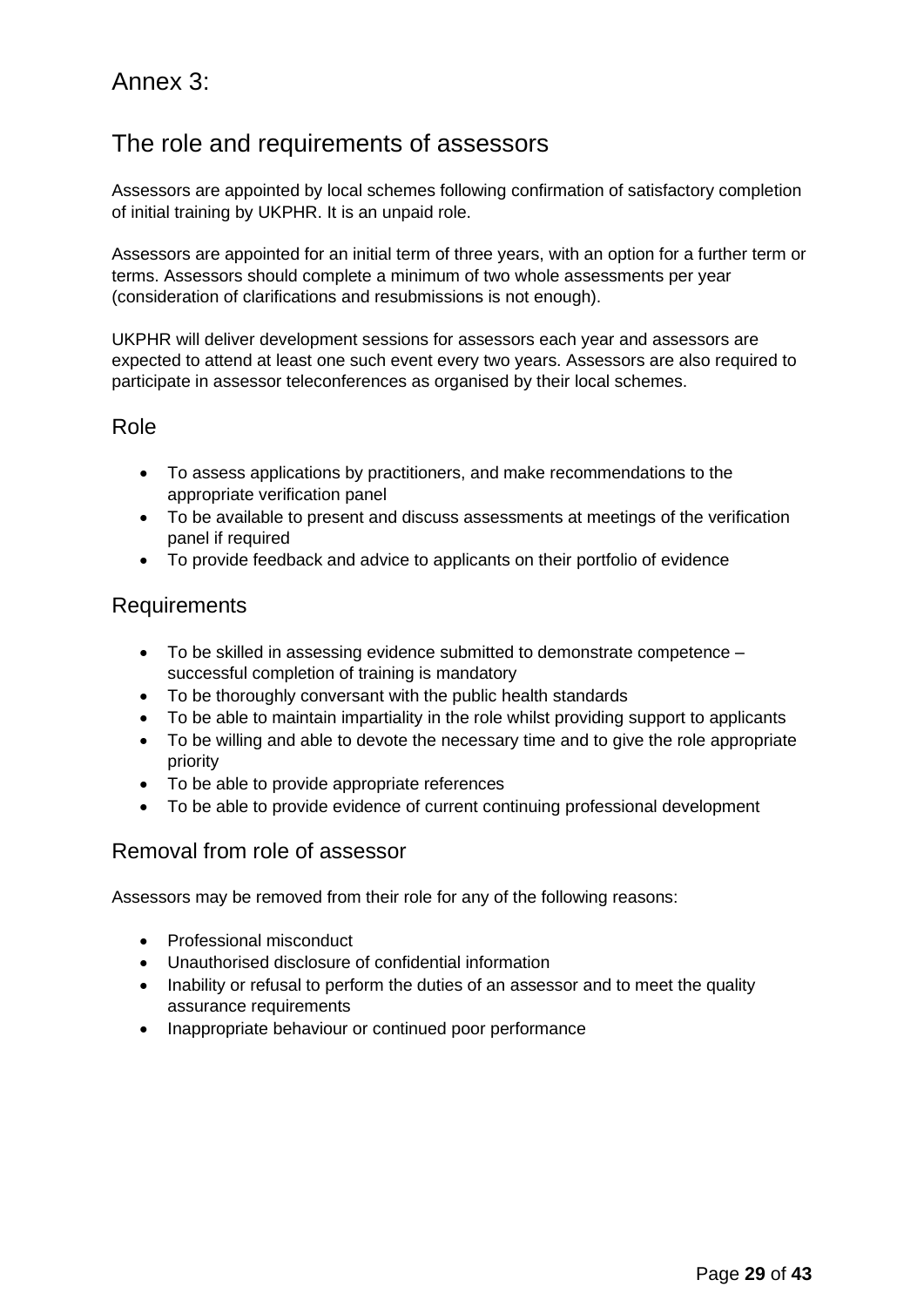# Annex 4:

Comparison of assessor and mentor roles (with thanks to Public Health Wales)

### **Assessors Mentors**

The role of the Assessor is to:

- Agree, with the practitioner(s) assigned to them, the dates for submission of 'chunks' of work and the turnaround time for assessment feedback. This will be done through the development of an 'Assessment Contract' (previously referred to as the Learning Contract)
- Impartially\* assess evidence submitted by practitioners to demonstrate competence against the practitioner standards
- Feedback the outcome (pass, clarification or resubmission) of the assessment and give brief advice to applicants following assessment through the completion of the Assessment Log. An Example Assessment Log has been produced and will provide types of brief feedback the Assessor will be expected to give.
- Present and discuss assessments at a meeting of the Welsh Verification Panel, where necessary

*\* The Assessor should not provide guidance and input to draft commentaries – this is the role of the mentor.* 

The role of the Mentor is to:

- Facilitate the process of selfdirected learning of the practitioner throughout the portfolio development process (this may include the points below)
- Facilitate / give advice on selfassessment against the practitioner standards (how standards may be demonstrated, identifying relevant development opportunities for filling competency gaps)
- Informally review evidence and draft commentaries providing advice and guidance through a dialogue with the mentee. This may include advising on competences / standards not claimed that could be claimed and strengthening those being claimed.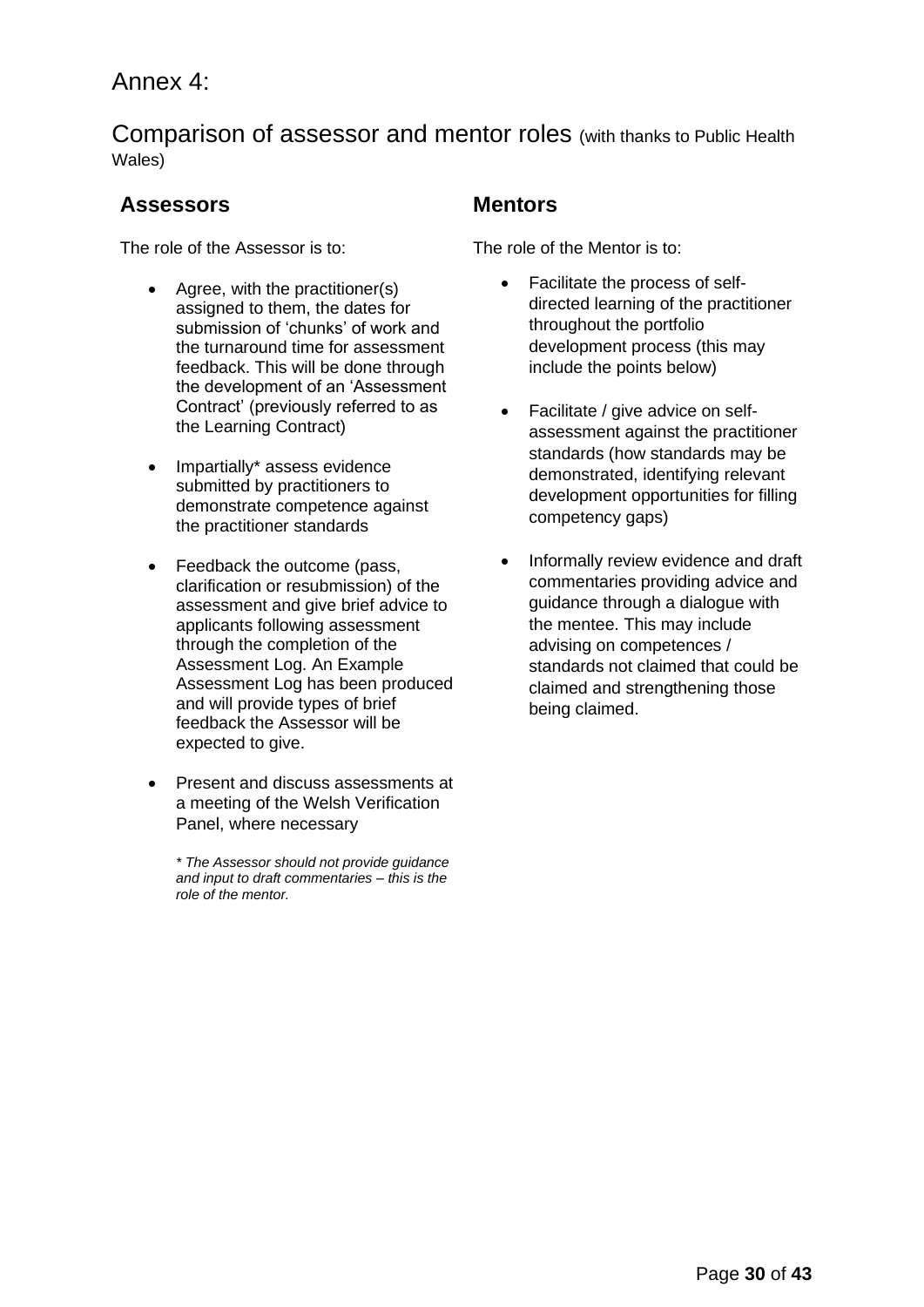# Annex 5:

# The role and requirements of verifiers

Verifiers are appointed by local schemes following confirmation of satisfactory completion of initial training by UKPHR. It is an unpaid role.

Verifiers are appointed for an initial term of three years, with an option for a further term or terms. Verifiers must attend a minimum of one verification panel per year. If this requirement cannot be met for any reason verifiers will need to retrain.

UKPHR will deliver development sessions for verifiers each year and verifiers are expected to attend at least one such event every two years.

### Role

- To verify applications that have been previously assessed
- To be available to discuss assessments at a meeting of the verification panel
- To provide feedback and advice to assessors

### Requirements

- To be a registered public health specialist with the GMC, the GDC or UKPHR, of good standing and to be in or have held a consultant or senior specialist post or a post of equivalent responsibility.
- Existing verifiers can continue to work as verifiers even after their registration ends (e.g., if they retire) provided:
	- o there are no fitness to practice issues and
	- o CPD in relation to verification is maintained (i.e., attend at least one verification panel a year and a UKPHR verifier development session every two years)
- To be skilled in providing independent scrutiny of the portfolio of evidence submitted to demonstrate competence – attendance at training is mandatory
- To be thoroughly conversant with the public health standards
- To be able to maintain impartiality in the role
- To be willing and able to devote the necessary time and to give the role appropriate priority
- To be able to provide appropriate references
- To be able to provide evidence of current continuing professional development

### Removal from role of verifier

- Professional misconduct
- Unauthorised disclosure of confidential information
- Inability or refusal to perform the duties of a verifier and to meet the quality assurance requirements
- Inappropriate behaviour or continued poor performance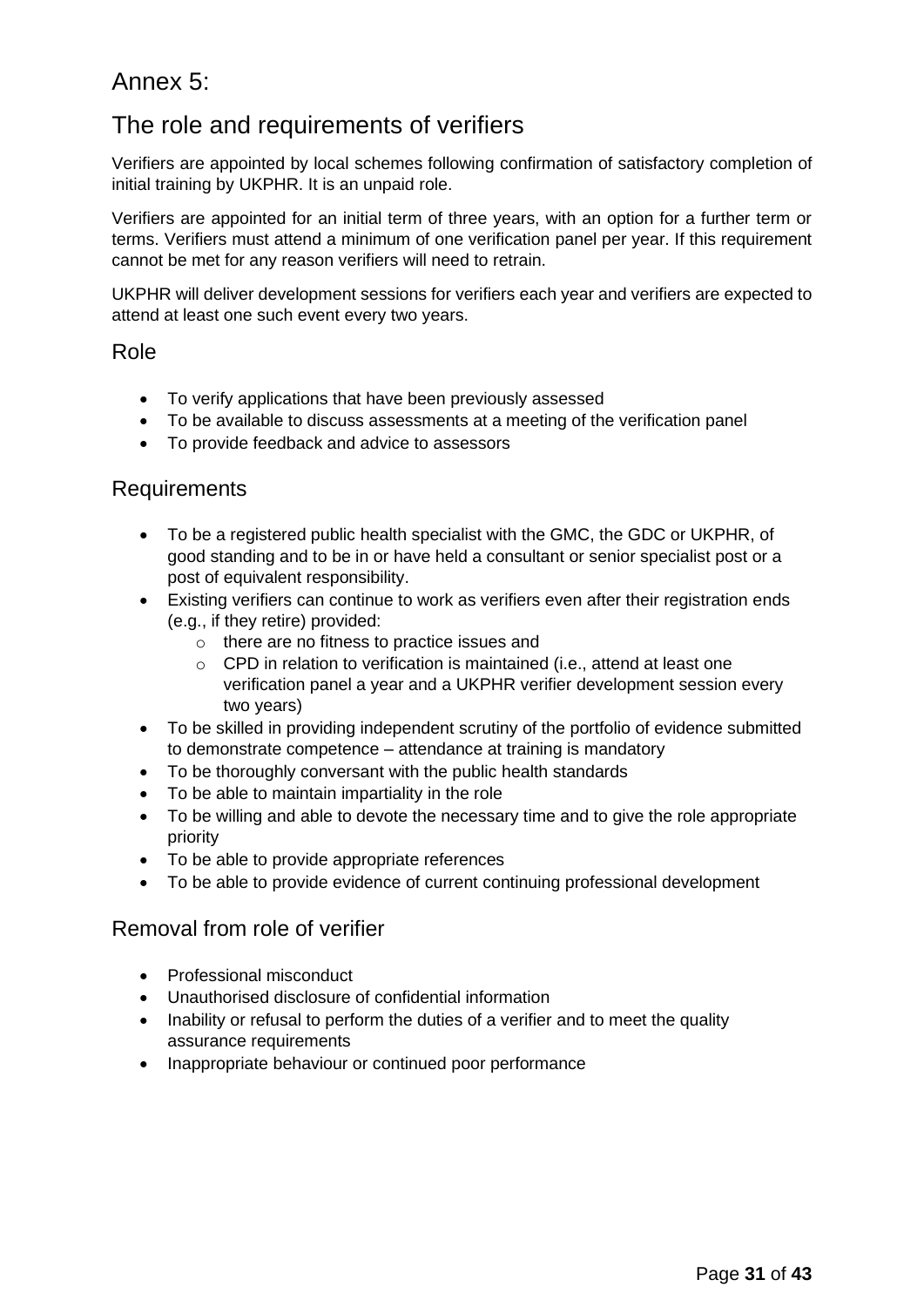# Annex 6:

## Role of the Moderator

### Purpose of moderation

Moderation is undertaken to ensure consistency of standards and outcomes across the devolved UK schemes, and to support the process by providing advice, feedback and suggestions. This is an important part of the quality assurance process for the UKPHR Practitioner Registration Scheme, as described in the Framework and Guidance page 24.

The UKPHR requires that all schemes will participate in moderation activities, and it is a key responsibility of the moderators to ensure that each local scheme is involved. The moderators will discuss how this will be done within a context of constructive discussion with local schemes.

[GU1][ir2]When and how is moderation brought in:

- Moderation can occur at any point in the process and be initiated by the assessor, verifier, verification panel or moderator.
- It can be random or in response to a particular issue or issues.
- It can cover a specific standard, one or more commentaries or a whole portfolio.
- It is anticipated that each scheme will have at least 2 moderations per year. It is usual that the moderator for the scheme is best placed to decide what is needed, in discussion with the local co-ordinator/s, using a clear rationale for reasons for moderation in any particular instance.

In general, there are a number of ways in which moderation can arise, including:

- Bringing in moderation at a point of the submission of a first commentary once it has been assessed, if the assessor is newly trained or identified through feedback from a moderator during training- this allows for consistency as assessors develop their skills and can help identify gaps and developments for assessor training. Although this moderation is not part of the assessor training, moderators and coordinators will agree if a moderation is needed. This can be a moderation of all standards or a random check on just a few.
- Moderation focussing on a specific issue or standard: this would ideally happen after assessment but before the assessment decisions go back to the practitioner. Moderations may take place after verification but before a panel, at the request of the verifier and coordinator.
- Moderations may happen at the request of the panel following discussions which will typically have been led by the verifier.
- Sometimes issues are raised after assessment decisions have gone back to the practitioner. Moderation at this point might result in suggestions for improvements to the process, but not necessarily changes in the current assessment outcome.
- Random moderation of a complete portfolio as a retrospective audit of the process.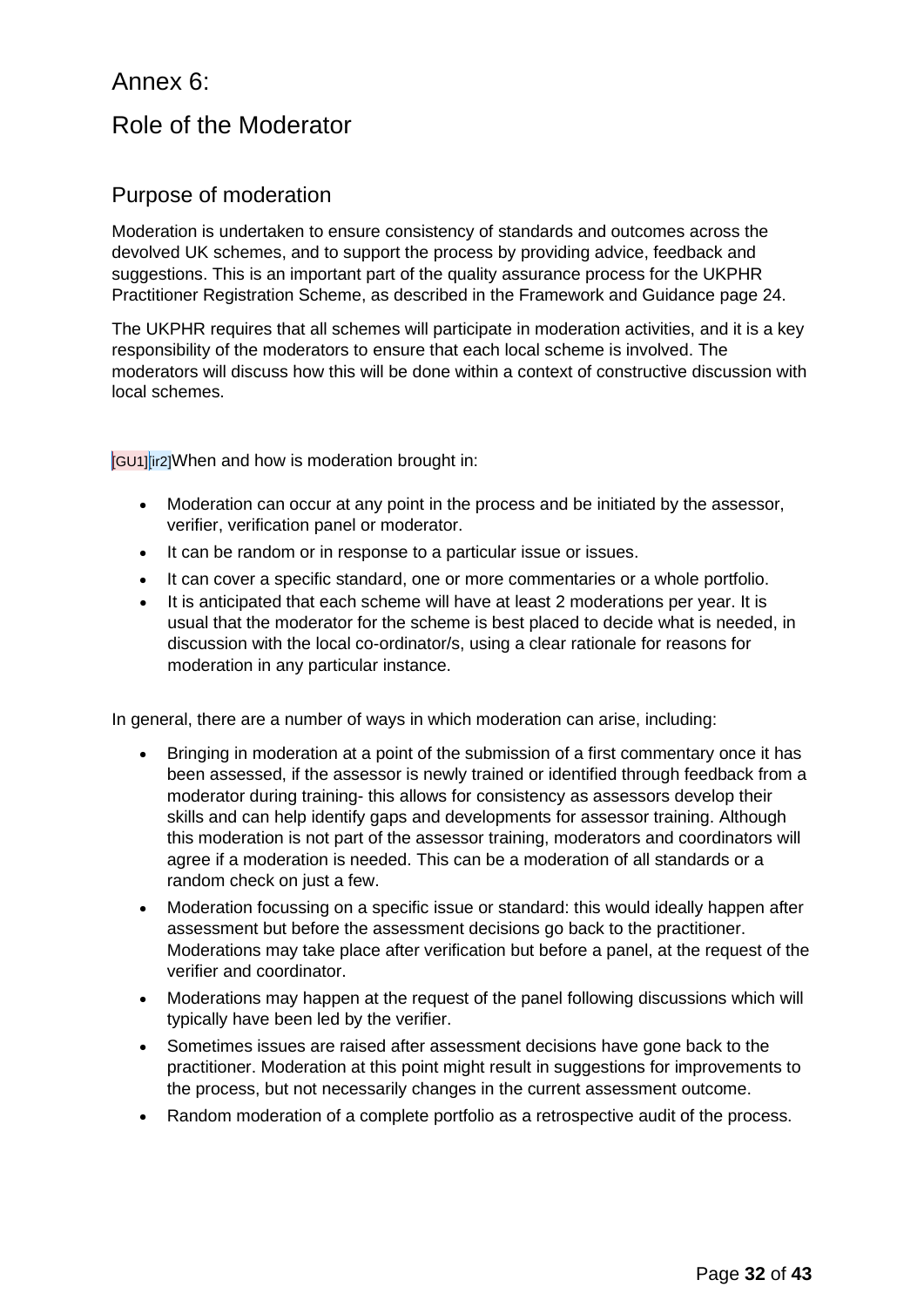Moderators will not override the assessment and verification process, their advice is an invitation for schemes to consider experience from elsewhere in making decisions, or in some cases to reconsider decisions.

(Job Description for Moderators provided in Appendix 2)

Process for moderation reports (please see below a process map):

- 1. Moderation report is requested by scheme, verification panel or initiated by moderator. At this point the moderator and scheme co-ordinator discuss and agree what the scope of the moderation should be i.e. specific standards, an audit of randomly selected standards or full moderation of one or more commentary.
- 2. Scheme co-ordinator highlights any concerns and provides access to the practitioner's full set of evidence and assessment log in paper or electronic form, or via the e-portfolio. The moderator signals timescale for the compilation of a draft report. **It is strongly recommended that the assessment is not made available to the practitioner prior to moderation**
- 3. The moderator completes the report and sends to the Scheme Co-ordinator, who shares the report with the Assessor. This sometimes needs sensitive handling by the scheme co-ordinator, but the emphasis is on stressing to the assessor this is a QA activity to enhance learning and improve and standardise assessment practice.
- 4. Assessor reflects on initial assessment outcome and completes or amends initial assessment.
- 5. The learning points are fed into assessor development/ refresh sessions, verification panels and the scheme usual communication channels.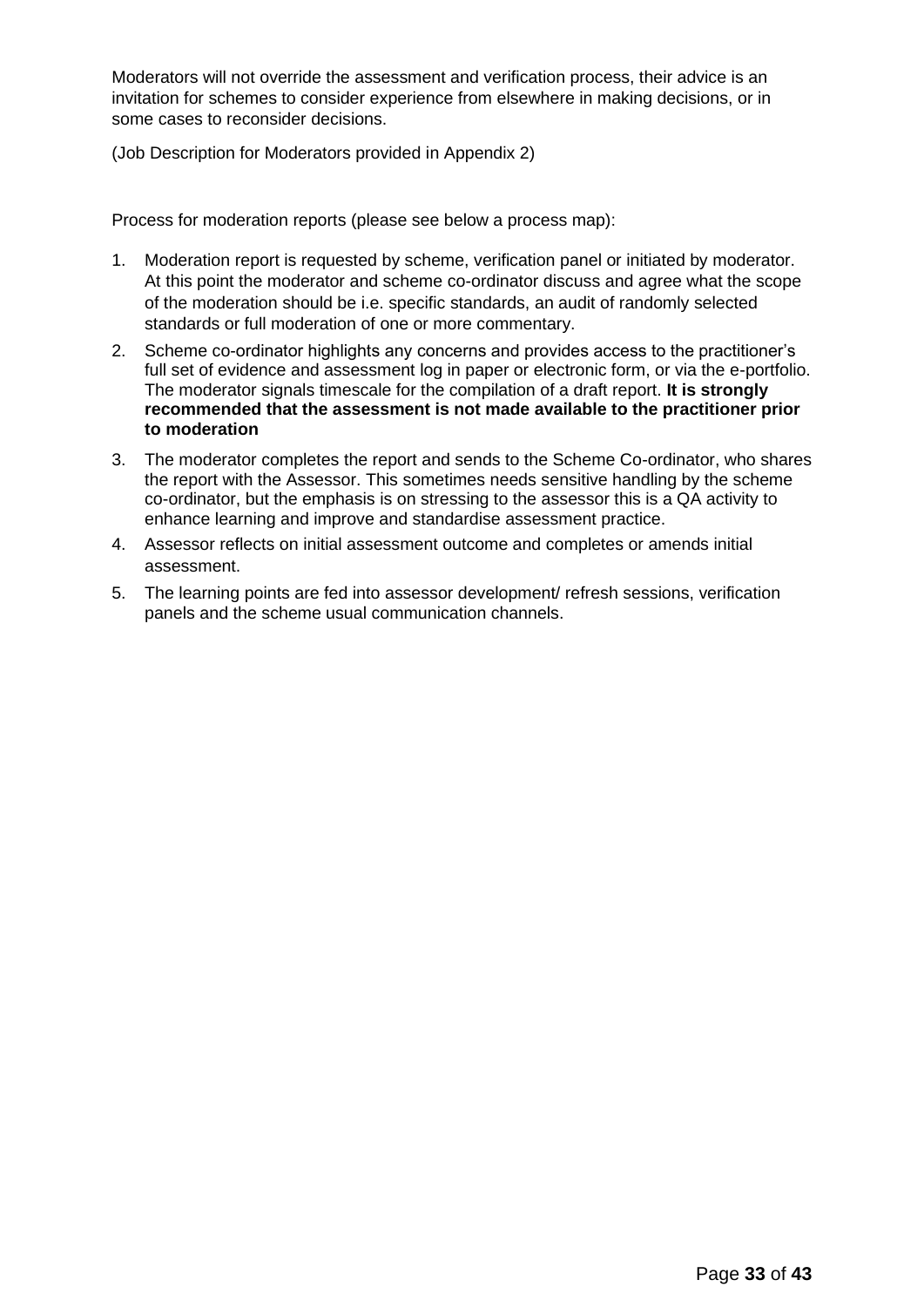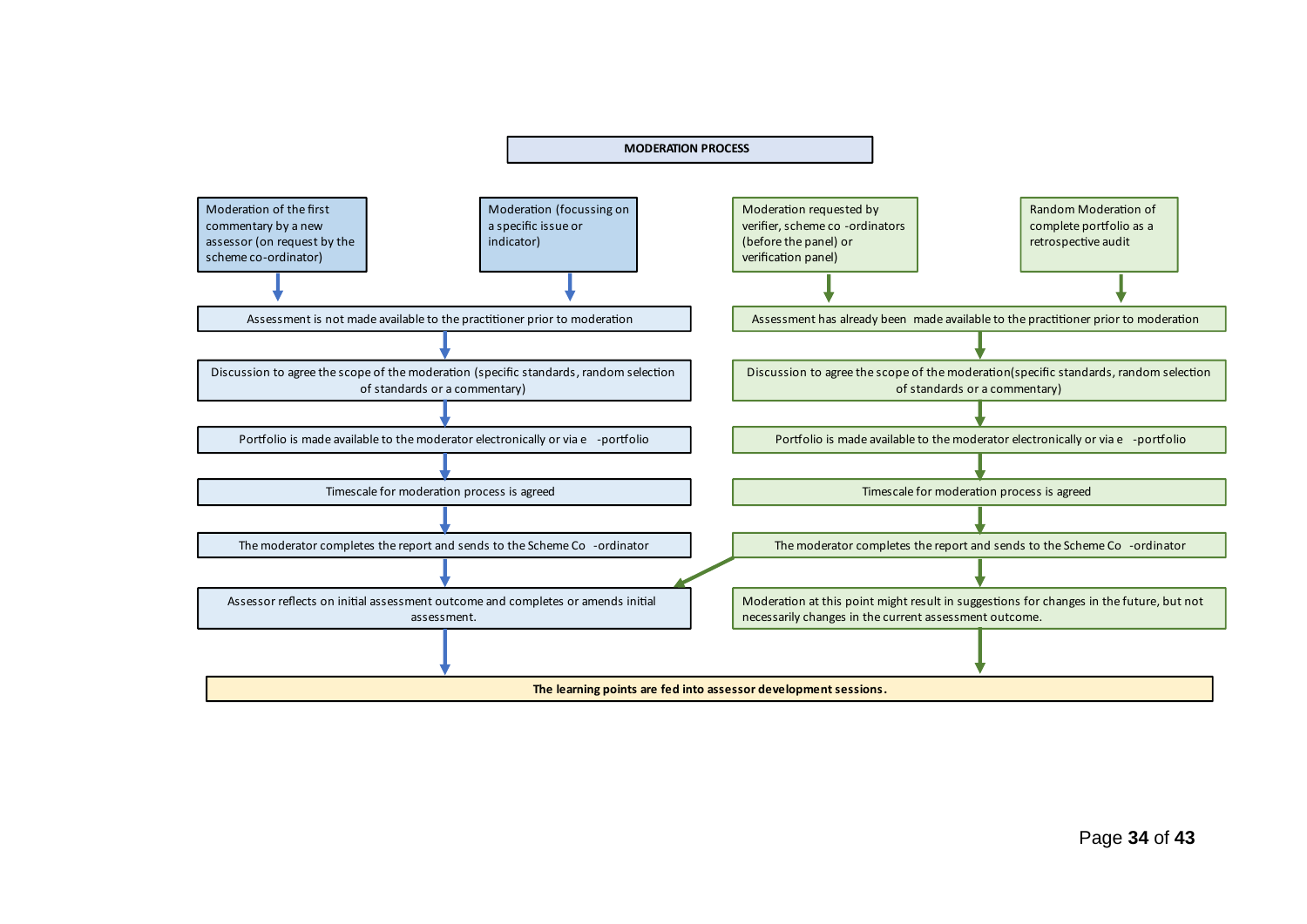# APPENDIX 1

# Scheme UKPHR Practitioner Scheme Moderation Report - XX (practitioner initials)

**Statement on circulation eg: This moderation report is intended to be read by the relevant programme coordinators and the assessor.**

#### **Moderator**

**Date** 

#### **1 Background and purpose**

Reason for and Purpose of moderation Summary of verification panel if decided there Text of email request Audit schedule if routine audit moderation Possibly first new assessor assessment

#### **2 Assessment history**

At what point in the assessment process is the moderation?

Summary of standards and commentaries if needed noting any discrepancies with standard practice

Assessment decisions so far

Is an assessor and verifier summary available

#### **3 Moderation process**

List what was available on which to base a moderation recommendation

What was read by the moderator

#### **4 Moderation Outcome (possible relevant sections)**

#### **4.1 General Context of the Commentary**

A brief description of commentary areas

#### **4.2 The presentation of the portfolio**

Clarity of account / narrative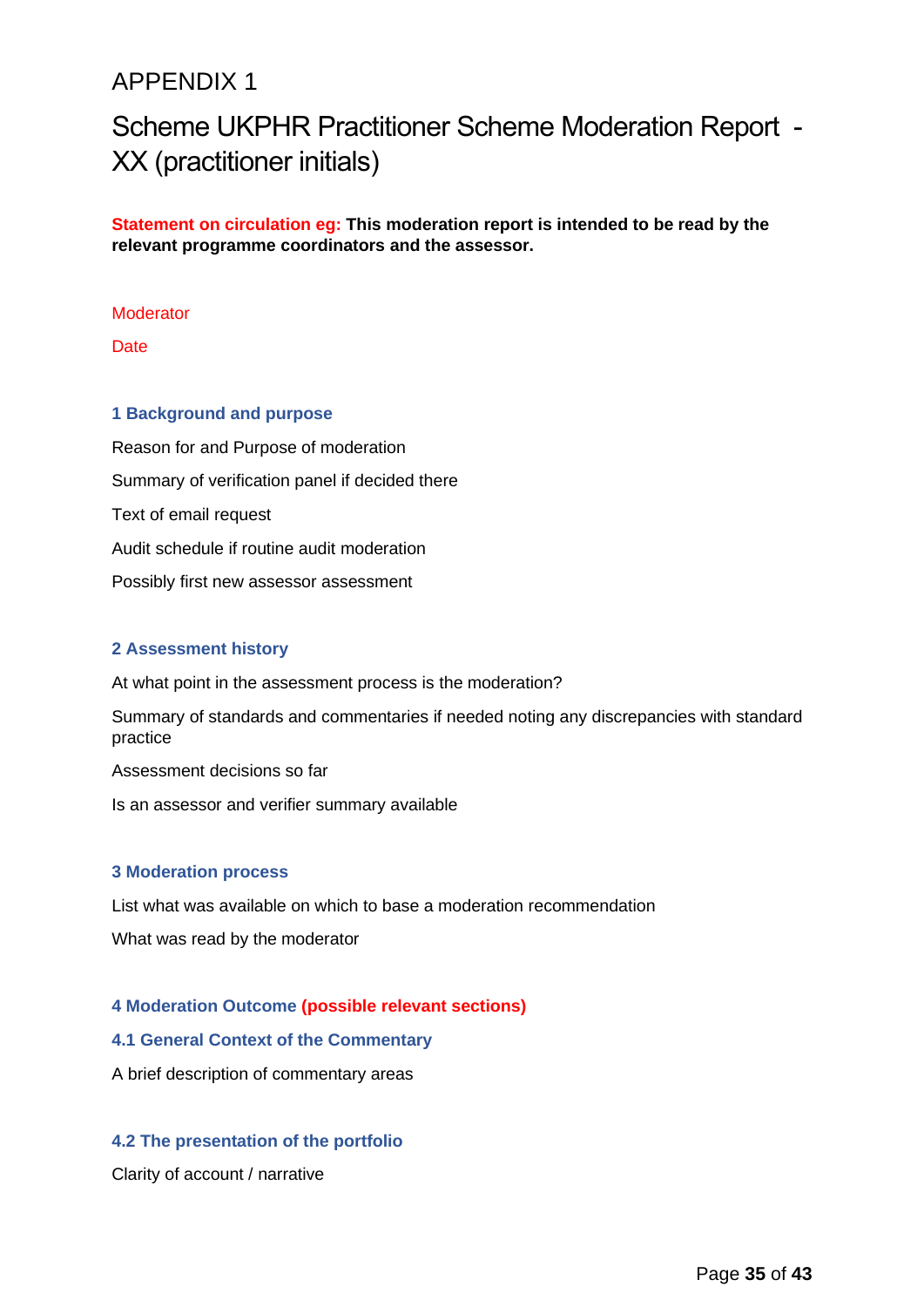#### Organisation and signposting

Impact of presentation on assessment and moderation if any

Example table for use:

| <b>Indicator</b><br>claimed | <b>Assessor</b><br>decision | <b>Moderator Comments</b>                                        |
|-----------------------------|-----------------------------|------------------------------------------------------------------|
| $\overline{2}$              | A                           | Comments on assessors comments                                   |
|                             |                             | Moderator view of these "the assessor/verifier is<br>invited to" |
|                             |                             | Use specific quoted examples to justify<br>moderator comments    |
|                             |                             |                                                                  |
| 3a                          | A                           |                                                                  |
| 3 <sub>b</sub>              | A                           |                                                                  |
| 3c                          | C then A                    |                                                                  |
| 3d                          | C then A                    |                                                                  |
| 3e                          | A                           |                                                                  |
| 3f                          | C then A                    |                                                                  |
| 4a, b, c, d                 | Unknown                     |                                                                  |
| 5a                          | A                           |                                                                  |

#### **5 Conclusions**

Summary of the portfolio and moderation in brief

Comment on standard of moderation/verification

Outcome of moderation in terms of supporting decisions or not

#### **Recommendations (may include):**

Invitations to assessor or verifier to ensure robust assessment and clear communications ensuring UKPHR guidance is followed

Invitation to practitioner to improve as above

Commendations

Offer of further feedback

Rec on outcome of portfolio in terms of registration

Rec for local programme eg development/update of assessors, common areas for feedback

Rec for UKPHR eg development/update of assessors, common areas for feedback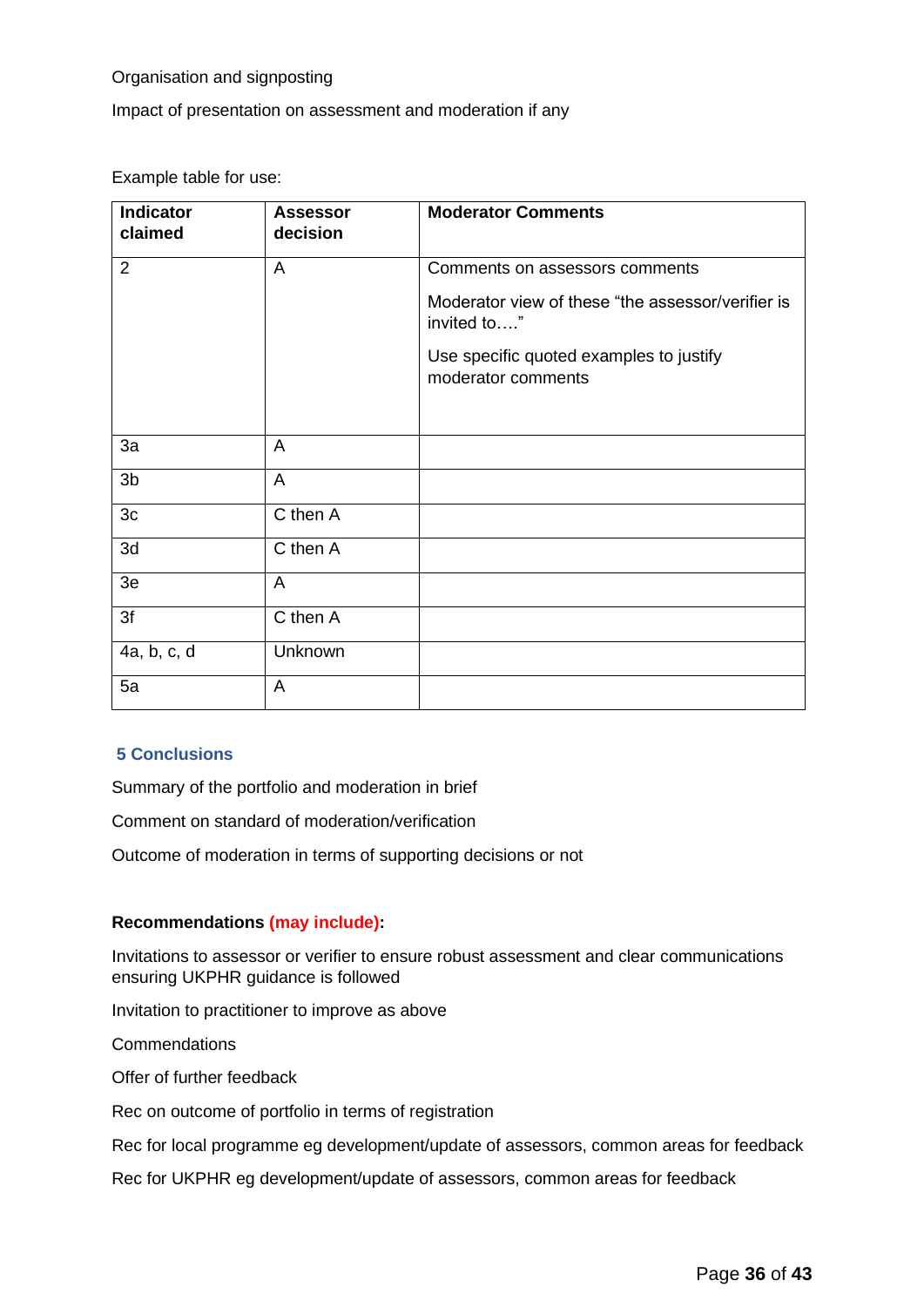





Protecting the public | improving practice

April 2020

### **Model Role Description and Person Specification for UKPHR MODERATOR**

#### **Overview**

Moderators are appointed by the Board of UK Public Health Register (UKPHR).

Moderation is integral to UKPHR's system of Quality Assurance and Quality Management for all registration services, including the assessment of portfolios and the devolved process of practitioner registration.

The Registrar is responsible for registration services, aided by UKPHR's office team and under the auspices of the Board. Moderators are accountable to the Registrar and, through the Registrar, responsible to the Board, to which they may have direct access if required.

UKPHR engages Moderators as sessional contractors and UKPHR pays for moderation services at an hourly and/or day rate plus expenses. The rates of pay and reimbursement of expenses are published by UKPHR and regularly reviewed.

*Some of the role description below covers the work of the Moderation team as a whole – specific tasks are shared as appropriate.* 

### Role purpose

Moderators support specialist and practitioner registration by:

- Operating and upholding UKPHR's Quality Assurance and Quality Management for all registration services
- Assisting the Registrar and the Board in the setting, drafting, reviewing, and interpreting standards for registration and assessment of competencies
- Updating guidance and supporting information, and other support materials
- Helping to ensure that assessment processes are robust, valid, appropriate, objective, consistent and fair, and that the standards for registration are met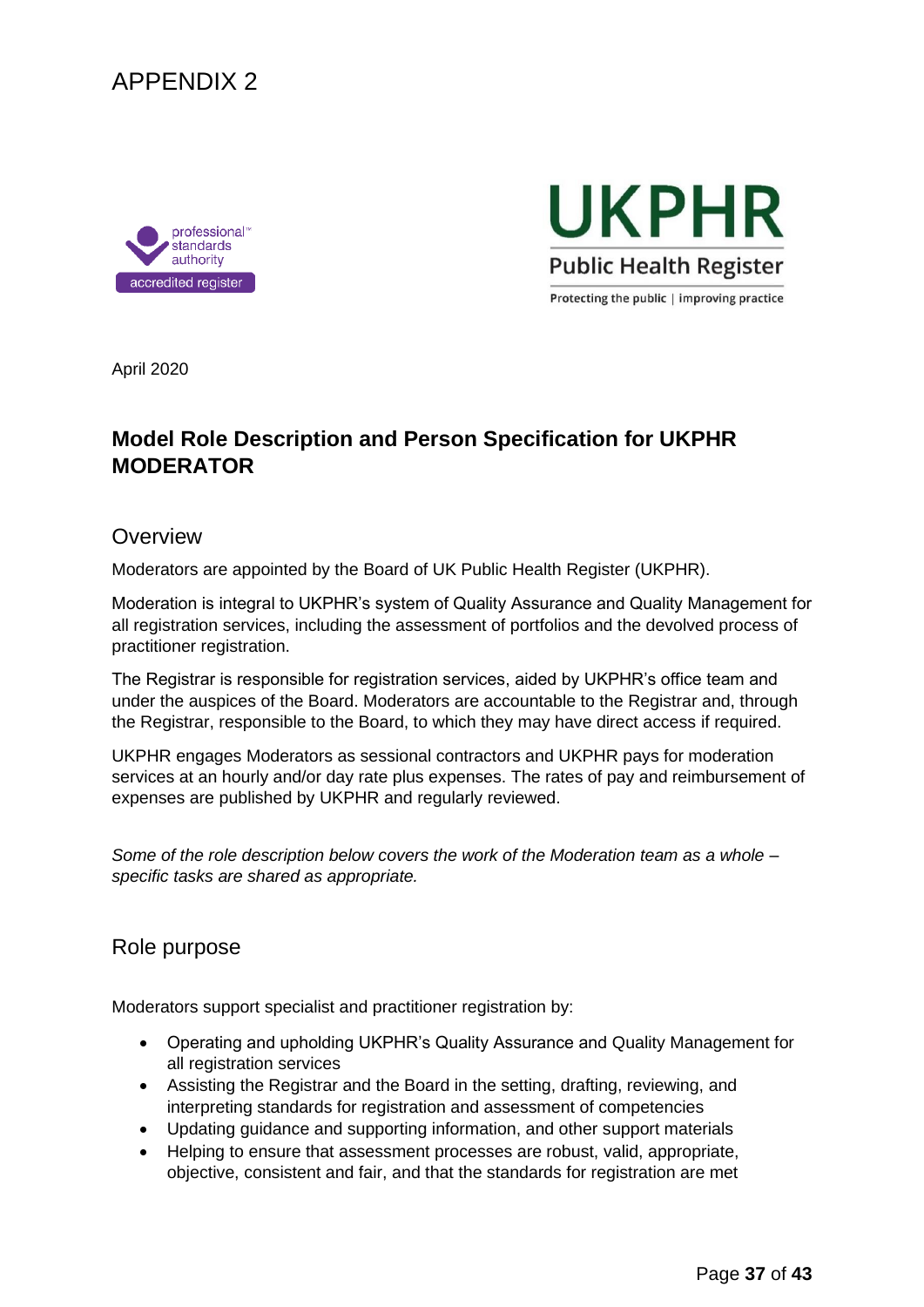- Providing support for assessors, verifiers, and scheme coordinators
- Supporting UKPHR's governance arrangements, working in accordance with the principles of public life and, as a team of Moderators, producing an annual report of the Moderators' work.

# Role description

### General – all routes to the Register

In operating UKPHR's Quality Assurance and Quality Management arrangements, Moderators' roles in relation to all their work and all routes to registration are:

- To work in partnership with the Registrar and UKPHR's Board in the development of registration services, and communication of developments
- To work in a team of Moderators, providing mutual support, encouragement, and communication, ensuring maximum effectiveness and resilience of the Moderation team and consistency of assessment practice
- To assist the Registrar and UKPHR's Board in the production of guidance, Supporting Information, practice notes, tips, and training materials to maintain, promote and enhance standards for registration
- To sample assessments of portfolios and highlight issues concerning the standard of assessment, and to provide feedback to:
	- (a) individual assessors and to assessors as a group
	- (b) Registration Approvals Committee and Registration Panel,
	- (c) local practitioner registration schemes and their verification panels
	- (d) The Registrar and UKPHR's Board
- To undertake occasional audits of the quality of completion of assessment proforma/logs and provide feedback to assessors
- To provide moderation reports and recommendations upon request of the Registration Panel, Registration Approvals Committee, the Registrar, and exceptionally the Board, and local practitioner registration schemes
- To provide advice and support to assessors and verifiers on request, whilst they are undertaking assessments
- To develop and deliver training and development sessions for specialist registration assessors and practitioner registration assessors and verifiers
- To propose changes to assessment practice if necessary
- To draw the attention of the Board, the Registrar, the Registration Approvals Committee, the Registration Panel, assessors, and verifiers and scheme coordinators to principles and policy issues about the maintenance of assessment standards and matters of interpretation
- To attend Registration Approvals Committee, Registration Panel and Verification Panel meetings as appropriate
- To be involved in reviews and other developments affecting the strategic direction of registration, to help to ensure the quality of assessment is maintained or improved.

### Roles specific to practitioner assessment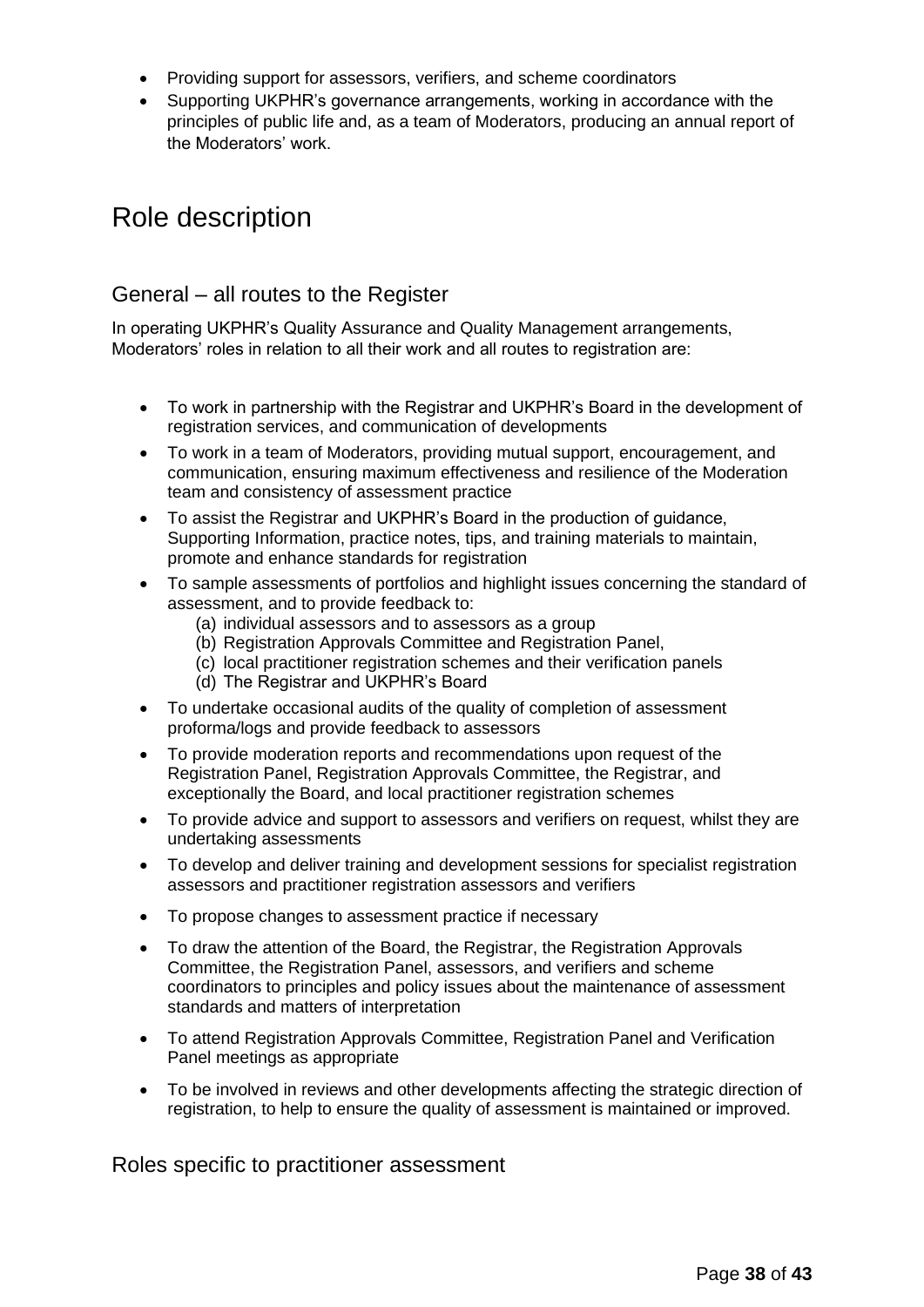- To provide the training of practitioner assessors and verifiers
- To provide input to other events for local schemes, for example launch days, practitioner introductory days
- To provide quality assurance support to local scheme coordinators as required, ranging from informal advice to moderation reports
- To provide support to Verification Panels and attend Panel meetings
- To develop, maintain and improve the UKPHR guidance and Supporting Information for practitioner registration as required.

#### Roles specific to specialist assessment

- To draft supplementary guidance following discussion and agreement
- To develop and update the published guidance for both applicants and assessors as required
- To provide support for meetings of the Registration Approvals Committee and the Registration Panel
- Undertake moderator assessments of portfolios upon request by the Registrar, Registration Approvals Committee, Registration Panel, UKPHR's office team or in agreement with the assessors
- To report the outcome of moderations to the Registration Approvals Committee or Registration Panel alongside the assessors' assessments
- To provide support for assessors undertaking assessment of preapplications under the Specialist Registration by Portfolio Assessment route
- To provide training of specialist assessors including ongoing development.

#### Additional role requirements

- To participate in induction for self and for other Moderators
- To support other Moderators in moderation work
- To cooperate with UKPHR's office team in maintaining records and assisting in accounting for UKPHR's use of its finances and other resources
- To participate, with other Moderators, in the development of Moderators' work priorities for the year ahead
- To note that Moderators cannot overturn assessors' decisions only the Registration Approvals Committee, the Registration Panel and Verification Panels can do so. Moderators can insist that their views are considered and that UKPHR requirements, as set out in Guidance, are met.

#### Person specification

#### **Essential Skills and knowledge:**

 $\triangleright$  To hold registration with an appropriate body/organisation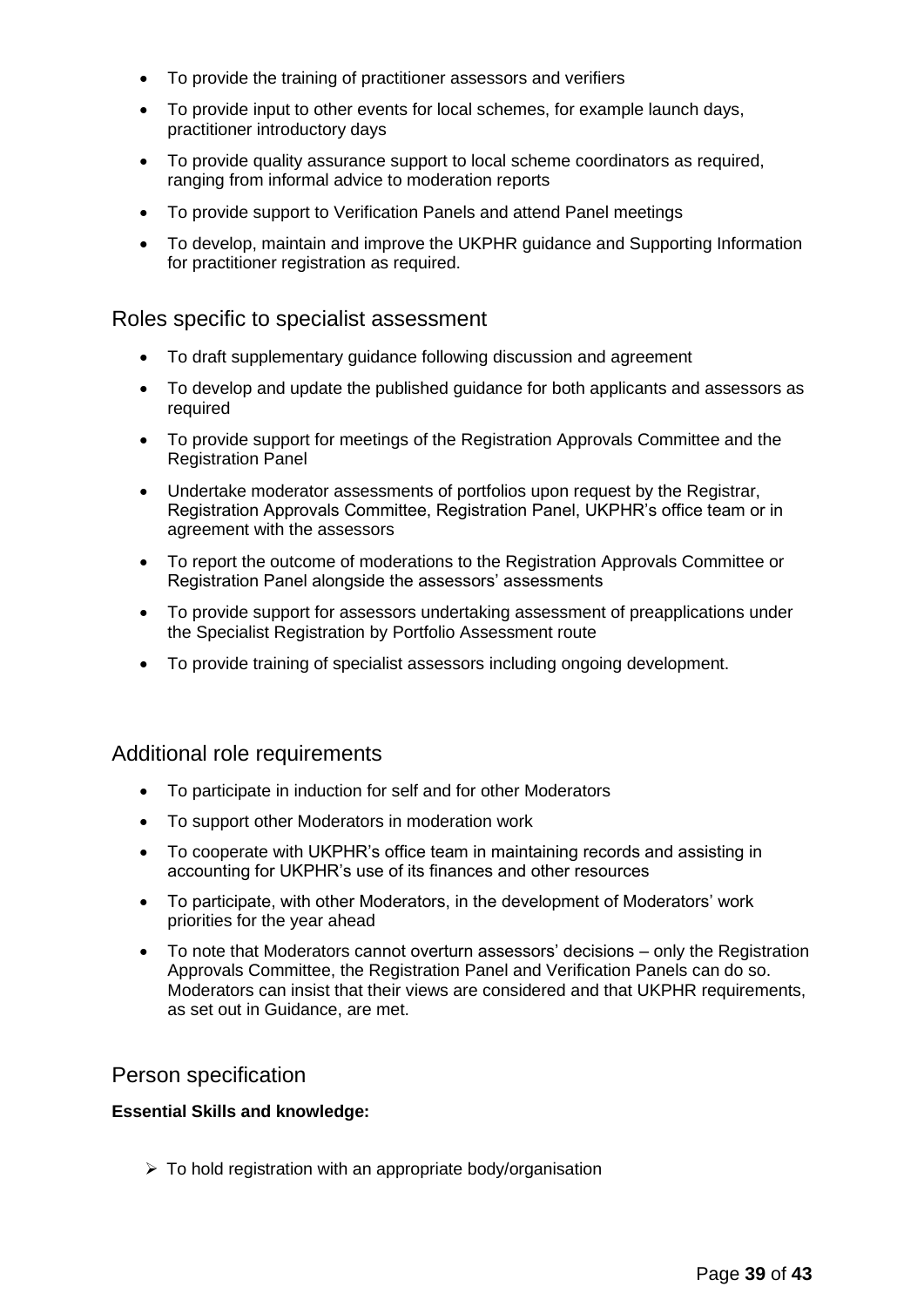- ➢ To have a reasonable level of relevant experience in multi-disciplinary public health, over at least five years
- $\triangleright$  To be of good standing with a suitable professional body and/or able to provide appropriate references
- $\triangleright$  To have current Continuing Professional Development registration with a suitable professional body or provide other evidence of being up to date
- $\triangleright$  To be experienced in the education, training and assessment of others, normally within the field of multi-disciplinary public health, and skilled in assessing evidence submitted to demonstrate competence in knowledge and its application in practice
- $\triangleright$  To commit to undertake appropriate induction and ongoing training
- $\triangleright$  To be able to demonstrate having undertaken appropriate training in confidentiality, data protection, equality and diversity, and safeguarding or be willing to undertake such training before commencing duties
- ➢ To be thoroughly conversant with the public health competences required for registration (following induction)
- $\triangleright$  To be able to maintain independence and impartiality in the role, whilst being supportive of assessors' work
- $\triangleright$  Effective management of self and staff and able to devote enough time and to give the role appropriate priority
- $\triangleright$  To be able to demonstrate working effectively within a team
- ➢ To understand the principles of quality assurance and be able to demonstrate application of these in practice.

#### **Desirable Skills and Knowledge**

- Experience in strategic planning
- $>$  Involvement in design or operation of schemes of CPD and revalidation.

### Removal from post

#### *Moderators may be removed from their role for any of the following reasons:*

- Professional misconduct
- Unauthorised disclosure of confidential information
- Inability or refusal to perform the duties of a Moderator
- Inappropriate behaviour or continued poor performance.

*April 2020 Model Moderator Role Description and Person Specification*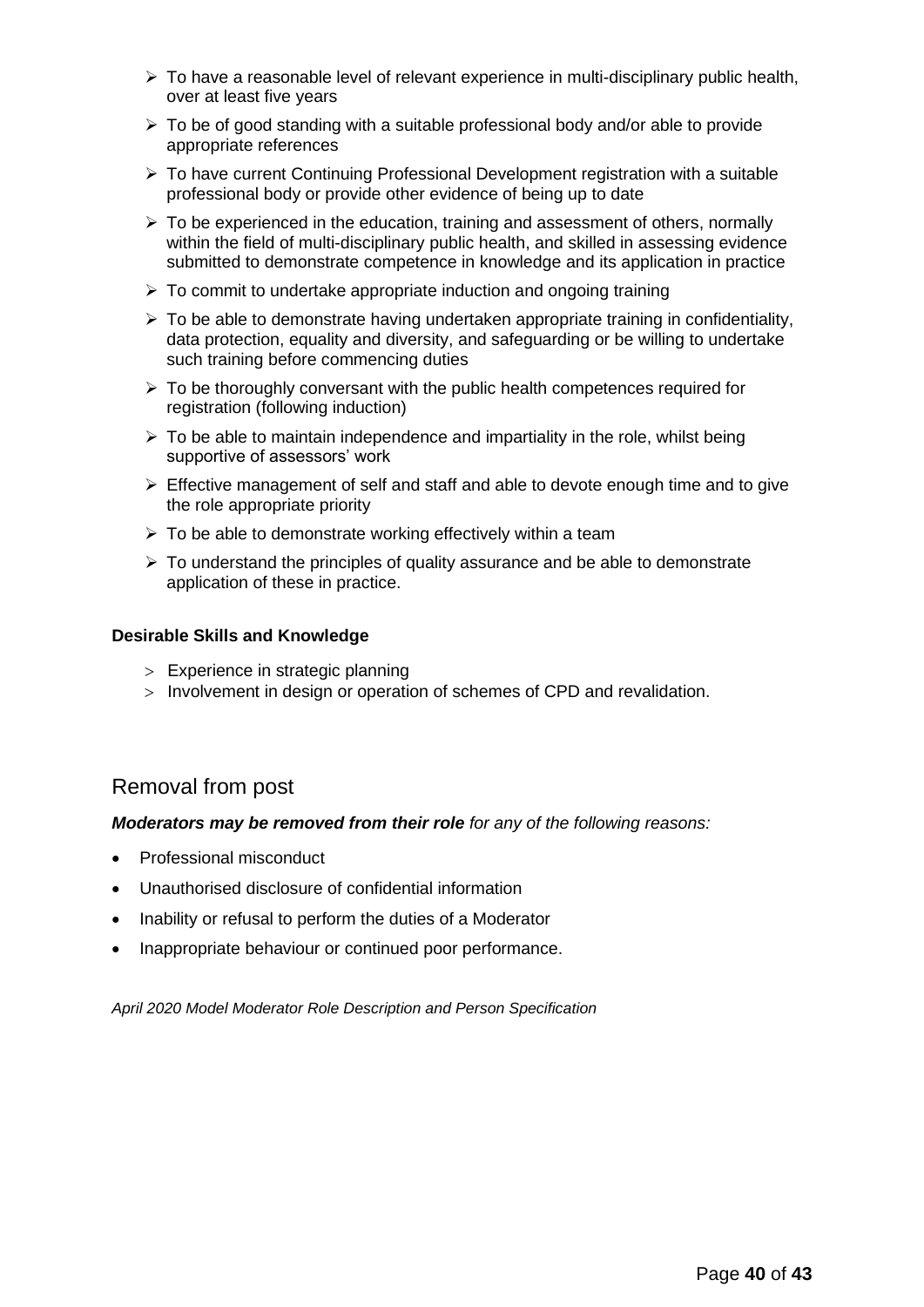# Annex 7:

### Guidance on second assessment process

The second assessor should undertake their assessment independently, i.e., "blind" without sight of the first assessment. They should then discuss their views with the first assessor, with the objective of reaching a single, shared assessment written up within a single assessment log.

Double assessment has been used successfully by the UKPHR for specialist assessment for many years and contributes to assessor learning and development as well as to the rigour and consistency of the assessment process.

Guidance on the subsequent steps to be followed:

- If the second assessor cannot reach agreement with the first assessor, point moderation will take place (the scheme coordinator should contact a UKPHR Moderator)
- If the second, joint assessment concludes that further evidence is required on a standard, the applicant will then be given the opportunity to clarify or resubmit evidence as necessary; the feedback to the applicant should be given by the first assessor in normal circumstances. The first assessor should consider clarified or resubmitted evidence, with the second assessor being available for discussion of this new evidence.
- The first assessor should complete the assessment log for final sign-off.
- The practitioner should then resubmit their Application for Verification to the scheme coordinator or direct to the verifier (if agreed with the scheme coordinator)
- The same verifier should consider the second assessment. If this is not possible it can be considered by another verifier, and then considered at the next Verification Panel meeting.
- If having considered the second assessment, the verifier remains concerned, point moderation should take place before the portfolio is considered again at a Verification Panel meeting. The scheme coordinator should contact a UKPHR Moderator to arrange this.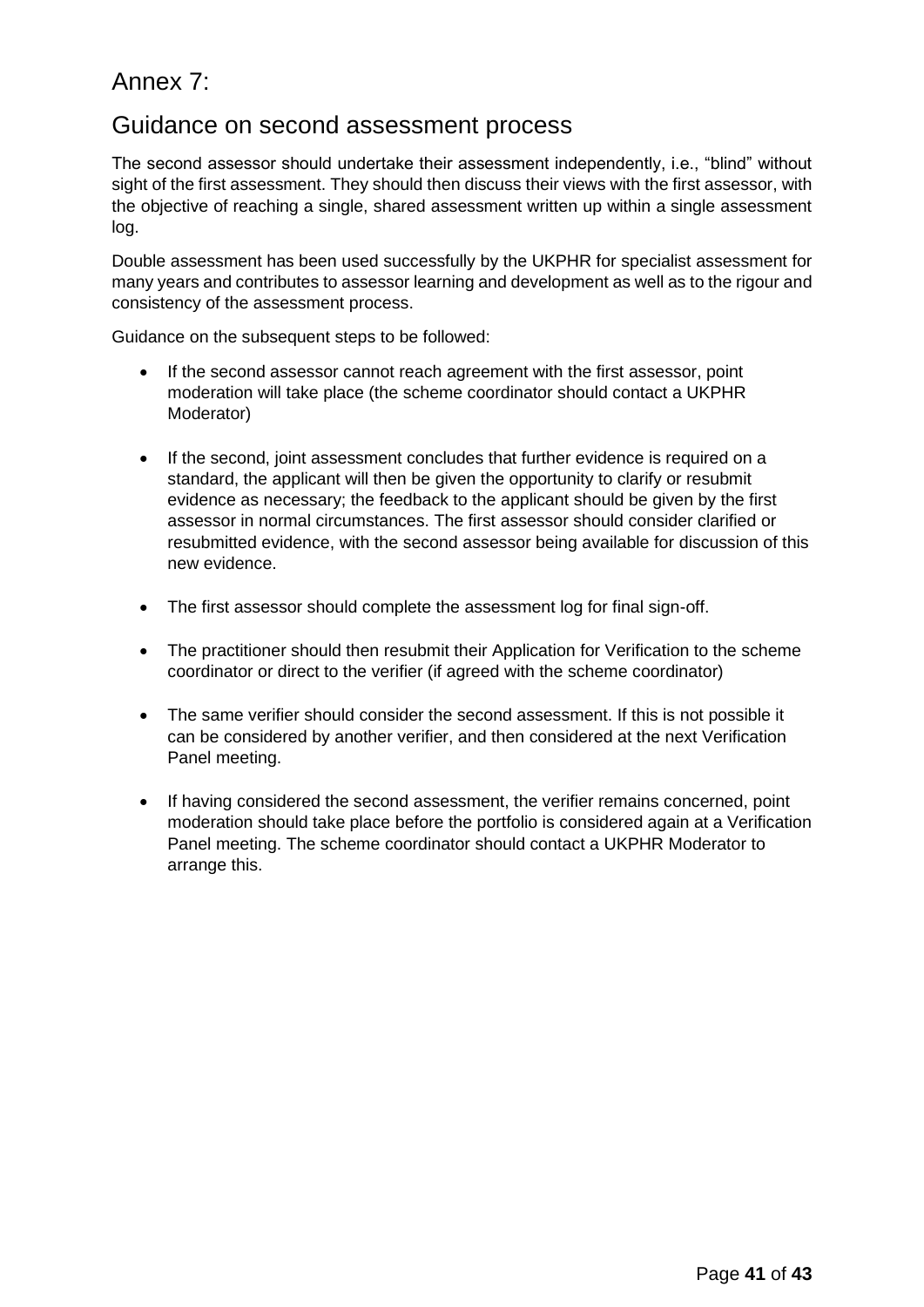# Annex 8: Verification panel decision tree